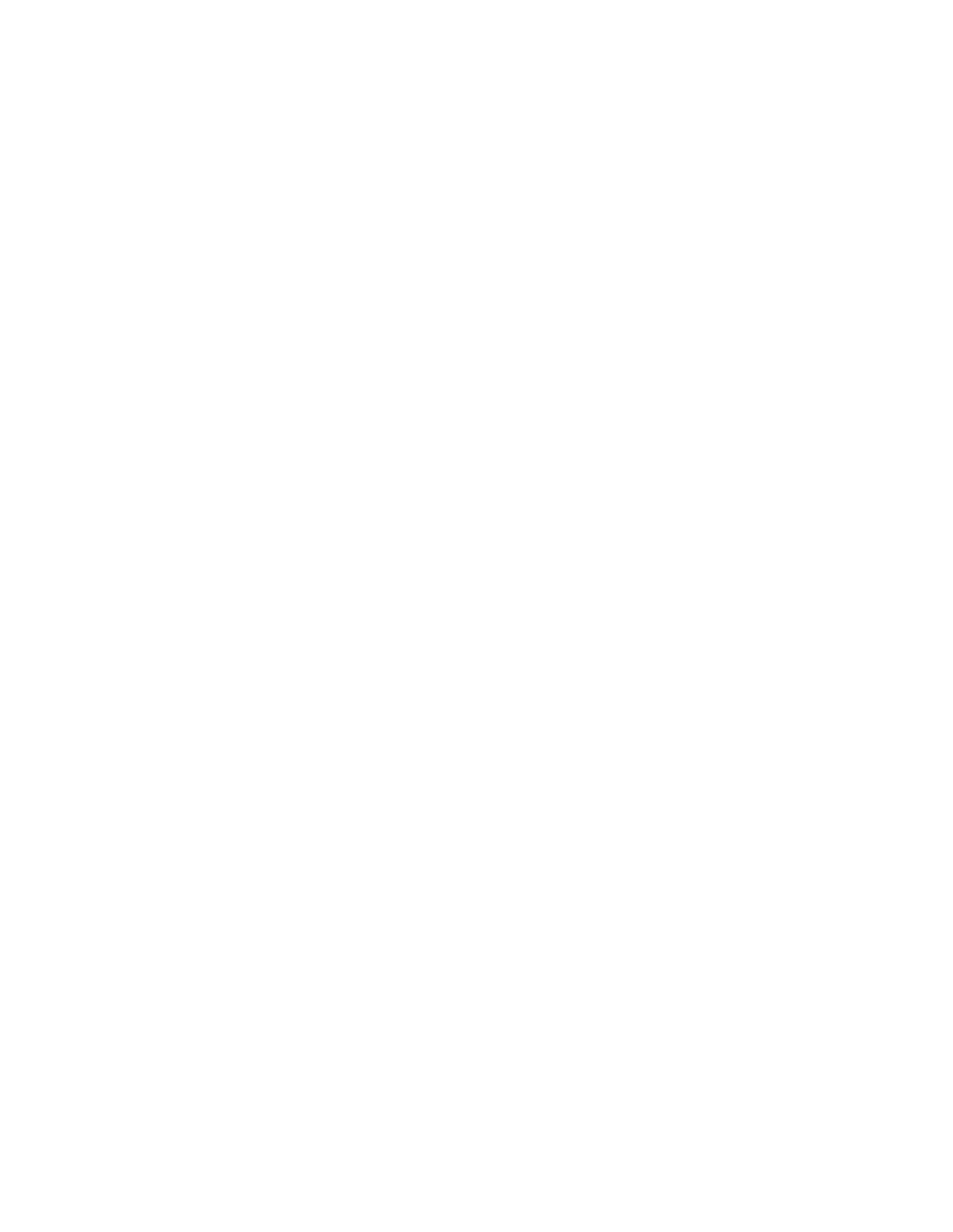## Message from the Regional Steering Committee on Homelessness

"We care about homelessness" is the overwhelming message the Greater Vancouver Regional Steering Committee on Homelessness (RSCH) received from residents of the Metro Vancouver region on March  $11<sup>th</sup>$ , the day of our homeless count. In 2005, we had the assistance of 300 people. This year, the public response exceeded all expectations, with upwards of 800 people volunteering their time to participate in this effort.

We recognize that a count doesn't solve homelessness; however, it's an important step in gaining a better understanding of the problem we need to solve. We spell out our plan to solve homelessness in *Three Ways to Home*, which outlines the need for adequate affordable housing, support services and adequate incomes. (Available at our web site: www.metrovancouver.org/planning/homelessness/)

The count provides a progress report against previous counts in 2002 and 2005, and benchmarks the absolute minimum number of people who are without housing and who need emergency shelter and other types of support services. We know the number we develop is a conservative estimate.

Who did we count? We spoke with people who did not have a place of their own where they could expect to stay for more than 30 days, and for which they paid rent. They may have been sleeping in temporary emergency shelters, living rough, in parks, under bridges, or in doorways. We were assisted in this process by the front line workers, who reach out daily to people who face a complex web of problems.

This count does not assess the full extent of 'hidden homelessness' – people who stay temporarily with family or friends, unable to acquire or keep their own place or those 'atrisk' of homelessness.

The RSCH includes representatives from over 40 groups including service providers, community-based organizations, business and all levels of government. Our Committee's objective is to work for the end of homelessness in the Metro Vancouver region. While there have been a number of federal and provincial announcements addressing homelessness recently, we know a sustained multi-year commitment is needed.

We want to thank United Way of the Lower Mainland, Vancouver Foundation, The Government of Canada' Homelessness Partnering Strategy for their support and the Social Planning and Research Council of BC (SPARC) for their research and coordination of Homeless Count 2008.

Alice Sundberg and Susan Papadionissiou, Co-Chairs, Greater Vancouver Regional Steering Committee on Homelessness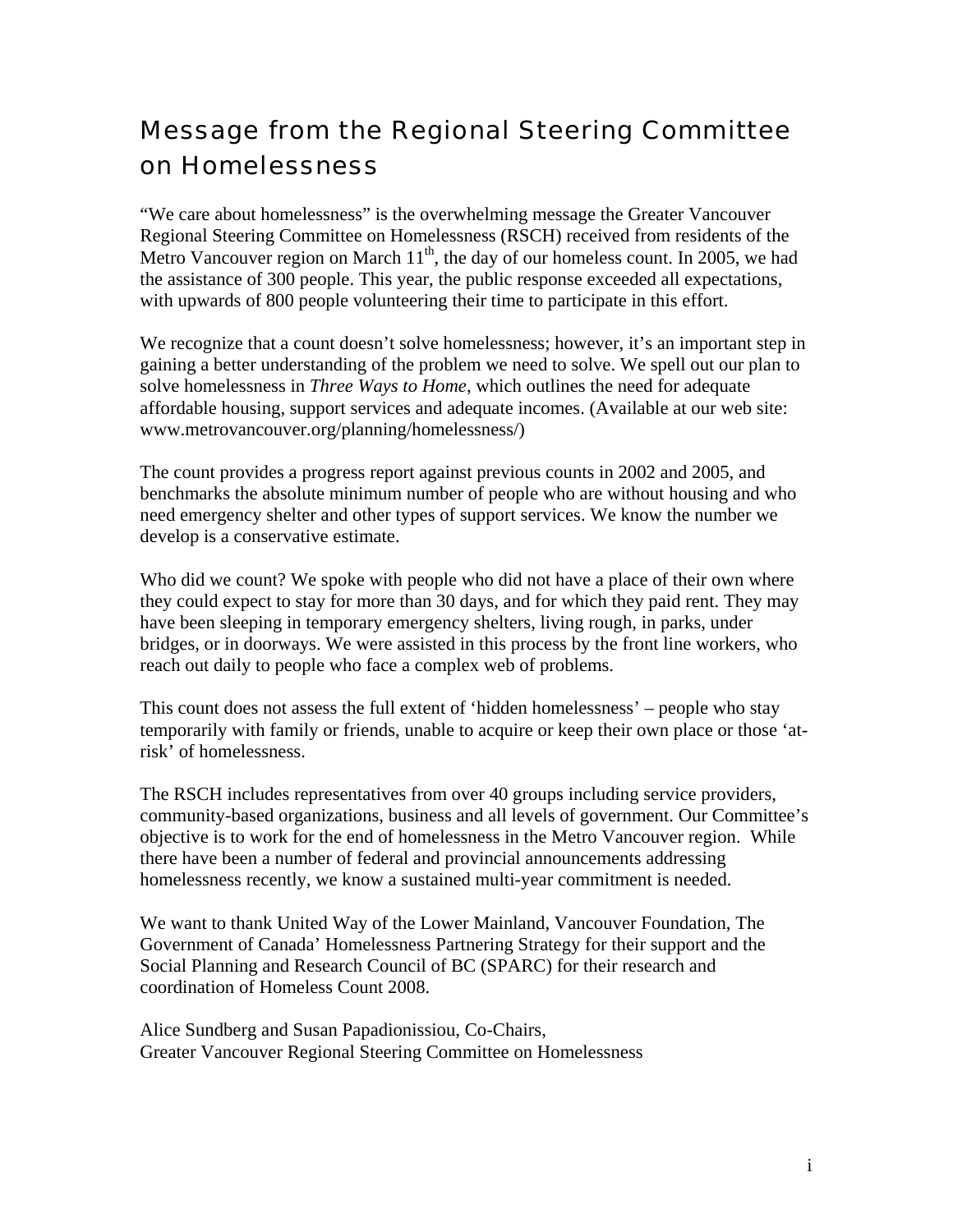## Acknowledgements

A project of the size and complexity of the 2008 Metro Vancouver Homeless Count required the participation and support of a vast number of individuals and organizations.

A host of agencies, service providers, governments, and others too numerous to mention, assisted in organizing and implementing the count. Without their valuable contribution, the count would not have been possible.

The members of the Homeless Count Coordinating Committee (a sub-committee of the Regional Steering Committee on Homelessness) provided invaluable guidance and advice in planning for the 2008 Homeless Count. The Committee included Michael Anhorn, BC Housing; Hazel Cardinal, Healing Our Spirit, Jenny Cleathero, United Way of the Lower Mainland; Lorraine Copas, Metro Vancouver Policy and Planning, Andrea Gillman, Metro Vancouver Homelessness Secretariat , Peter Greenwell, Metro Vancouver Homelessness Secretariat, Amy Jordan, Housing Policy Branch, Val MacDonald, Seniors Services Society; Sue Noga, Metro Vancouver Homelessness Secretariat, Judy Roberts, Metro Vancouver Homelessness Secretariat, Annie Smith, McCreary Centre Society, Neil Spicer, Metro Vancouver Policy and Planning, and Andy Wachtel, United Way of the Lower Mainland.

We would also like to acknowledge the assistance provided by local area coordinators: Dave Brown, Lookout Emergency Aid Society New Westminster, Sandy Burpee, Tri-Cities Housing Coalition, Randy Emerson, Cloverdale Christian Church, Maureen Joyce, Stepping Stone Community Services Society, Langley, Annie Mauboules, District of North Vancouver, Pat Petrala, Semiahmoo Planning Society, South Surrey/White Rock, David Speers, Alouette Home Start Society, Ridge Meadows, Pastor Ed Temple, Burnaby Alliance Church, Michelle Van Keith, Pacific Community Resources Society, Newton, and Annette Welsh, Front Room, Surrey.

We also acknowledge the contribution of the City of Vancouver through the participation of Judy Graves, Co-ordinator, Tenant Assistance Program. Once again, Ms. Graves' years of frontline experience provided an invaluable resource to the project. We also wish to thank Martyn Woolley who assisted in volunteer training.

SPARC BC would also like to thank the permanent and cold/wet weather emergency shelters, safe houses and transition houses and the many agencies across the region that participated in this year's count. Count 2008 could not have been undertaken without the assistance of the more than 800 volunteers who gave so generously of their time. We especially want to thank the Aboriginal Community who recruited 71 volunteers for the count. We acknowledge the special assistance of Helping Spirit Lodge Society, Kla How Eya, Aboriginal Front Door, Reclaiming Our Spirit and Cwenengitel Aboriginal Society.

SPARC BC would like to acknowledge the funders for their contributions to this project – Homeless Partnering Strategy (HRSDC), United Way of the Lower Mainland and the

ii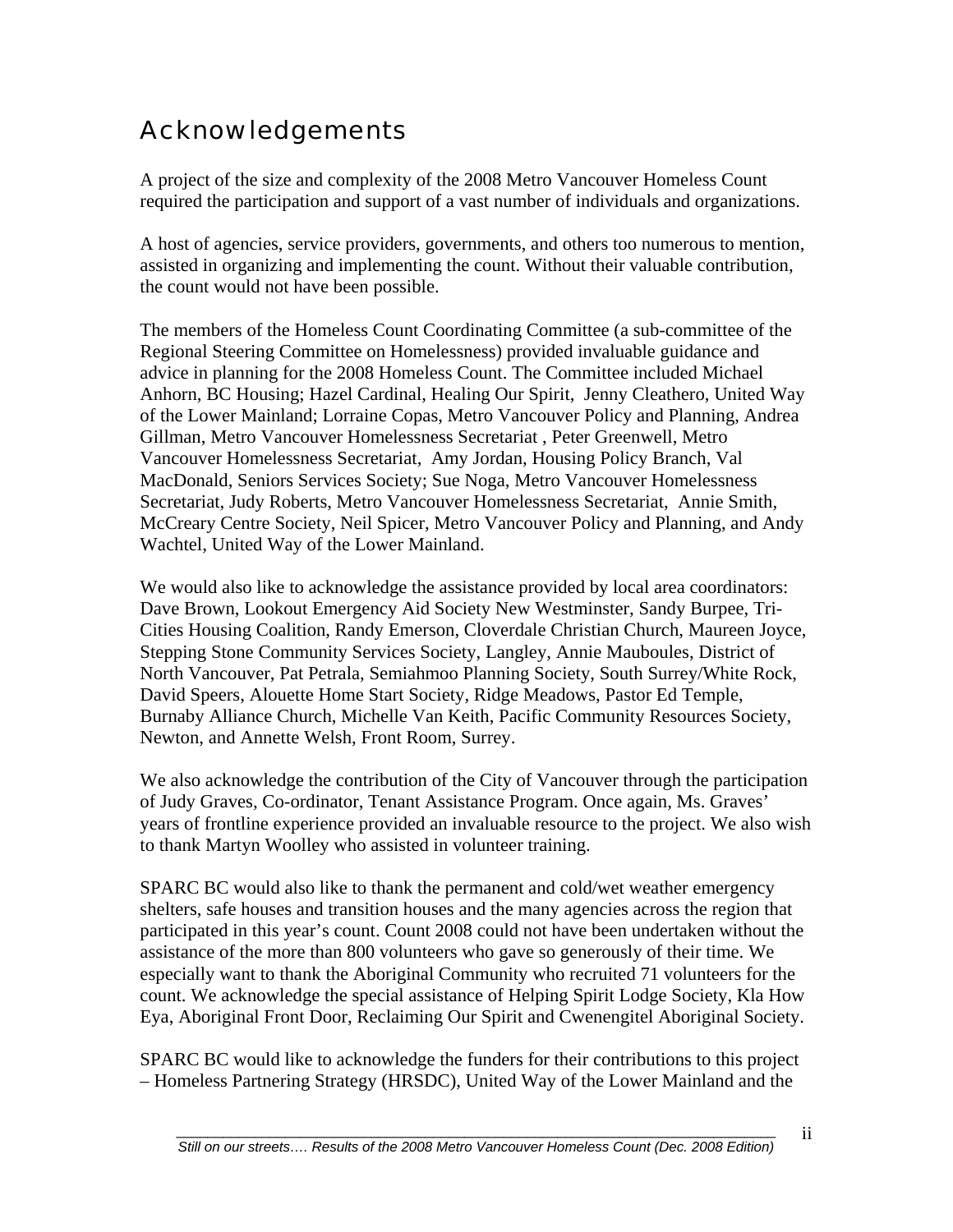Vancouver Foundation. The opinions expressed in this report, however, are the responsibility of the authors and do not necessarily reflect the views of the funders.

Robyn Newton, Manager of Research & Consulting Services SPARC BC

June 2008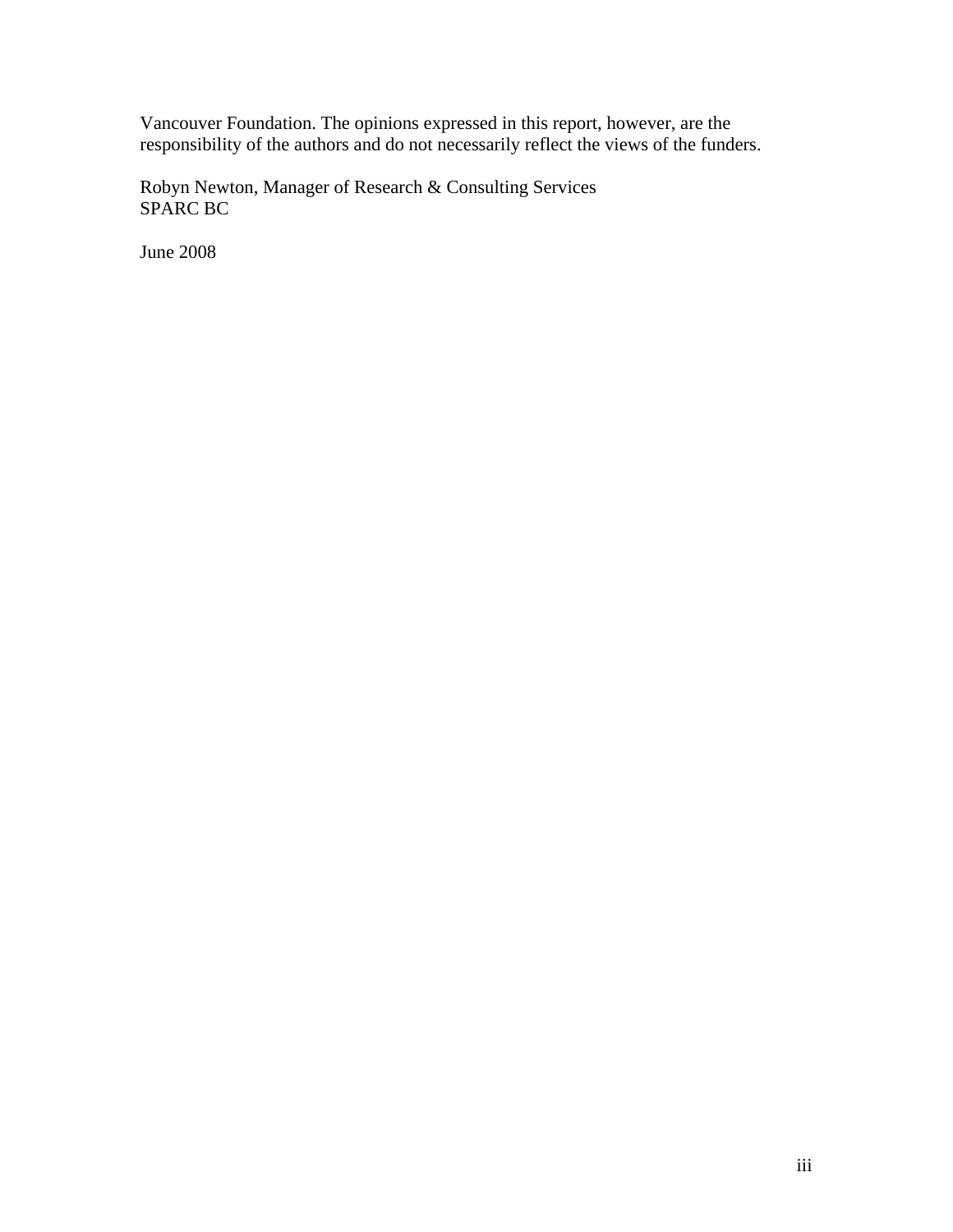# **Table of Contents**

| $\mathbf{1}$     |                                                    |
|------------------|----------------------------------------------------|
| $\boldsymbol{2}$ |                                                    |
| 2.1              |                                                    |
| 2.2              |                                                    |
| 2.3              |                                                    |
| 2.4              |                                                    |
| 2.5              |                                                    |
| 2.6              |                                                    |
| $\mathbf{3}$     |                                                    |
| 3.1              |                                                    |
| 3.2              |                                                    |
| 4                | A PROFILE OF SHELTERED AND STREET/SERVICE HOMELESS |
| 4.1              |                                                    |
| 4.2              |                                                    |
| 4.3              |                                                    |
| 4.4              |                                                    |
| 4.5              |                                                    |
| 4.6              |                                                    |
| 4.7              |                                                    |
| 4.8              |                                                    |
| 4.9              |                                                    |
|                  |                                                    |
|                  |                                                    |
|                  |                                                    |
|                  |                                                    |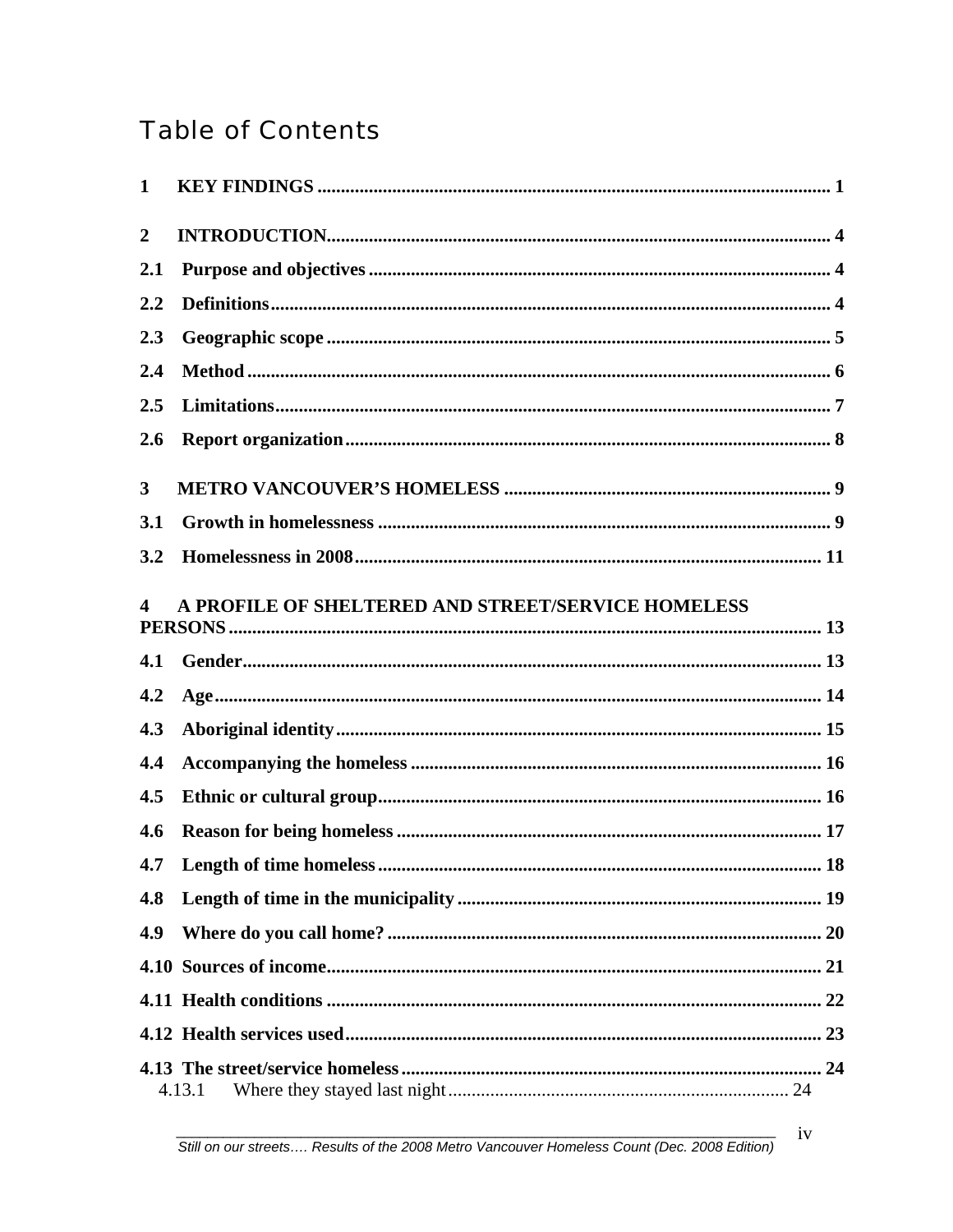|     | 4.13.2<br>4.13.3                                                     |  |
|-----|----------------------------------------------------------------------|--|
|     |                                                                      |  |
| 5   |                                                                      |  |
| 5.1 |                                                                      |  |
| 5.2 |                                                                      |  |
| 5.3 |                                                                      |  |
| 5.4 |                                                                      |  |
| 5.5 |                                                                      |  |
| 5.6 |                                                                      |  |
| 5.7 |                                                                      |  |
| 5.8 |                                                                      |  |
| 5.9 |                                                                      |  |
| 6   |                                                                      |  |
| 6.1 |                                                                      |  |
| 6.2 |                                                                      |  |
| 6.3 |                                                                      |  |
| 6.4 |                                                                      |  |
| 6.5 |                                                                      |  |
| 7   |                                                                      |  |
| 7.1 |                                                                      |  |
| 7.2 |                                                                      |  |
| 7.3 | Length of time in municipality where found before current episode of |  |
| 8   |                                                                      |  |
| 8.1 |                                                                      |  |
| 8.2 |                                                                      |  |
| 8.3 |                                                                      |  |
|     |                                                                      |  |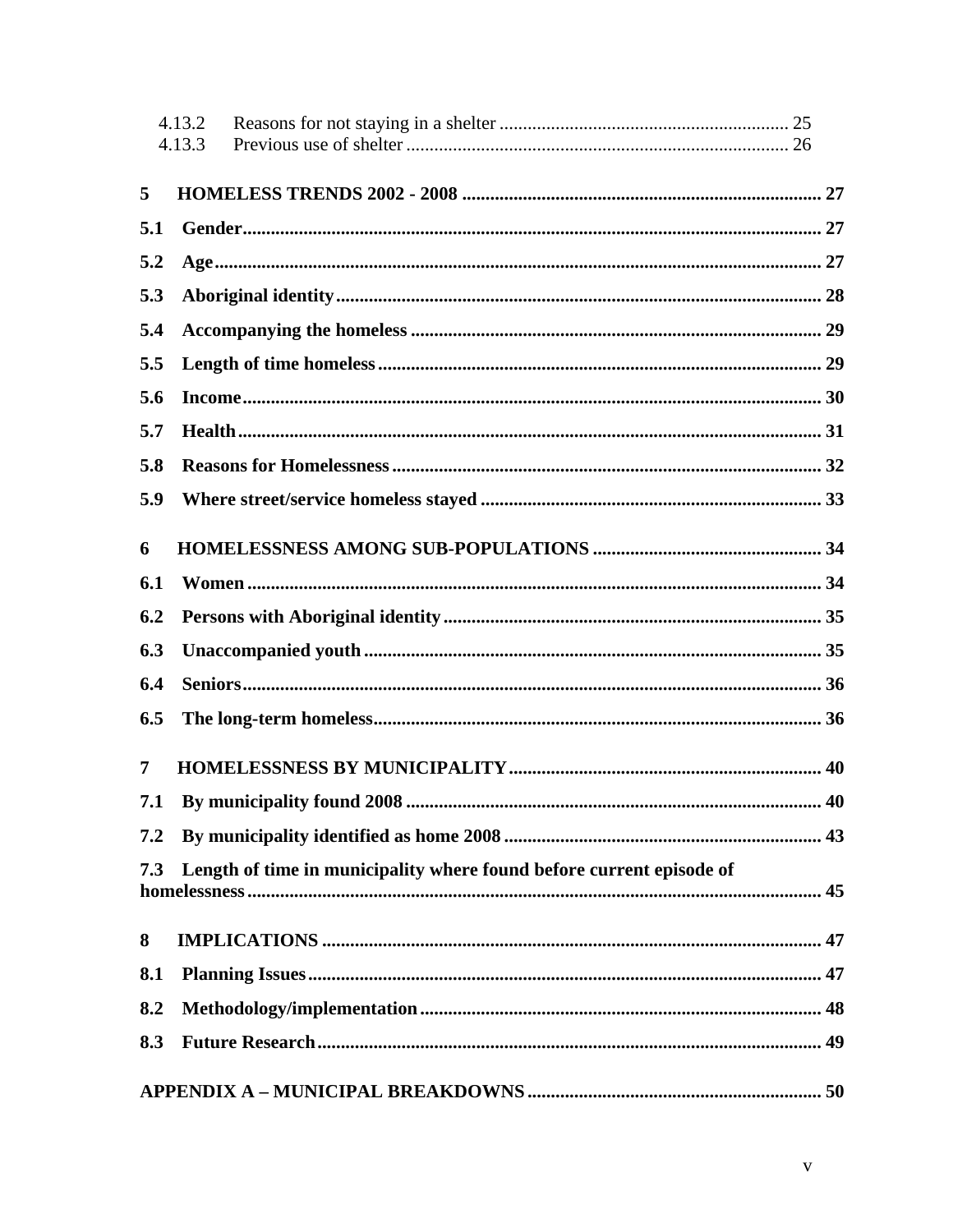| <b>APPENDIX C - HOMELESS PEOPLE WHO STAYED IN HOSPITALS AND</b><br>DETOX FACILITIES, REPORTED AS PART OF MCFD CASELOADS, AND |  |
|------------------------------------------------------------------------------------------------------------------------------|--|
| HOMELESS STUDENTS IN NORTH SHORE PUBLIC SCHOOLS  57                                                                          |  |
|                                                                                                                              |  |
|                                                                                                                              |  |
|                                                                                                                              |  |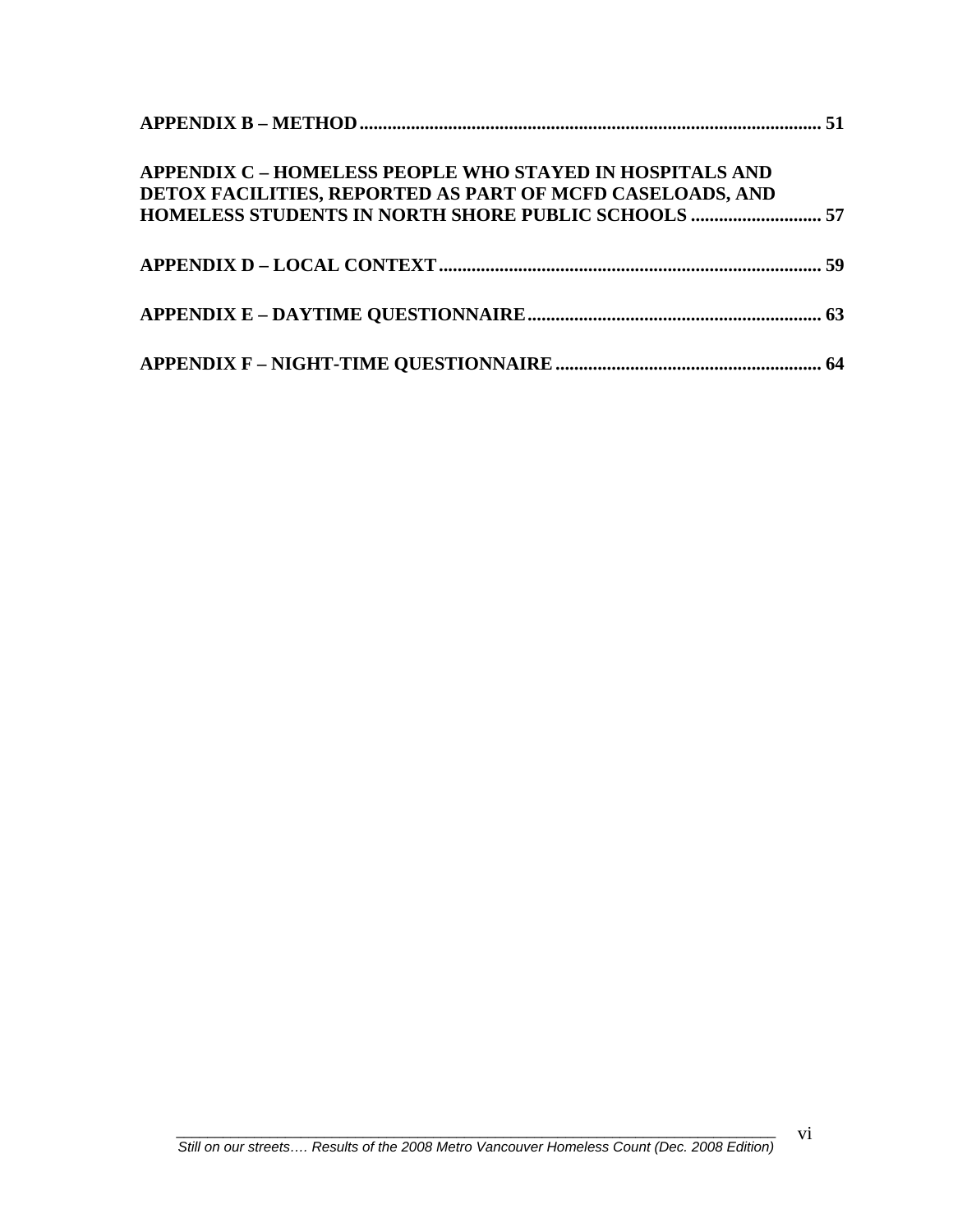## List of Tables

| Table 2 - Sheltered and street/service homeless in Metro Vancouver  11                         |  |
|------------------------------------------------------------------------------------------------|--|
|                                                                                                |  |
|                                                                                                |  |
|                                                                                                |  |
|                                                                                                |  |
|                                                                                                |  |
|                                                                                                |  |
|                                                                                                |  |
|                                                                                                |  |
|                                                                                                |  |
|                                                                                                |  |
|                                                                                                |  |
|                                                                                                |  |
|                                                                                                |  |
|                                                                                                |  |
|                                                                                                |  |
|                                                                                                |  |
|                                                                                                |  |
| Table 20 - Stayed in a shelter in the past year (street/service homeless only) 26              |  |
|                                                                                                |  |
|                                                                                                |  |
|                                                                                                |  |
|                                                                                                |  |
|                                                                                                |  |
|                                                                                                |  |
|                                                                                                |  |
|                                                                                                |  |
|                                                                                                |  |
|                                                                                                |  |
|                                                                                                |  |
| Table 32 - 2002, 2005, 2008 total homeless population by municipality found 41                 |  |
| Table $32a - 2002$ , $2005$ , $2008$ adult homeless population by municipality found  42       |  |
|                                                                                                |  |
| Table $34 - 2002$ , $2005$ , and $2008$ adult homeless population by municipality call home 45 |  |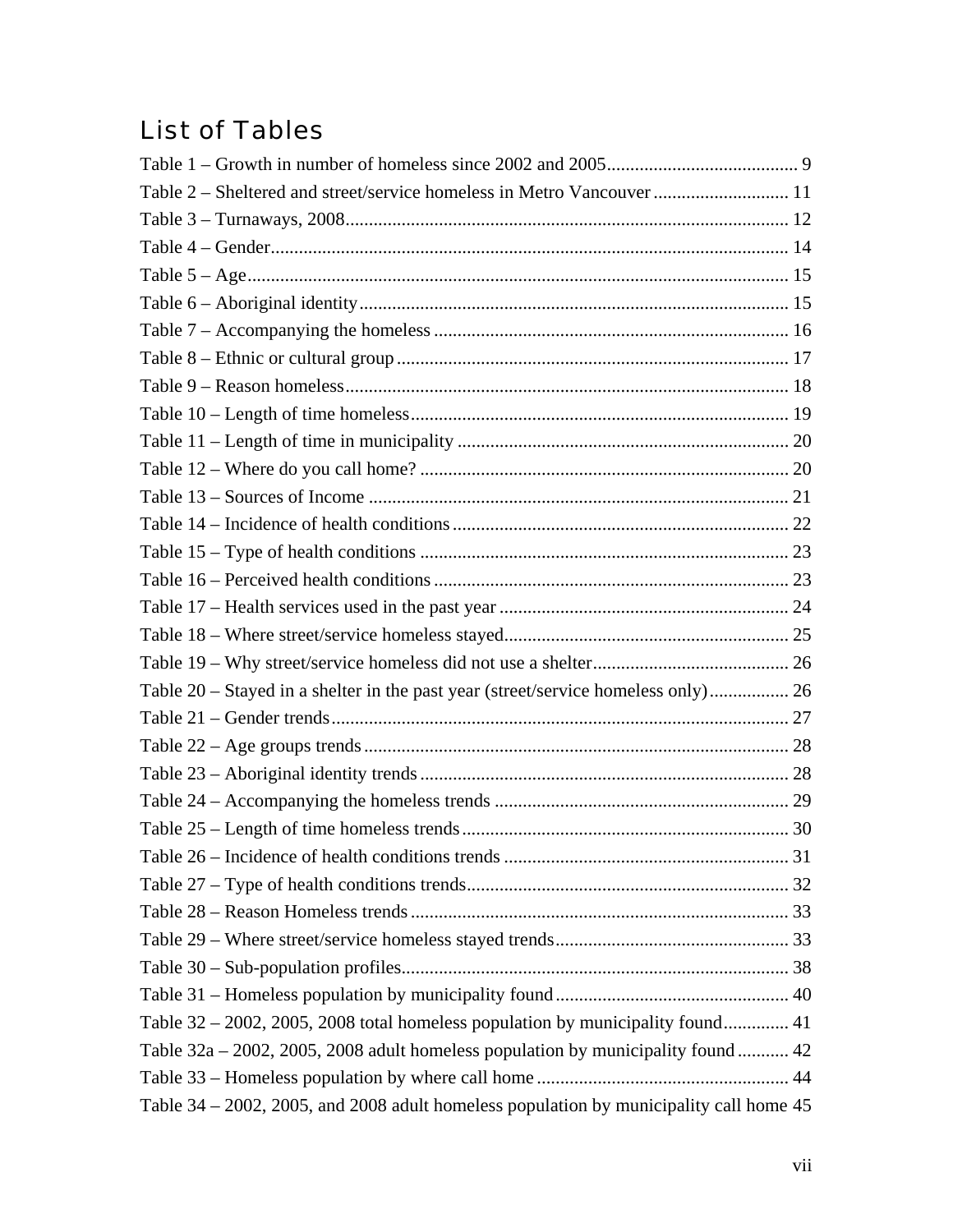# List of Figures

| Figure $3 - 2002$ , 2005, 2008 adult homeless population by municipality found43 |  |
|----------------------------------------------------------------------------------|--|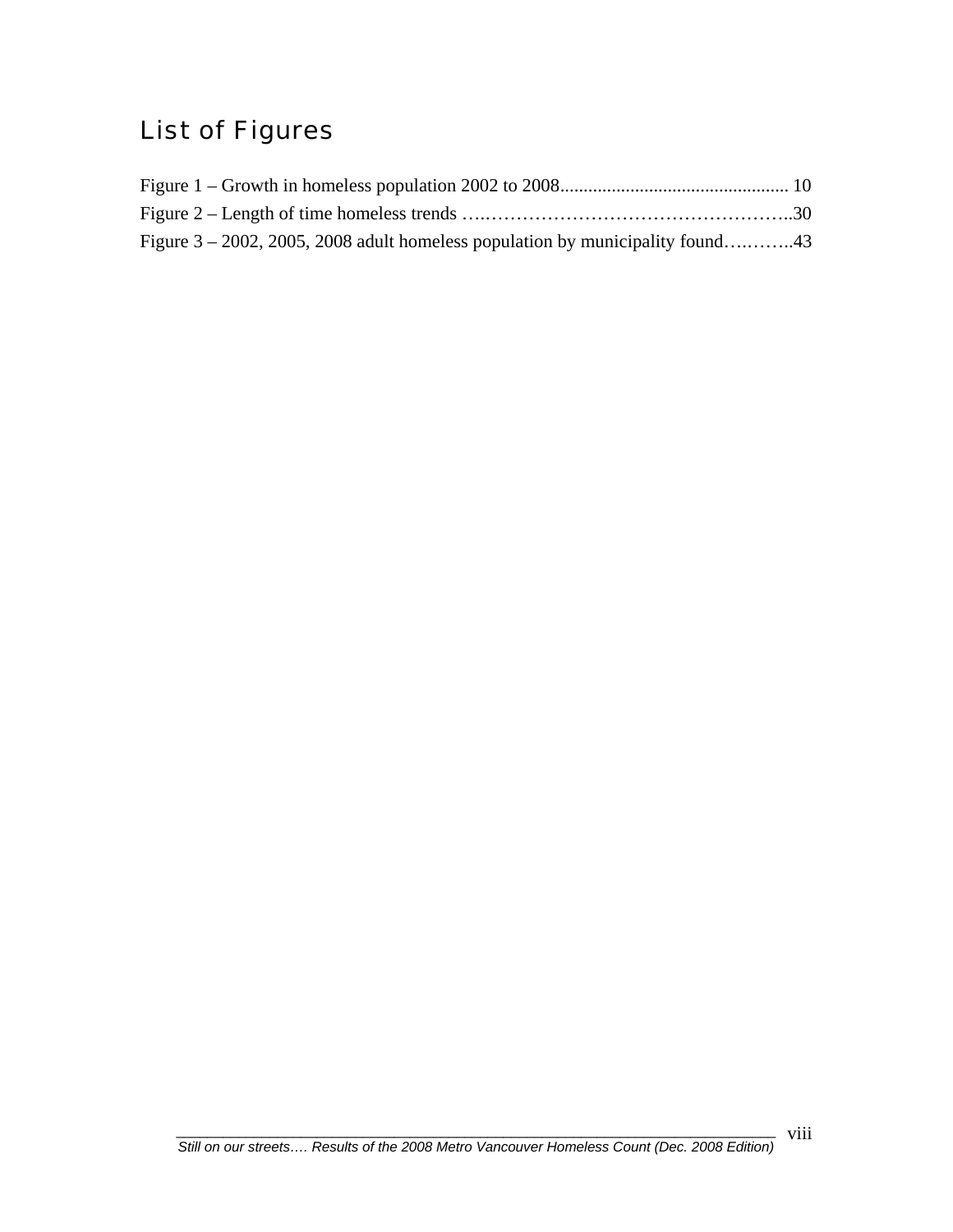## <span id="page-10-0"></span>1 Key Findings

Homeless counts are conservative estimates and widely recognized as undercounts. It is difficult to find people who are homeless and not in shelters. They live in parks, stay temporarily with friends and may not access any services for the homeless population (see Appendix D). The following are the key findings of the 2008 Metro Vancouver Homeless Count:

- There were 2,660 homeless people counted in Metro Vancouver on March 11, 2008 during a 24 hour point-in-time count. A person was considered homeless if they did not have a place of their own where they could expect to stay for more than 30 days and if they did not pay rent. This includes people staying in emergency shelters, safe houses, and transition houses, as well as those sleeping outside or in other public places or places unfit for human habitation.
	- o While 2,660 homeless people were counted on count day, 2,409 of those individuals completed the demographic portion of the survey for the demographic profile included in this report.
	- o In addition, there were 402 people perceived as homeless but not included in the overall total, as they refused to be interviewed, were asleep and could not be roused, or were otherwise unconfirmed as homeless.
- The 2,660 total includes 94 accompanied children and 59 unaccompanied children (under the age of 19).
	- o In addition, MCFD reported that they had 51 homeless youth on their caseload in the Vancouver Region and 16 homeless youth in the Fraser Region on the day of March 11, 2008. These 67 homeless youth are not reported in the total because we do not know whether or not any of them were enumerated elsewhere on Count Day. The additional 37 homeless youth reported by the North Shore schools were not included in the totals for the same reason.
- Of the 94 accompanied children, 85% were sheltered. The total number of accompanied children increased by 27% between 2005 and 2008; however, the number of accompanied children among the street/service homeless population declined by more than a third.
- Despite the difficulties in finding youth, 270 unaccompanied youth (people under the age of 25 years, not accompanied by a parent) were enumerated on count day. Of these youth, 104 (39%) reported Aboriginal identity. For context regarding youth on count day, see Appendix C.
- The homeless population have been without a home for a longer period of time. The number of people who were homeless for a year or more increased by 62% between 2005 and 2008. Almost half of the homeless population had been homeless for a year or more in 2008, but the number of people who were homeless for less than one week decreased by 30% between 2005 and 2008.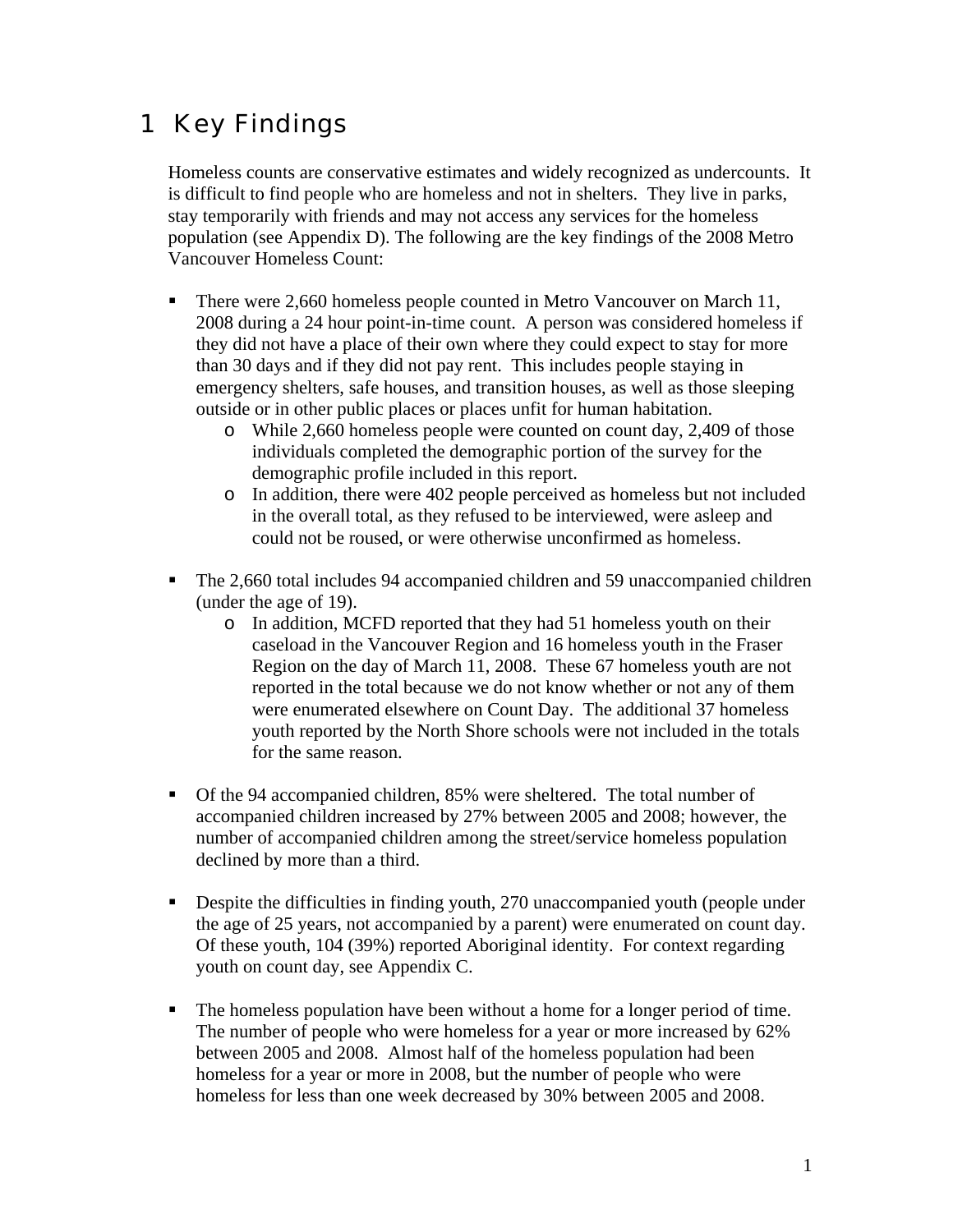- The proportion of the homeless population aged 45 years and over increased significantly between 2005 and 2008. The number of people between the ages of 45 and 54 years increased by 49%. The median age of the homeless population increased from 38 to 41 years between 2005 and 2008.
- The number of homeless people with two or more health conditions increased by 67% between 2005 and 2008.
- Homelessness is a regional issue. There has been significant growth in the number of homeless people found in Metro Vancouver municipalities outside of the City of Vancouver on the day of the count. In 2008, 43% of the region's homeless population was found in Metro Vancouver's municipalities outside of the City of Vancouver, compared to 37% in 2005.
- The number of homeless people found in Metro Vancouver's municipalities outside of the City of Vancouver increased by 35% between 2005 and 2008. Although the City of Vancouver still has the largest homeless population, its homeless population only grew by 6% between 2005 and 2008.
- The number of street/service homeless increased by 41% between 2005 and 2008 while the number of sheltered homeless increased modestly.
- There were 1,574 street/service homeless on March  $11<sup>th</sup>$ , which represents 59% of the total homeless population in the region. This is the first Metro Vancouver homeless count where the street/service homeless significantly outnumbered the sheltered homeless.
- $\blacksquare$  One in five of the street/service homeless population (19%) tried to stay in a shelter on the night of the count, but was turned away either because the shelter was either full or the person was inappropriate for the shelter.
- Almost half of those enumerated during the homeless count  $(43%)$  slept somewhere that was not fit for human habitation (such as on the street, in a car, in a public building or space that is not meant for living or sleeping).
- Over half (52%) of the homeless population enumerated on count day said they had lived in the municipality where they were found for at least five years before their current episode of homelessness.
- **People with Aboriginal identity continue to be over-represented among the** region's homeless (32% of the total homeless enumerated) compared to their share of the total population (2% as reported in the 2006 Census).
- Almost three quarters (73%) of the Aboriginal homeless population did not stay in a shelter, safe house, or transition house on the night of the count.
- Almost half (45%) of the homeless women enumerated on count day reported Aboriginal identity.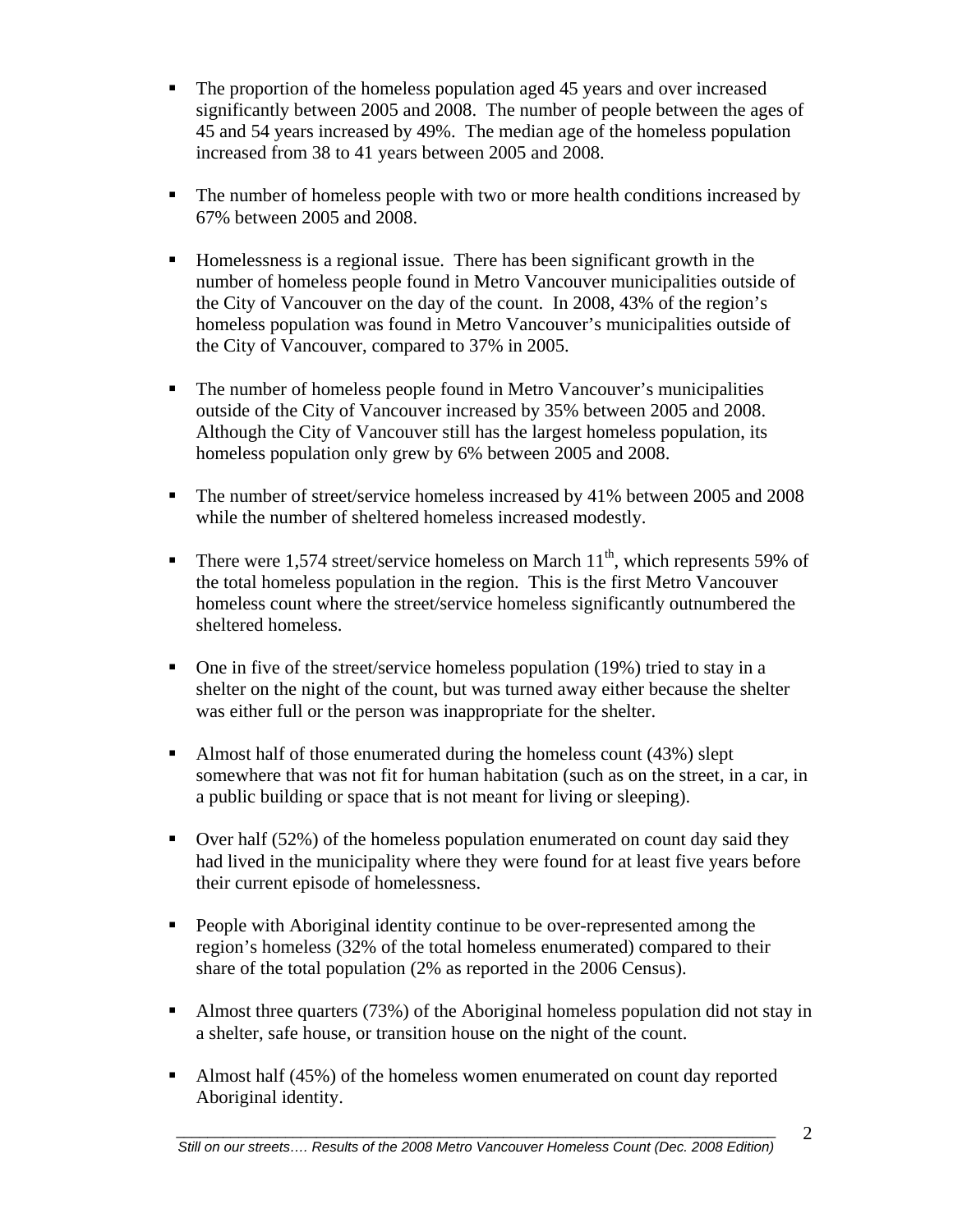- **Employment was a source of income for over one quarter of the sheltered** homeless people enumerated. This was mostly from part-time or casual employment. However, almost 100 sheltered homeless individuals (11% of the 849 sheltered homeless who completed the survey) reported full-time employment income.
- Almost half of the homeless population (43%) identified income assistance as their major source of income, an improvement over the 30% of the homeless people who were able to access income assistance in 2005. Despite having access to welfare, they still cannot afford a place to rent in the region.
- Almost half of the homeless population reported that they had been to the emergency department in the past year. Over a quarter had been to some form of addiction services.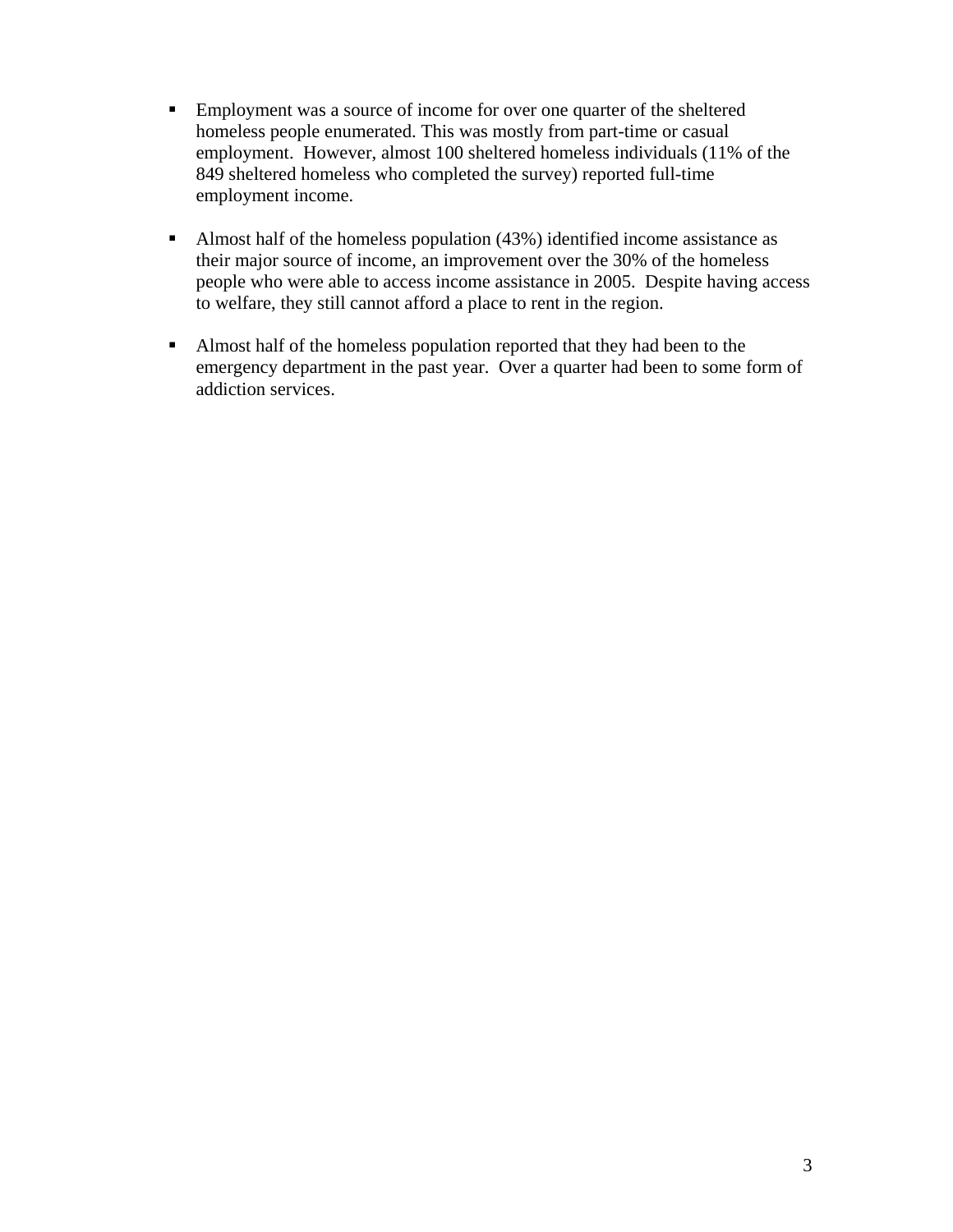# <span id="page-13-0"></span>2 Introduction

This document presents the findings of the 2008 Metro Vancouver Homeless Count. It provides demographic information on a sample of the region's homeless population *on one day* in March 2008, and a comparison of the 2008, 2005 and 2002 count results. The report primarily presents facts based on findings revealed through the interviews on count day.

Both the *2001 Regional Homelessness Plan for Greater Vancouver* and the 2003 *Three Ways to Home Update* recommended that a regular homeless count be undertaken to obtain current information, identify changes and trends, and help monitor the implementation of the homelessness plan.

This count measured homelessness in the region at a point-in-time – one 24-hour period (from 12:01 am to 11:59 pm) on March  $11^{th}$ , 2008. A point-in-time count tells us how many homeless people were counted in the one 24-hour period. The figure produced in a 24-hour count is lower than the number of different people who experience homelessness over a period of time. Homelessness is often episodic. A point-in-time count does not capture the number of people that move in and out of homelessness throughout the course of a year.

### **2.1 Purpose and objectives**

The purpose of the count is to provide:

- An updated enumeration of homeless persons by municipality in Metro Vancouver;
- A demographic profile of those enumerated on the day of the count; and
- Information on trends in relation to the 2002 and 2005 homeless counts.

This is essential information for government, private foundations and service providers so that they can plan and fund appropriate programs to address homelessness.

### **2.2 Definitions**

Someone was considered homeless for the purpose of this count if they did not have a place of their own where they could expect to stay for more than 30 days and if they did not pay rent.

This included people who:

- had no physical shelter staying on the street, in doorways, in parkades, in parks, and on beaches;
- were temporarily sheltered in emergency shelters, safe houses for youth, or transition houses for women and their children fleeing violence; or
- were staying at a friend's place where they did not pay rent.

4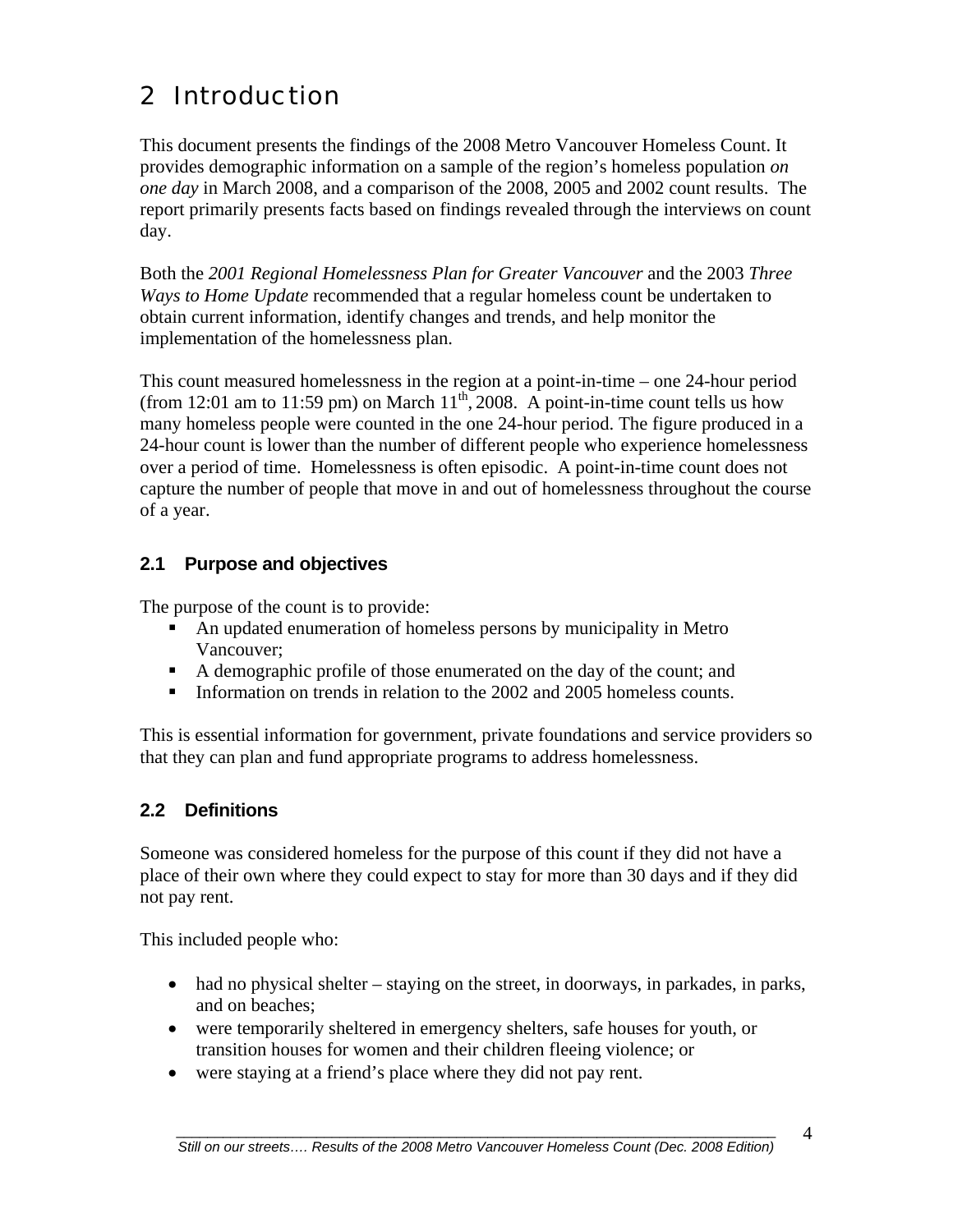<span id="page-14-0"></span>For example, someone who stayed in a garage would be considered homeless, because they do not pay rent, even if they considered the garage to be their home. Someone who stayed in an emergency shelter usually cannot stay for more than 30 days, and was therefore homeless.

Someone who stayed at a friend's place where they did not pay rent was also homeless for the purposes of this count, because they had no security of tenure. Homelessness in suburban municipalities often takes the form of 'sofa surfing' (especially by youth), partly due to the lack of local services and facilities for homeless people.<sup>[1](#page-14-1)</sup> To exclude these individuals from the estimate and profile of homelessness in the region would underestimate the extent of homelessness in these areas. However, the homeless count would likely only find people who are sofa surfing if they also access services used by homeless persons or congregate where homeless people stay. People who were sofa surfing were included in the count of homeless persons *if we found them*. Sofa surfers as a population will be significantly undercounted using this methodology. Similarly, families that double up with other families due to financial hardship were not included in the count if they did not access services on that day. Doubling up with other families (overcrowding) is particularly common among immigrant and refugee populations. Additional research on these populations is recommended.

For the purpose of this report, the term "enumerated," when used together with homeless refers to that segment of the homeless population that agreed to provide pertinent demographic information to interviewers during the count. In other words, it refers to the homeless who agreed to complete the demographic portion of the nighttime or daytime questionnaire administered during the count. This includes unaccompanied children under the age of 18 who were found in shelters, safe houses, and transition houses. Except in very few instances, the analysis in this report is based on this population.

Similarly, the term "total" when used in combination with homeless refers to not only the homeless population that was "enumerated", but also to those who were known to be homeless because they used shelter beds but could not be administered the count questionnaire, and therefore for whom there is no vital information, such as how long they have been homeless, ethnicity, sources of income, or health status. Thus, the "total" homeless population represents the absolute number of homeless people that was tallied under the guidelines of the 24 hour point-in-time count. Finally, the term "count" is used in its ordinary/common sense or context.

#### **2.3 Geographic scope**

The geographic scope of the profile is Metro Vancouver. Data is provided on a regional basis as well at the municipal level, where possible. The following municipalities were covered by the count:

Burnaby City and Township of Langley City of Vancouver and UBC Coquitlam

<span id="page-14-1"></span> $\overline{a}$ <sup>1</sup> Source: Kraus, Deborah et al. 2001. Environmental Scan on Youth Homelessness. CMHC.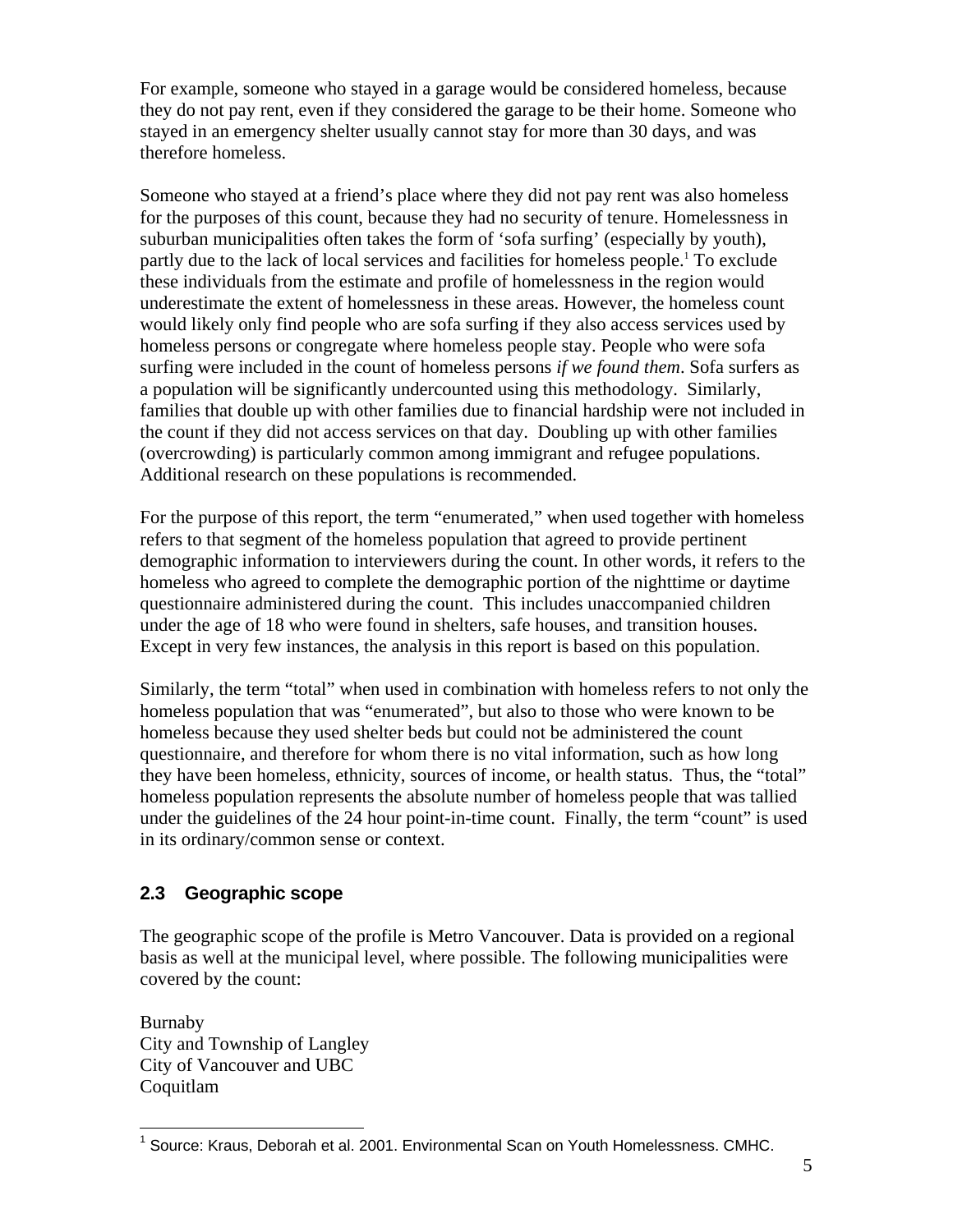<span id="page-15-0"></span>Delta District and City of North Vancouver Maple Ridge/Pitt Meadows New Westminster Port Coquitlam Port Moody Richmond Surrey West Vancouver White Rock

Appendix A provides a table outlining basic demographic information of the homeless populations in the municipalities where the numbers are sufficient to report.

#### **2.4 Method**

1

The 2008 Homeless Count conducted on March 11 2008 used the same method as the 2002 and 2005 Homeless Counts. It consisted of two components designed to enumerate the sheltered homeless and the street/service homeless. For the nighttime component, staff at emergency shelters, transition houses and safe houses were asked to complete a brief survey form for each client who stayed with them on the night of March  $10/11<sup>th</sup>$ , 2008.[2](#page-15-1) These people are called the 'sheltered homeless' for the purposes of this study.

A modification was introduced in 2008 to address the large number of shelter clients for whom incomplete information was obtained in 2005. Interviews were conducted at 6 large shelters in Vancouver where circumstances made it difficult for staff to conduct interviews themselves. Interviews at these locations took place during the intake period of each shelter using the nighttime interview guide. Intake took place from 4:00 pm to midnight on the evening of March  $10<sup>th</sup>$ . Interviews were completed either in a line up outside the shelter or inside the shelter itself after client intake was completed.

In addition, the format of the nighttime questionnaire was changed in 2008. Rather than complete a grid or table, shelters were asked to use a questionnaire similar to that used in the daytime component of the count, one for each client. As in previous years, each nighttime facility was also asked to complete a Shelter Statistics form, indicating the number of beds used that night and the number of turnaways.

The daytime component enumerated homeless people who did not stay in emergency accommodation the night before but who may have slept outside, in a parkade or at someone else's place, and were termed the 'street/service homeless'. They were interviewed at locations used by homeless people such as meal programs, drop-in centres, some social services, and congregating areas such as parks and certain streets.

Beginning early in the morning (5:30 am) on March 11th, interviewers approached people who were using services, such as drop-in centres, and in locations such as parks

<span id="page-15-1"></span><sup>&</sup>lt;sup>2</sup> Staff was asked to count persons who effectively were in the shelter beginning at 12:01 am on March 11th and to add anyone who came to the shelter prior to daylight (around 5:00 am) on March 11th.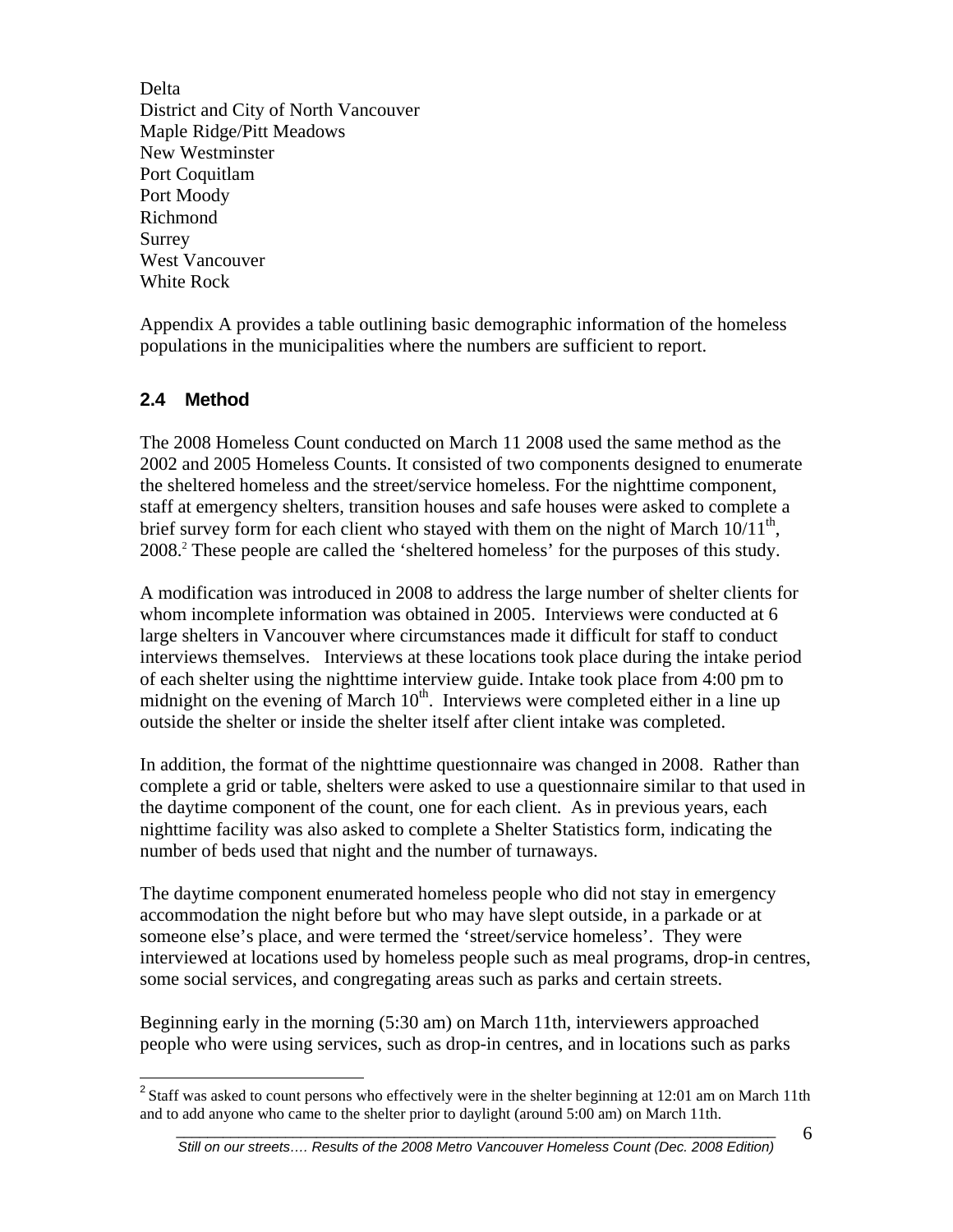<span id="page-16-0"></span>frequented by the homeless. Local community agencies and service-providers identified these daytime locations in advance to researchers. Once again, Aboriginal organizations were able to identify areas where Aboriginal people who are homeless congregate.

Individuals at these locations were asked a series of screening questions to determine if: a) they had already answered the survey, b) they were homeless and c), they did not stay in emergency accommodation covered by the nighttime component. If the interviewee qualified, the interviewer would ask the questions and complete the questionnaire.

In addition, outreach workers and service agencies that frequently had contact with sofa surfers were asked to complete interviews with these individuals. To the extent that the method captured sofa surfers, they are included with the street/service homeless population.

The March 11, 2008 daytime count was enhanced by the increased number of volunteers that were available compared to 2005 and better knowledge of homeless congregating locations in some sub-regions compared to 2005. Approximately 800 volunteers participated in 2008 compared to 300 volunteers in 2005, and less than 100 in 2002.

### **2.5 Limitations**

Homelessness by its very nature is difficult to measure. All counts underestimate homelessness, because of the difficulty in finding those who do not use services or spend time where homeless people congregate. This initiative was especially challenging because of the vast geographic scope. **Thus, the Homeless Count did not enumerate every homeless person in the region on March 11, 2008, and is an undercount.** It does not include all people staying in detox facilities, recovery houses or hospitals who do not have a place to go when they leave. It does not include all people who were sofa surfing.

The homeless count process used in Metro Vancouver was designed to avoid double counting. People approached are offered candies and cigarettes prior to being asked the three screening questions described in section 2.4. This approach ensures that there is no incentive for homeless people to complete an interview more than once. Interviewers are instructed to record the person's age and gender as best they can if people are perceived to be homeless but do not agree to participate in the study. These surveys are not included in the reported number of homeless people found on the day of the count, as these people may decide to participate later in the day (and would therefore be double counted) or they may not, in fact, be homeless. There were individuals documented 'perceived as homeless' on the day of the count, but as they were not enumerated for various reasons, they are not included in the count in order to minimize any potential for double counting. Some people refused to be interviewed because it would take time away from earning money (e.g. binning, panhandling, or illegal activities), while others may have been asleep and did not wish to wake up. Some people said they did not see the point in participating in the survey and others said they would only participate for money. The number of perceived homeless that is not included in the total number of homeless people found during the count serves to highlight that the Homeless Count is an undercount.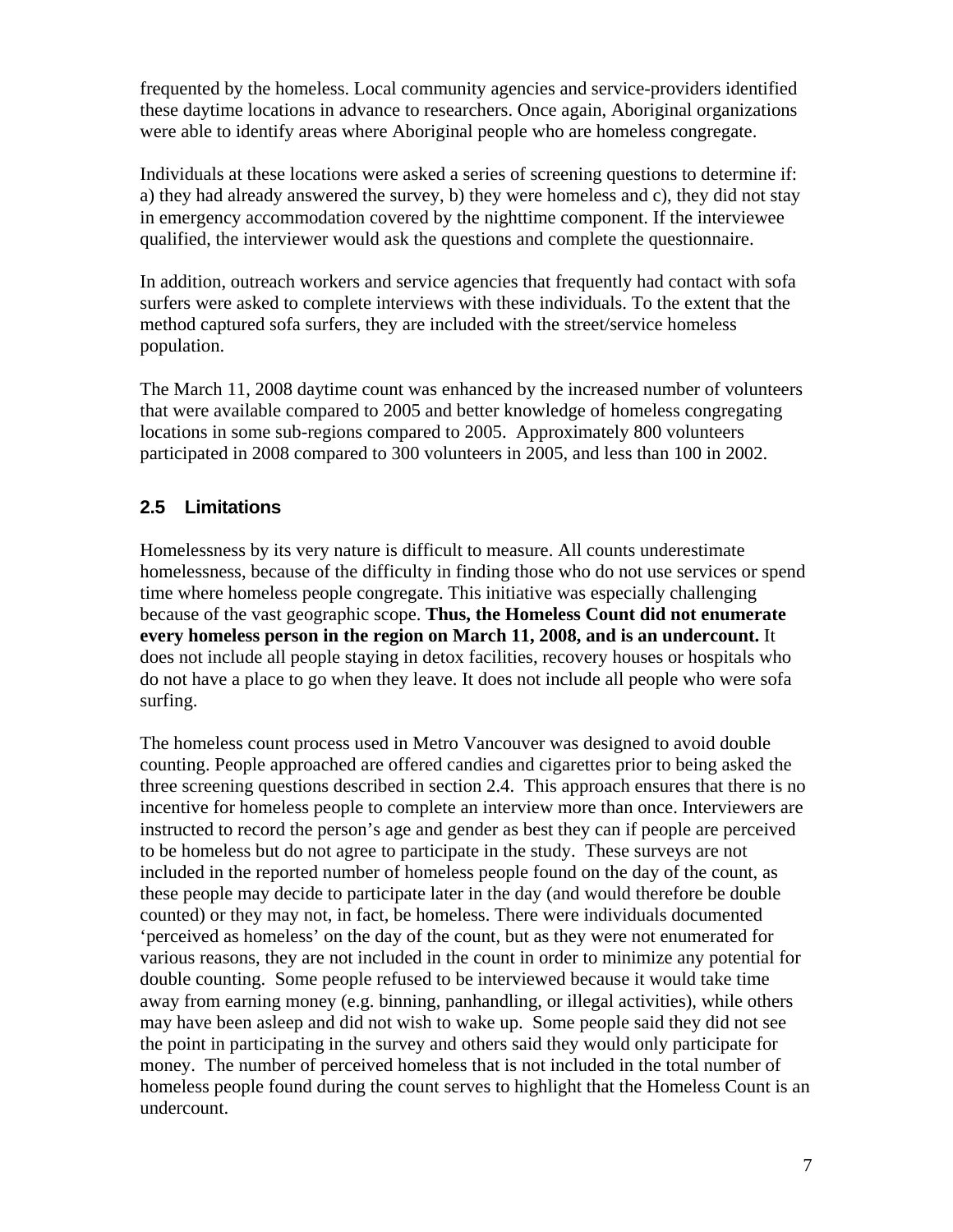<span id="page-17-0"></span>That being said, the information obtained from the count provides the best available current data using established methods. Service based counts tend to provide a better estimate (though still an undercount) of the number of unsheltered homeless people in a community compared to a nighttime street count since many people try to hide at night for their own safety and may deliberately avoid a nighttime street count.[3](#page-17-1)

"The Count, involving as it does so many volunteers, is itself positive, sensitizing the people participating, to the reality of the homeless."

*- Interviewer* 

#### **2.6 Report organization**

Section 3 provides the count and profile of the homeless population in the Metro Vancouver region as a whole, with Section 4 describing the characteristics of the sheltered and street/service homeless. Section 5 describes trends and changes in characteristics of the homeless population since 2002 and 2005. Section 6 profiles specific sub-populations of homeless, such as women and Aboriginal people and Section 7 contains municipal data. The report concludes with Section 8 that provides the authors' perspectives on the implications of the study. Appendix A provides gender, age, and Aboriginal identity for many Metro Vancouver municipalities. Appendix B provides a detailed description of the count method. Appendix C provides some information about the number of people without fixed addresses in hospitals and detox facilities. Appendix D provides information about the volunteer distribution. The remaining appendices include the questionnaires used in the daytime and nighttime components of the 2008 count.

 $\overline{a}$ 

<span id="page-17-1"></span><sup>3</sup> HUD. *A Guide to Counting Unsheltered Homeless People*. October 2004. p. 53.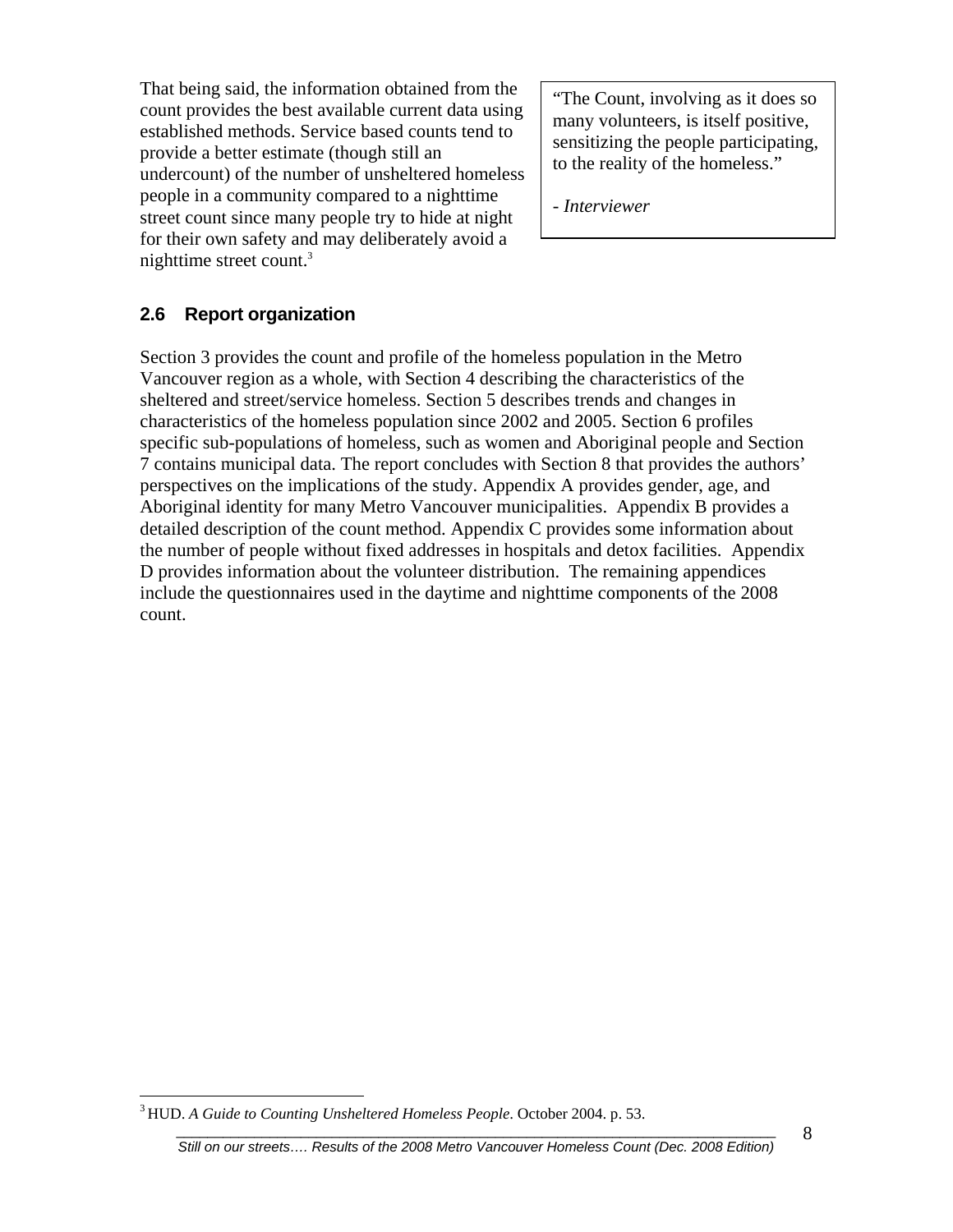### <span id="page-18-0"></span>3 Metro Vancouver's homeless

This section presents the findings of the count of homeless people on March 11, 2008 and the change since the 2002 and 2005 counts. Included are individuals who slept outside or 'on the street', in three types of emergency accommodation, or who stayed with someone else temporarily where they did not pay rent and did not have assured long-term accommodation (e.g. sofa surfing) on the evening of March 10/11, 2008. Note that the term 'street/service homeless' referred to here is comparable to the term 'street homeless' used in 2005. Street/service more accurately describes the population found in the daytime, as some were found on the street but others at service locations and may have sofa surfed the night before.

### **3.1 Growth in homelessness**

The number of homeless people counted in the region has increased by 22% since the previous count, from 2,174 people in 2005 to 2,660 persons in 2008. Most of this increase is in the street/service homeless population, which grew by 40% over the past three years. **There were almost 450 more street/service homeless persons counted in 2008 than in 2005.** In addition, there were 402 people who were 'perceived as homeless' but not included in the overall total as they were not counted and every attempt to avoid double counting has been made. The number of sheltered homeless counted remained relatively stable because few new shelter beds have been added since 2005.

| <b>Homeless category</b>   | 2002  | 2005  | 2008  | Change<br>2002 to<br>2008 | %<br>Change<br>2002 to<br>2008 | Change<br>2005 to<br>2008 | $\%$<br>Change<br>2005 to<br>2008 |
|----------------------------|-------|-------|-------|---------------------------|--------------------------------|---------------------------|-----------------------------------|
| Sheltered homeless         | 788   | 1.047 | 1,086 | 298                       | 38%                            | 39                        | 3%                                |
| Street/service<br>homeless | 333   | 1,127 | 1,574 | 1,241                     | 373%                           | 447                       | 40%                               |
| <b>Total homeless</b>      | 1.121 | 2,174 | 2,660 | 1,539                     | 137%                           | 486                       | 22%                               |

|  |  | Table 1 – Growth in number of homeless since 2002 and 2005 |
|--|--|------------------------------------------------------------|
|  |  |                                                            |

This level of growth is consistent with the expectations of service providers and others involved with the homeless around the region. Most observers expected a smaller increase than what occurred between the 2002 and the 2005 count. While many of the drivers of homelessness such as mental illness, addiction, and lack of affordable housing remain, there has been some progress since 2005 in helping street homeless people in particular gain access to housing through outreach teams.

The number of homeless people that were counted in each of the three counts, in 2002, 2005 and 2008 is shown graphically below. It shows that the number of street/service homeless counted in 2008 is greater than the total number of homeless counted in 2002.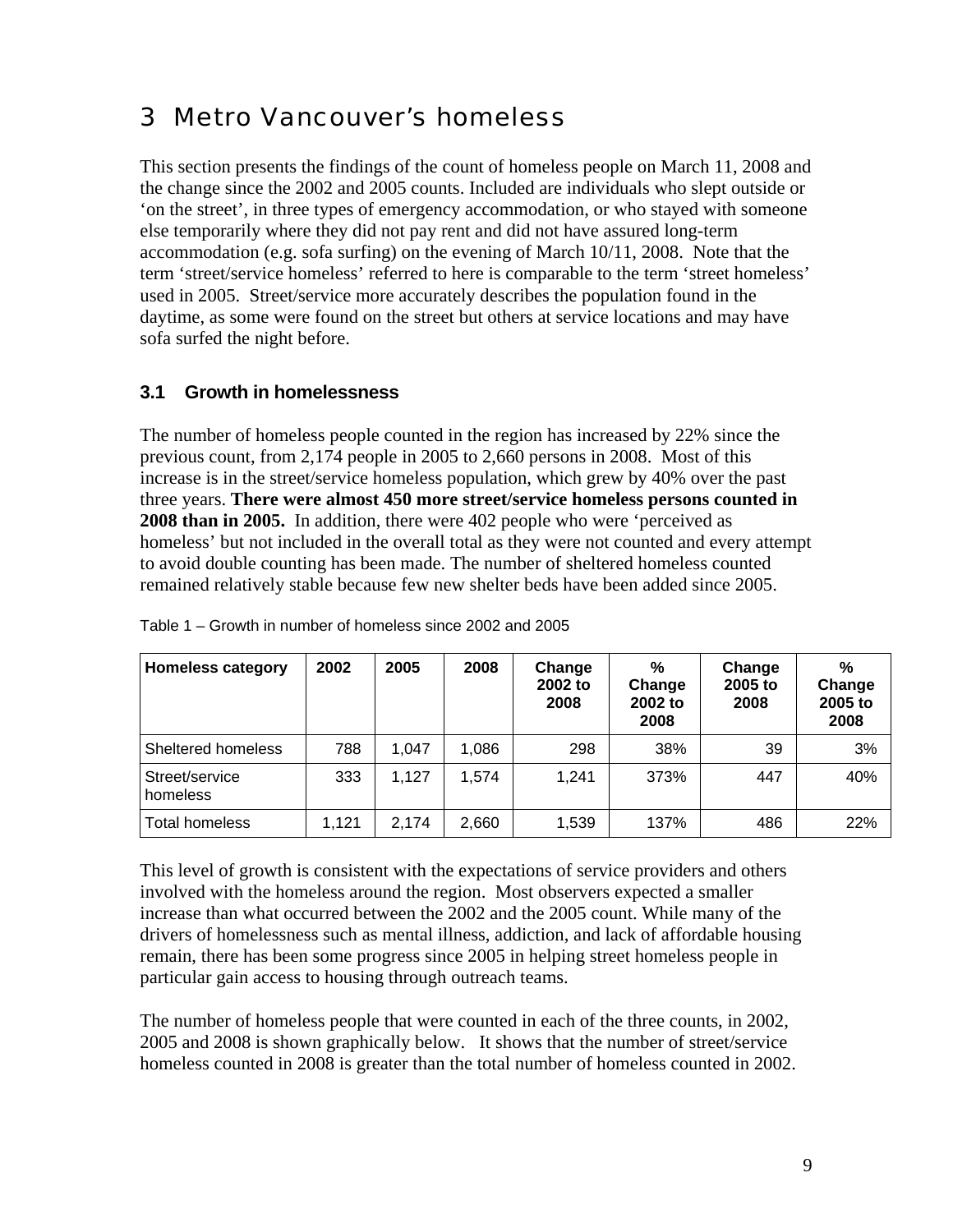

Figure 1 – Growth in homeless population, 2002 to 2008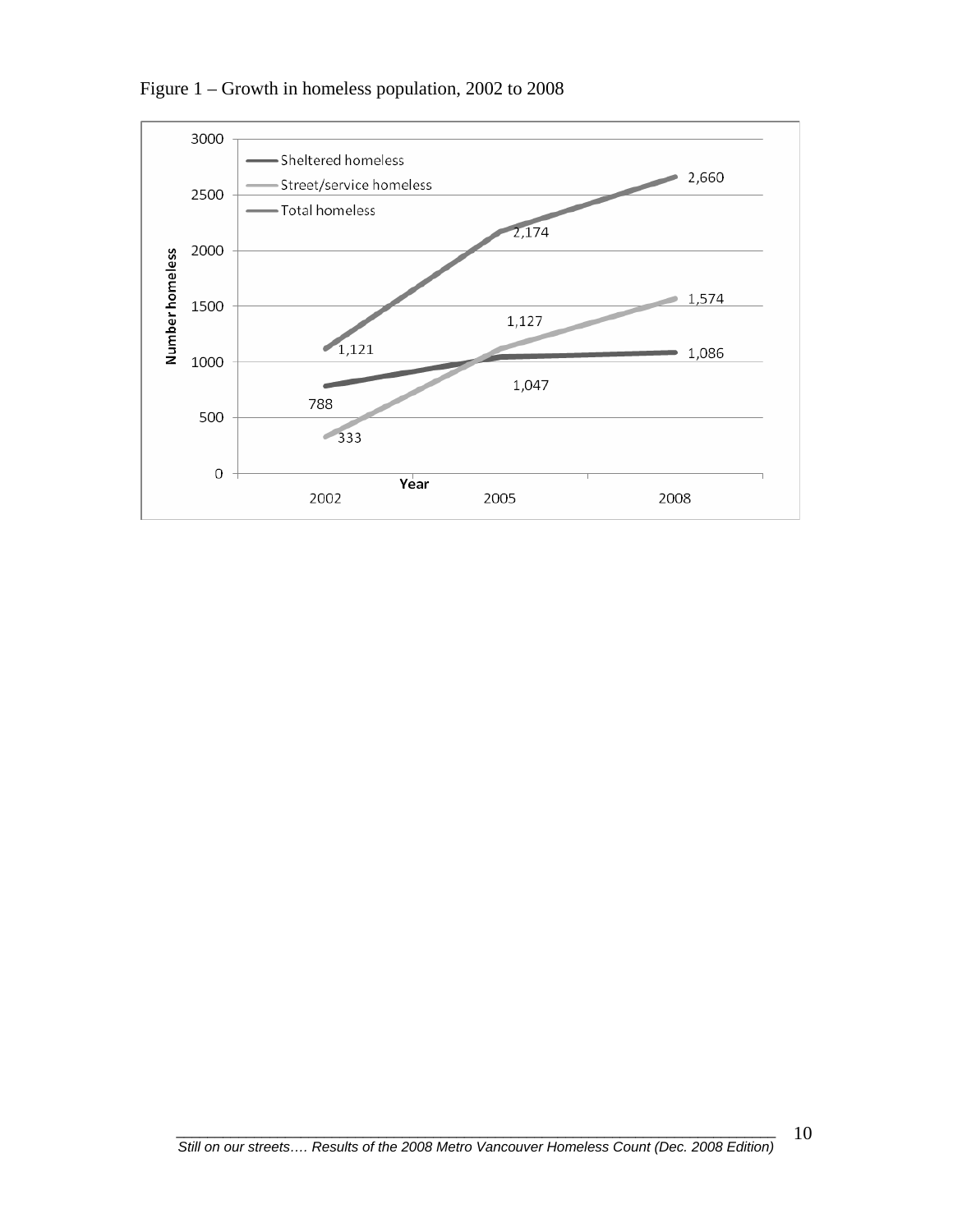#### <span id="page-20-0"></span>**3.2 Homelessness in 2008**

 $\overline{a}$ 

On March 11, 2008 there were 2,660 homeless people counted region-wide. Almost 60% of the individuals slept rough or sofa surfed on the night of March 10/11th. Among the sheltered homeless, shelter and safe house clients predominated. There were 2,566 adults and unaccompanied youth and 94 homeless children who were with their parents during the count.

| <b>Homeless category</b>   | <b>Adults and</b><br>unaccompanied youth |         | Accompanied<br>children |         | <b>Total homeless</b> |         |
|----------------------------|------------------------------------------|---------|-------------------------|---------|-----------------------|---------|
|                            | Number                                   | Percent | Number                  | Percent | Number                | Percent |
| Sheltered homeless         | 1,006                                    | 39%     | 80                      | 85%     | 1,086                 | 41%     |
| Shelters/safe houses       | 925                                      | 36%     | 26                      | 31%     | 951                   | 36%     |
| <b>Transition houses</b>   | 81                                       | 3%      | 54                      | 57%     | 135                   | 5%      |
| Street/service<br>homeless | 1,560                                    | 61%     | 14                      | 15%     | 1,574                 | 59%     |
| <b>Total homeless</b>      | 2,566                                    | 100%    | 94                      | 100%    | 2,660                 | 100%    |

| Table 2 – Sheltered and street/service homeless in Metro Vancouver <sup>4</sup> |  |  |  |  |  |  |  |
|---------------------------------------------------------------------------------|--|--|--|--|--|--|--|
|---------------------------------------------------------------------------------|--|--|--|--|--|--|--|

Shelter, safe house and transition house providers were also asked to note how many people were turned away the night of March 10/11th; either because the shelter was full or the individual seeking shelter was not appropriate for their facility. They reported that they turned away 208 adults, youth and children. Most of those turned away were attempting to access beds in shelters and safe houses (76%). Some of the individuals turned away may have been enumerated as street/service homeless in the daytime component or may have found accommodation in another shelter.<sup>[5](#page-20-2)</sup>

<span id="page-20-1"></span><sup>&</sup>lt;sup>4</sup> The figures in Tables 1 to 3 include 154 sheltered homeless individuals for whom complete records are not available, but who stayed in a shelter that night. Their numbers are included in Tables 1 to 3, but not in the demographic information reported on the following pages. Accompanied children (children under the age of 18 years who were found with a parent) are also not included in the demographic tables, since individual information for them was not collected. In Tables 1 to 3, unaccompanied youth (children under the age of 18 years who are not with a parent) are included in the demographic profile, as interviews were conducted with youth under 18 years that were not with an adult. In subsequent tables (Tables 4 and on), youth refers to people under the age of 25 years who are not with a parent (therefore interviews were conducted with them).

<span id="page-20-2"></span> $<sup>5</sup>$  Some of the individuals turned away may have been included in the count as street homeless, if they spent</sup> the night somewhere else that meets the definition of homeless for this project and were interviewed on March 11th. (See Section 2.5)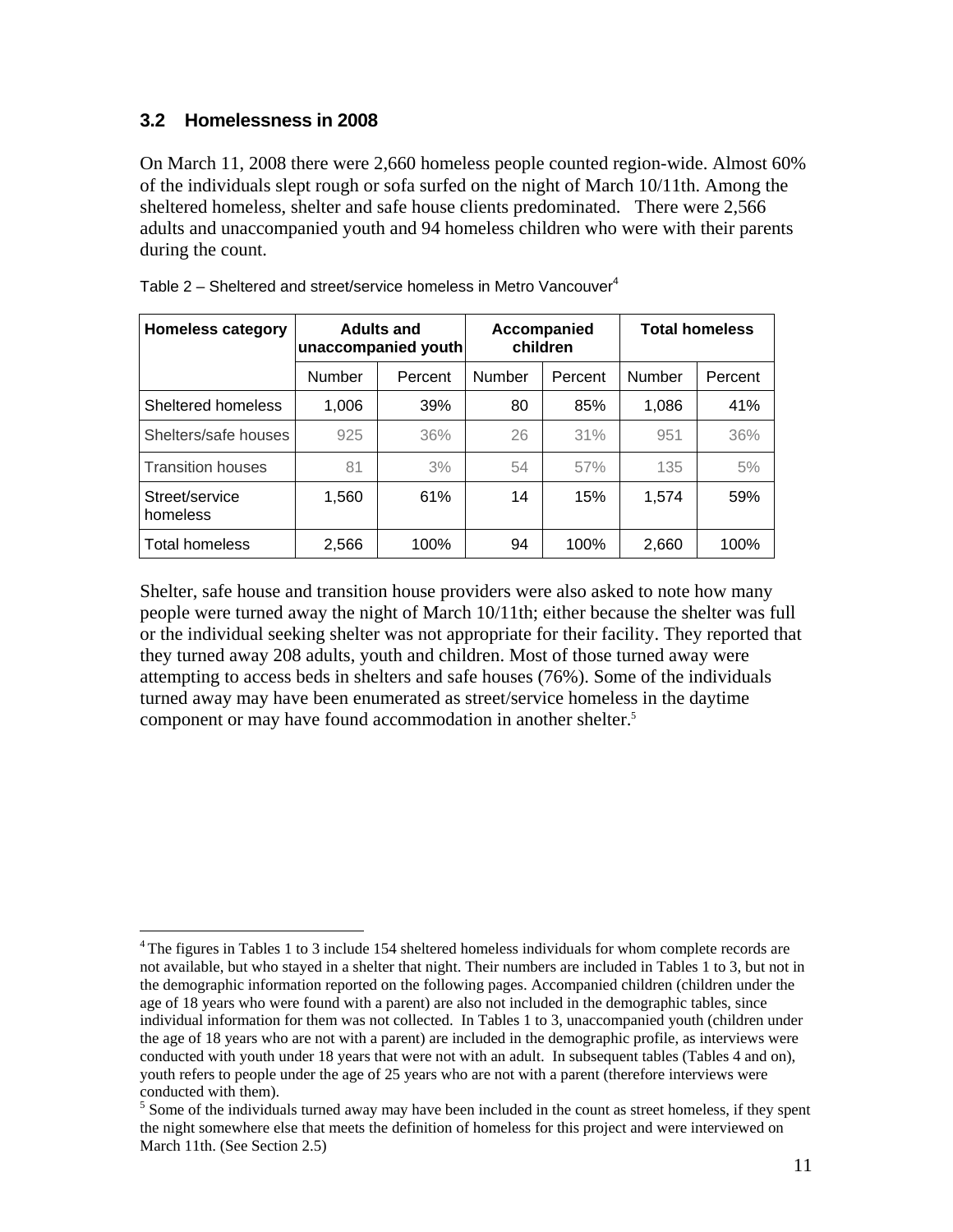<span id="page-21-0"></span>Table 3 – Turnaways, 2008

| Shelter category         | Total adults, youth and children |         |  |
|--------------------------|----------------------------------|---------|--|
|                          | Number                           | Percent |  |
| Shelters/safe houses     | 159                              | 76%     |  |
| <b>Transition houses</b> | 49                               | 24%     |  |
| <b>TOTAL</b> turnaways   | 208                              | 100%    |  |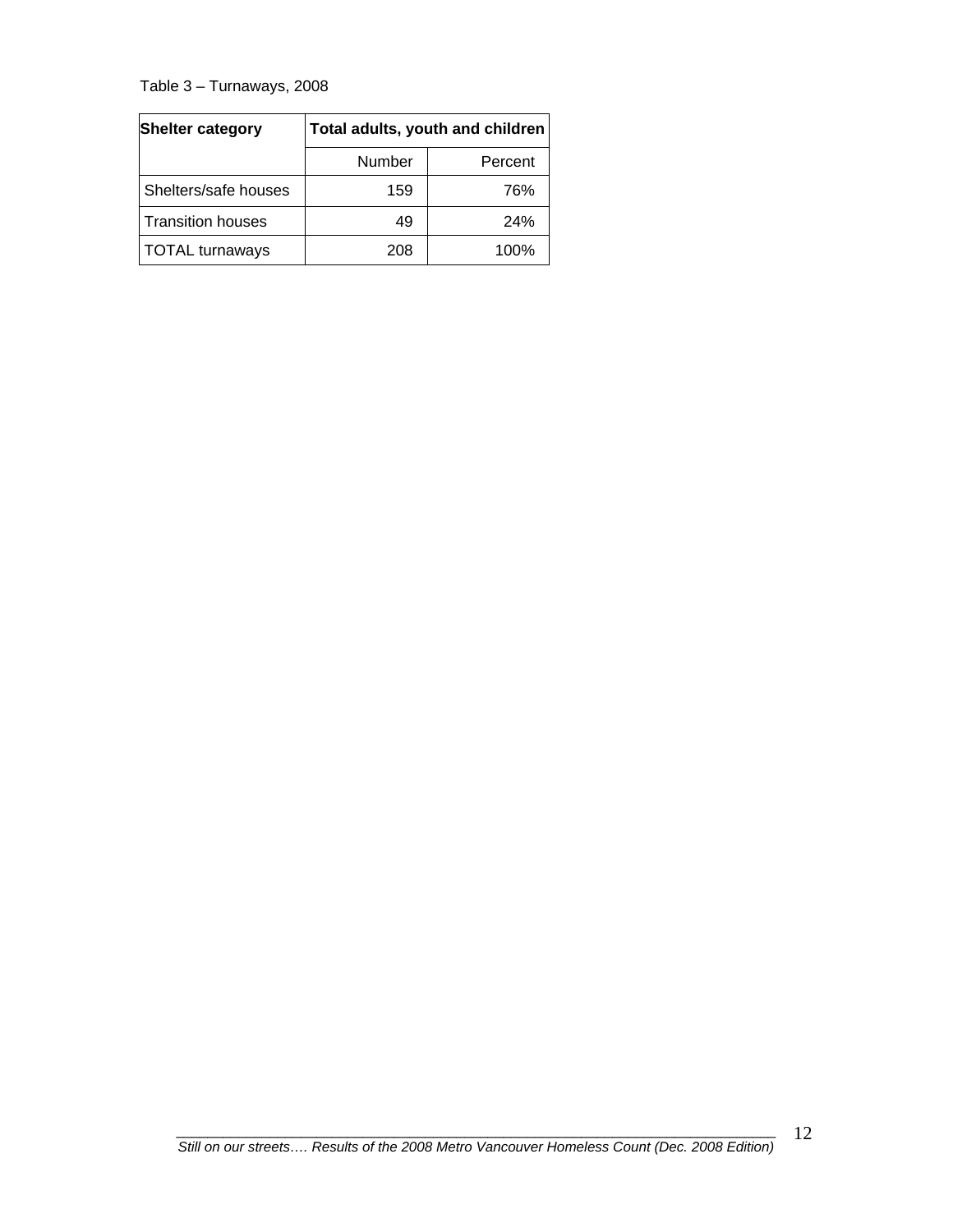## <span id="page-22-0"></span>4 A profile of sheltered and street/service homeless persons

The following profile presents a demographic picture of the homeless adults and unaccompanied youth counted in Metro Vancouver on March  $11<sup>th</sup>$ , 2008. It also describes some pertinent characteristics of their homeless experience, for example, the length of time they have been homeless. Separate results are presented for the sheltered and street/service homeless as well as for the total homeless population.

While the total number of homeless counted on count day was 2,660, the demographic profile provides information on 2,409 people who completed the survey forms (Appendices E and F). Profile data excludes the 94 accompanied children for whom separate demographic information was not collected<sup>6</sup>, and 154 individuals who were counted on count night, for whom no corresponding demographic data is available.<sup>[7](#page-22-2)</sup>

As in 2005, there was a relatively high rate of non-response to some parts of the survey questionnaire, particularly among the sheltered homeless. Age and gender questions were well-answered, but other variables had a higher non-response rate, ranging from 8% to 13%. This may cause demographic data for the sheltered homeless to be less reliable than that for the street/service homeless.

### **4.1 Gender**

Men continue to represent about three quarters of the homeless population counted in the region, and women just over one quarter. However, women tend to be part of the hidden homeless population, often doubling up with families, friends, or staying in inappropriate relationships rather than be on the street or accessing services for the homeless. As well, three transition houses with a potential capacity of 30 persons did not participate in the count, resulting in an underestimate of the number of homeless women. There was a larger share of women within the sheltered homeless population (33%) than within the street/service homeless population (23%).

<span id="page-22-1"></span><sup>&</sup>lt;sup>6</sup> Interviews were not conducted with children under the age of 18 years if they were with a parent on count day. Demographic information is available for unaccompanied youth, which is included in the demographic profile.

<span id="page-22-2"></span> $7$  This occurred because some individuals refused to be interviewed, shelter staff was unable to complete interviews with all clients or in the case of one shelter, and clients were admitted early, before interviewers arrived. Nonetheless, the beds were used and the individuals would have reported being in a shelter the night before and thus not interviewed had they been approached during the daytime count.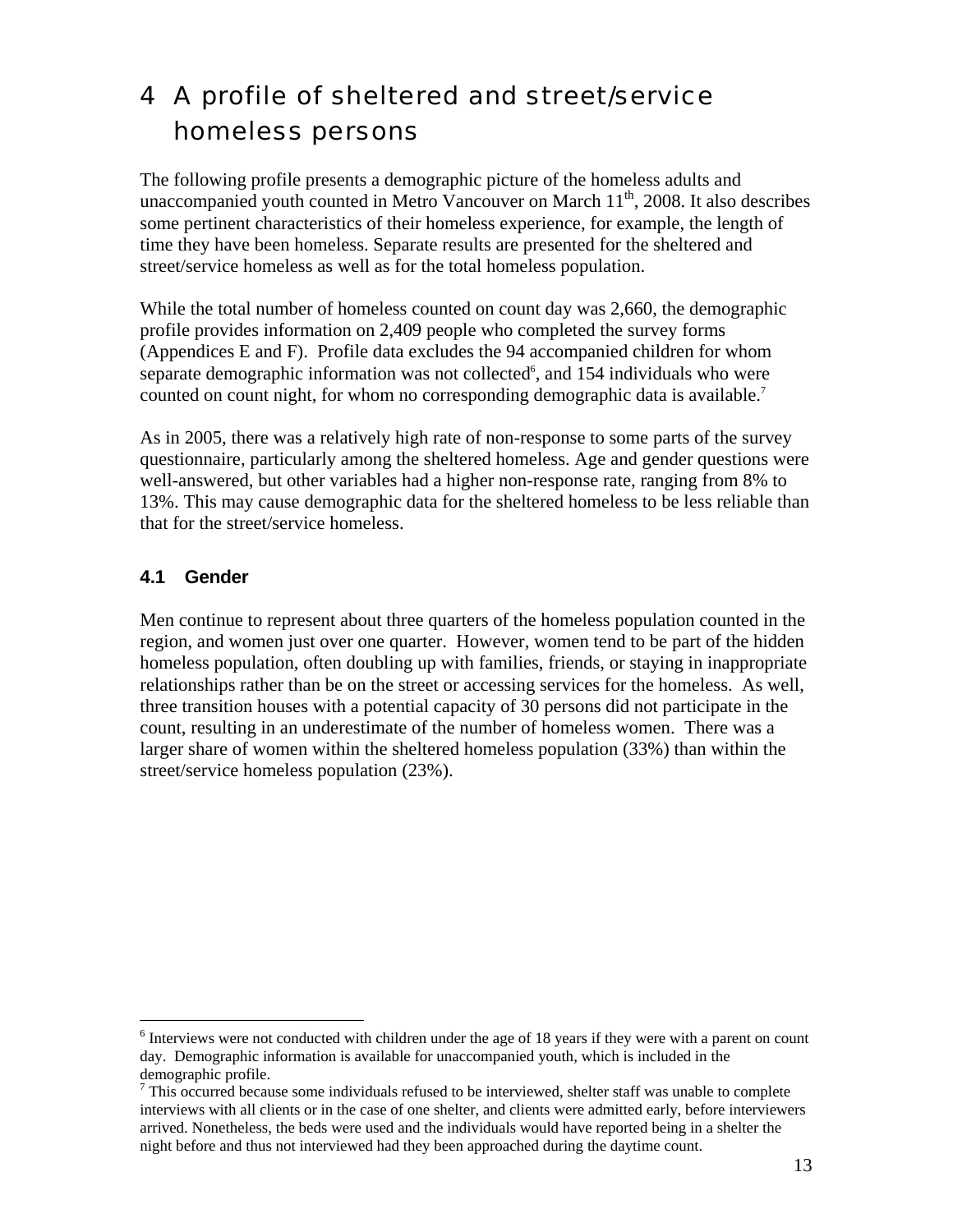<span id="page-23-0"></span>Table  $4 -$  Gender $8$ 

| Gender            | <b>Sheltered homeless</b> |         |        | Street/service<br>homeless | <b>Total homeless</b> |         |
|-------------------|---------------------------|---------|--------|----------------------------|-----------------------|---------|
|                   | Number                    | Percent | Number | Percent                    | Number                | Percent |
| Men               | 541                       | 66%     | 1,138  | 76%                        | 1,679                 | 72%     |
| Women             | 268                       | 33%     | 351    | 23%                        | 619                   | 27%     |
| Transgendered     | 12 <sup>°</sup>           | 1%      | 10     | 1%                         | 22                    | 1%      |
| Total respondents | 821                       | 100%    | 1,499  | 100%                       | 2,320                 | 100%    |
| Not known         | 28                        |         | 61     |                            | 89                    |         |
| Total             | 849                       |         | 1,560  |                            | 2,409                 |         |

#### **4.2 Age**

 $\overline{a}$ 

Table 5 shows that adults aged 35 to 44 years comprised the largest cohort among the homeless counted (30%), followed by those aged 45-54 years (28%). Overall, adults aged 25-54 represented 76% of the region's homeless. There were 270 unaccompanied youth under age 25 years enumerated during the

"[I] also noticed that some people do not want to talk about it – or dodge you completely – which makes me realize this is an undercount by a fair margin."

*- Interviewer*

count, representing 12% of the total. Of these, 59 people were under age 19. Roughly double the number of homeless youth under age 24 stayed outside or sofa surfed (181) than stayed in a shelter on count night (89). Nine percent or 212 people enumerated on count day were aged 55 years or older and most of these were between the ages of 55 and 64 years.

The median age of both the street/service and sheltered homeless is 41 years of age (half are younger, half are older). This compares with the median age of 39 among Metro Vancouver residents in 2006, so that the homeless are slightly older.

<span id="page-23-1"></span><sup>&</sup>lt;sup>8</sup> Interviewers were instructed to record gender based on observation.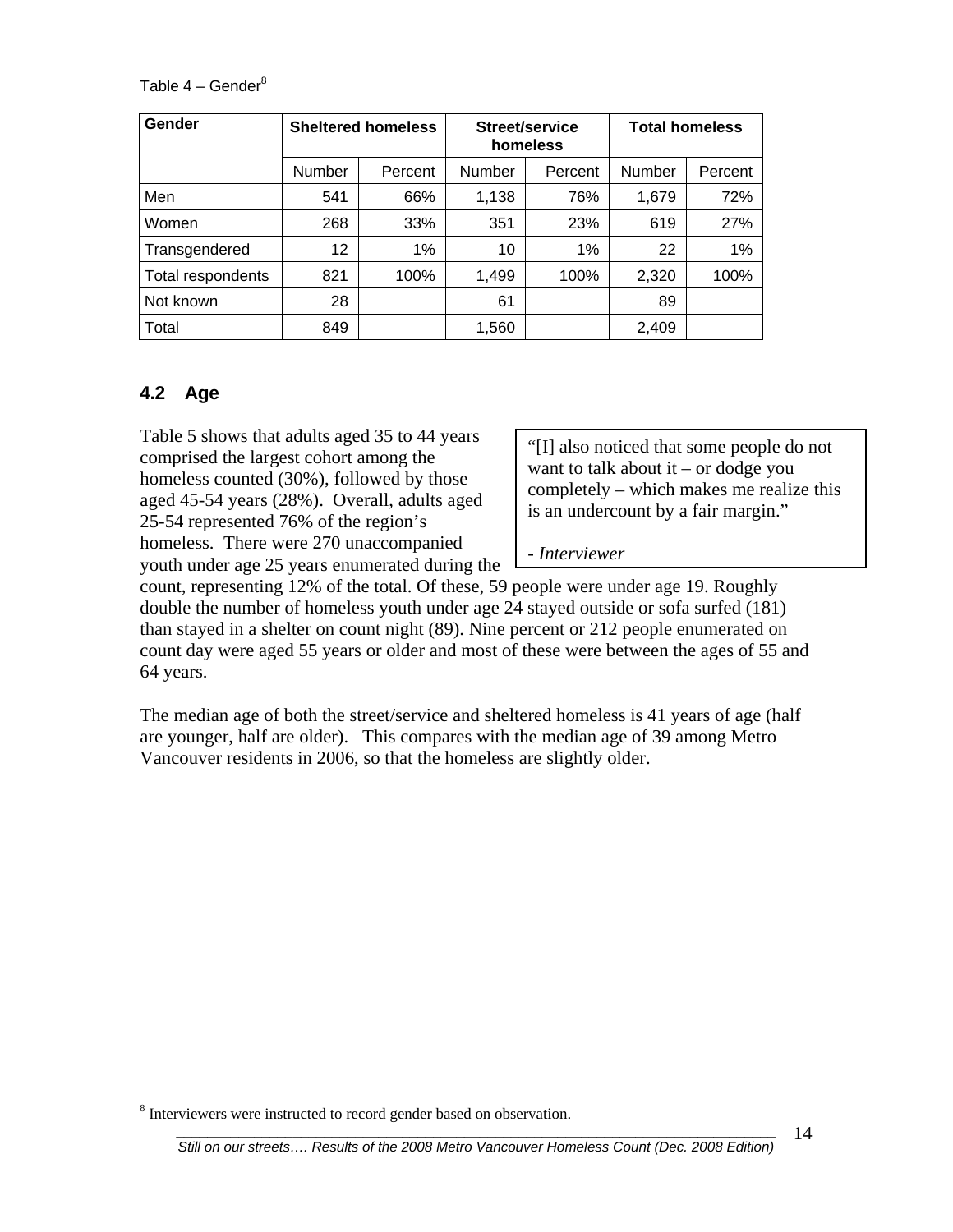<span id="page-24-0"></span>Table 5 – Age

| Age group                       | <b>Sheltered homeless</b> |         | Street/service<br>homeless |         | <b>Total homeless</b> |         |
|---------------------------------|---------------------------|---------|----------------------------|---------|-----------------------|---------|
|                                 | Number                    | Percent | Number                     | Percent | Number                | Percent |
| Under 19 <sup>9</sup>           | 104                       | 11%     | 49                         | 3%      | 153                   | 6%      |
| 19-24                           | 65                        | 7%      | 146                        | 10%     | 211                   | 9%      |
| 25-34                           | 157                       | 17%     | 279                        | 19%     | 436                   | 18%     |
| 35-44                           | 257                       | 29%     | 469                        | 31%     | 726                   | 30%     |
| 45-54                           | 221                       | 24%     | 440                        | 29%     | 661                   | 28%     |
| 55-64                           | 87                        | 10%     | 93                         | 6%      | 180                   | 8%      |
| $65+$                           | 14                        | 2%      | 18                         | 1%      | 32                    | 1%      |
| Total respondents <sup>10</sup> | 905                       | 100%    | 1,494                      | 100%    | 2,399                 | 100%    |
| Not stated                      | 24                        |         | 80                         |         | 104                   |         |
| Total                           | 929                       |         | 1.574                      |         | 2503                  |         |

#### **4.3 Aboriginal identity**

Table 6 shows that 32% of the homeless population identified as Aboriginal. This suggests that persons of Aboriginal identity are over-represented among the region's homeless population, compared with their share of the Metro Vancouver population  $(2\%)$ <sup>11</sup>. The number and share of Aboriginal people was highest among the street/service homeless (502 people or 35%).

| <b>Aboriginal identity</b> |               | <b>Sheltered homeless</b> | homeless | Street/service |               | <b>Total homeless</b> |
|----------------------------|---------------|---------------------------|----------|----------------|---------------|-----------------------|
|                            | <b>Number</b> | Percent                   | Number   | Percent        | <b>Number</b> | Percent               |
| Aboriginal                 | 186           | 27%                       | 502      | 35%            | 688           | 32%                   |
| Not aboriginal             | 507           | 73%                       | 946      | 65%            | 1,453         | 68%                   |
| Total respondents          | 693           | 100%                      | 1.448    | 100%           | 2.141         | 100%                  |
| No answer                  | 156           |                           | 112      |                | 268           |                       |
| Total                      | 849           |                           | 1,560    |                | 2,409         |                       |

Table 6 – Aboriginal identity

<span id="page-24-1"></span><sup>&</sup>lt;sup>9</sup> Includes 94 sheltered children accompanied by adults, 10 sheltered children unaccompanied by adults, and 49 unsheltered children unaccompanied by adults. Of the accompanied children and youth, 80 were sheltered and 14 were unsheltered, while 24 of unaccompanied youth were sheltered, and 35 were not.

<span id="page-24-2"></span><sup>&</sup>lt;sup>10</sup> The total number of respondents in this table differs from other tables elsewhere in this report because it includes 94 sheltered children. While those children were not enumerated, their ages were know and therefore included here.

<span id="page-24-3"></span><sup>&</sup>lt;sup>11</sup> Statistics Canada. Community Profile. Vancouver CMA. 2006 Census.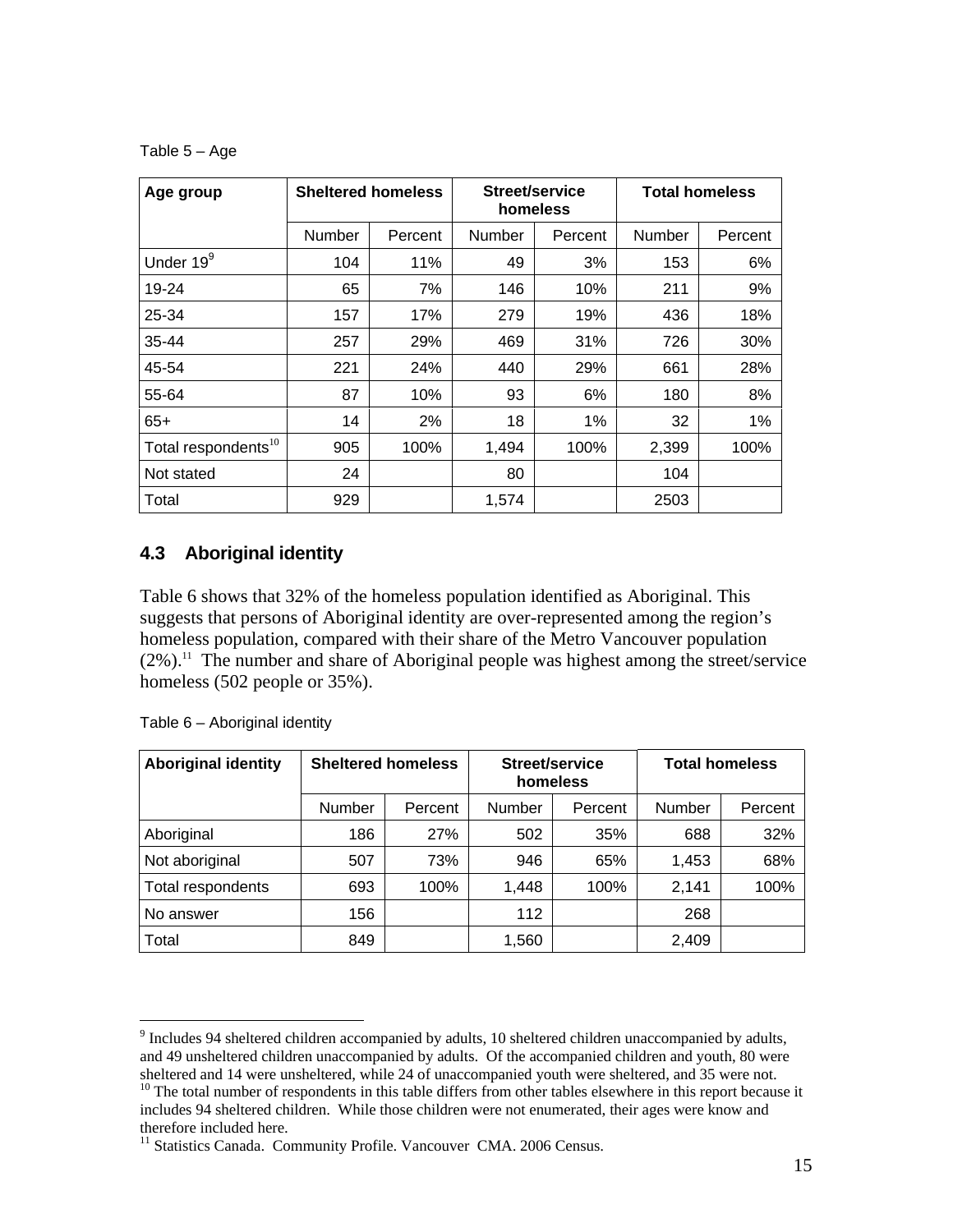### <span id="page-25-0"></span>**4.4 Accompanying the homeless**

The purpose of this question was to determine if homeless people are alone or accompanied by others. Overall, 76% of the homeless population who responded to this question reported that they were alone. Eleven percent reported they were with a partner and 2% reported they were with children.

The sheltered homeless were more likely to be alone (85%) compared to the street/service homeless (71%). They were also more likely to report being with children (5% versus 1% of the street/service homeless). The street/service homeless were more likely to report being with a partner (13%). The street/service homeless were also more likely to have pets with them (4%). A significant share of the street/service homeless (14%) reported being accompanied by other persons, such as friends or non-immediate family members, with many respondents referring to their friends as their "street families". The comparative figure for the sheltered homeless was only 4%.

| <b>Family status</b><br>(more than 1 | <b>Sheltered homeless</b> |         |        | Street/service<br>homeless | <b>Total homeless</b> |         |
|--------------------------------------|---------------------------|---------|--------|----------------------------|-----------------------|---------|
| possible)                            | Number                    | Percent | Number | Percent                    | <b>Number</b>         | Percent |
| Alone                                | 624                       | 85%     | 1,046  | 71%                        | 1,670                 | 76%     |
| With Partner/spouse                  | 48                        | 7%      | 195    | 13%                        | 243                   | 11%     |
| With children <sup>12</sup>          | 34                        | 5%      | 9      | 1%                         | 43                    | 2%      |
| With pet                             | 5                         | 1%      | 54     | 4%                         | 59                    | 3%      |
| With other                           | 30                        | 4%      | 199    | 14%                        | 229                   | 10%     |
| Total respondents                    | 732                       |         | 1,468  |                            | 2,200                 |         |
| Not stated                           | 117                       |         | 92     |                            | 209                   |         |
| Total                                | 849                       |         | 1,560  |                            | 2,409                 |         |

Table 7 – Accompanying the homeless

### **4.5 Ethnic or cultural group**

Homeless people enumerated during the count were also asked to self-identify their ethnic or cultural group. This is a difficult question to answer, given that many people are of mixed ethnicity or identify as "Canadian". In cases where more than one ethnicity was reported, only the first two were coded. If they answered "Canadian", they were coded as "Canadian". The findings from this question need to be treated with caution given a high non-response rate, especially for the street/service population.

Over half of the respondents self-identified as "Canadian" (51%). Almost one third of those that responded to this question identified themselves as European/Caucasian, with many of those respondents reporting English, Irish, and Scottish ancestry. While 32% of respondents self-identified as Aboriginal in the previous question, 20% of respondents reiterated their Aboriginal identity in response to the question about ethnicity by

<span id="page-25-1"></span> $\overline{a}$ <sup>12</sup> Some had two or more children.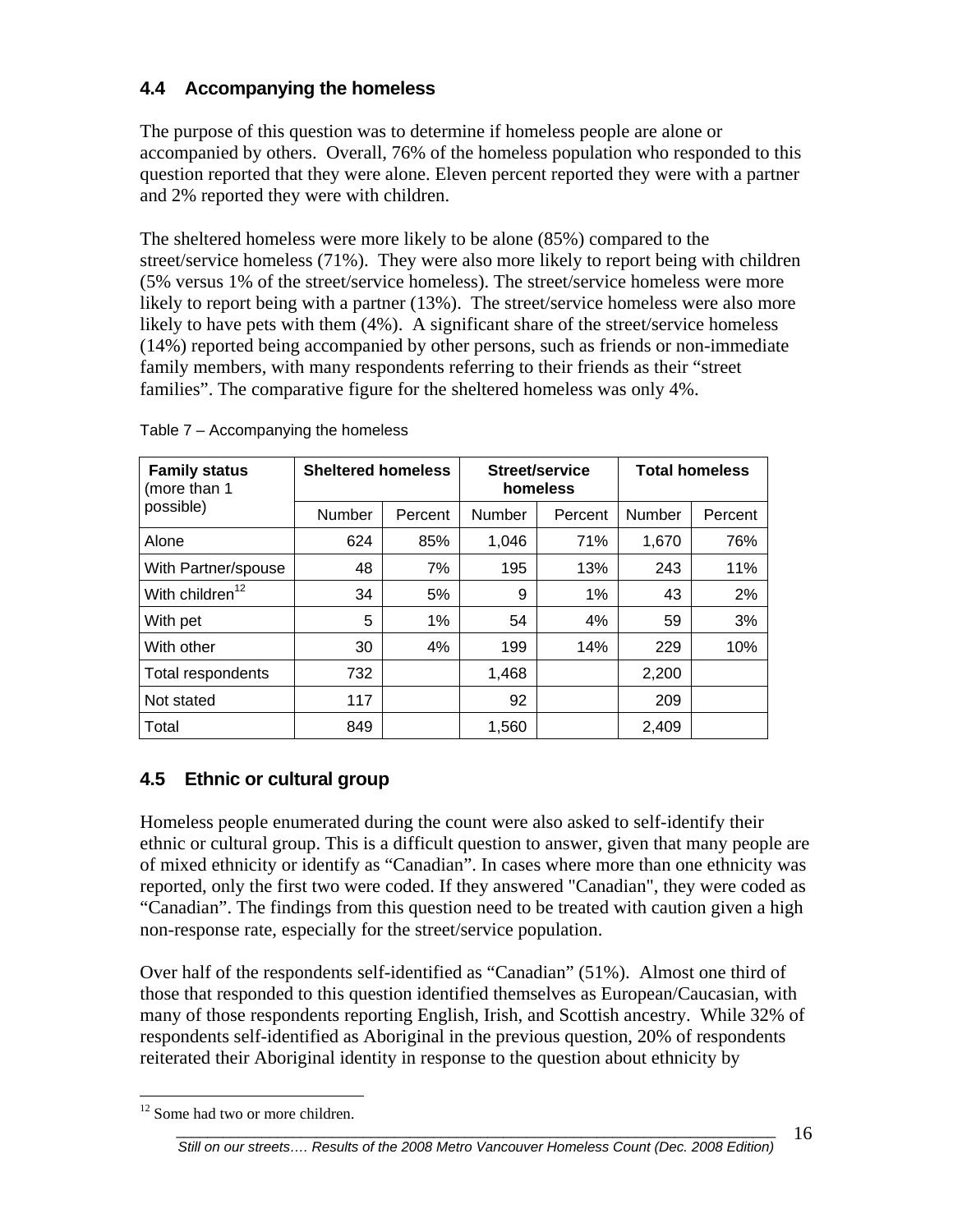<span id="page-26-0"></span>providing their ancestry. Only 3% of respondents identified as Asian. Eight percent of those that responded to this question identified as being French Canadian or with French ancestry.

| Table 8 - Ethnic or cultural group |  |  |  |
|------------------------------------|--|--|--|
|------------------------------------|--|--|--|

| Ethnicity<br>(more than 1 possible) | <b>Sheltered homeless</b> |         | Street/service<br>homeless |         | <b>Total homeless</b> |         |
|-------------------------------------|---------------------------|---------|----------------------------|---------|-----------------------|---------|
|                                     | Number                    | Percent | Number                     | Percent | Number                | Percent |
| Canadian                            | 392                       | 57%     | 618                        | 48%     | 1,010                 | 51%     |
| European/Caucasian                  | 162                       | 25%     | 380                        | 30%     | 542                   | 28%     |
| Aboriginal                          | 114                       | 17%     | 284                        | 22%     | 398                   | 20%     |
| Francophone                         | 41                        | 6%      | 111                        | 9%      | 152                   | 8%      |
| Asian                               | 32                        | 5%      | 30                         | 2%      | 62                    | 3%      |
| African-Canadian                    | 24                        | 4%      | 17                         | 1%      | 41                    | 2%      |
| Hispanic                            | 15                        | 2%      | 20                         | 2%      | 35                    | 2%      |
| Middle Eastern                      | 6                         | $1\%$   | 11                         | $1\%$   | 17                    | 1%      |
| Other                               | 12                        | 2%      | 26                         | 2%      | 38                    | 2%      |
| Total respondents <sup>13</sup>     | 686                       |         | 1,288                      |         | 1,974                 |         |
| No answer                           | 163                       |         | 272                        |         | 435                   |         |
| Total                               | 849                       |         | 1,560                      |         | 2,409                 |         |

### **4.6 Reason for being homeless**

Isolating the cause of homelessness is difficult, given its complex and multi-dimensional nature. It is particularly difficult to capture in a brief questionnaire such as the one used for the count.

Nonetheless, the count asked respondents for the main reasons why they did not have a place of their own. This year, the question format was changed. In the past, the question included pre-codes for the interviewer to check off as appropriate during the interview. This year, the question was an open-ended question and was coded by the research team. The codes from previous counts remained applicable in 2008, but some new codes were added to capture some of the answers that were provided this year.

As expected, survey participants cited a range of reasons. The largest share reported that their homelessness was due to lack of income (25%), cost of housing (19%) and

addictions (17%). The 2008 count also revealed poor conditions of the housing available (8%) and non-availability of housing (7%) as reasons for homelessness. When referring to the poor condition of housing, respondents pointed to bug infestations and poorly maintained housing. An

"I was surprised by how friendly and willing people were to talk to me about being homeless… I also enjoyed the humour and charm of some of our unhoused citizens!"

*- Interviewer* 

 $\overline{a}$ 

<span id="page-26-1"></span> $13$  This total represents those who responded to the question.

because many respondents indicated multiple ethnic affiliations and were therefore counted more than once.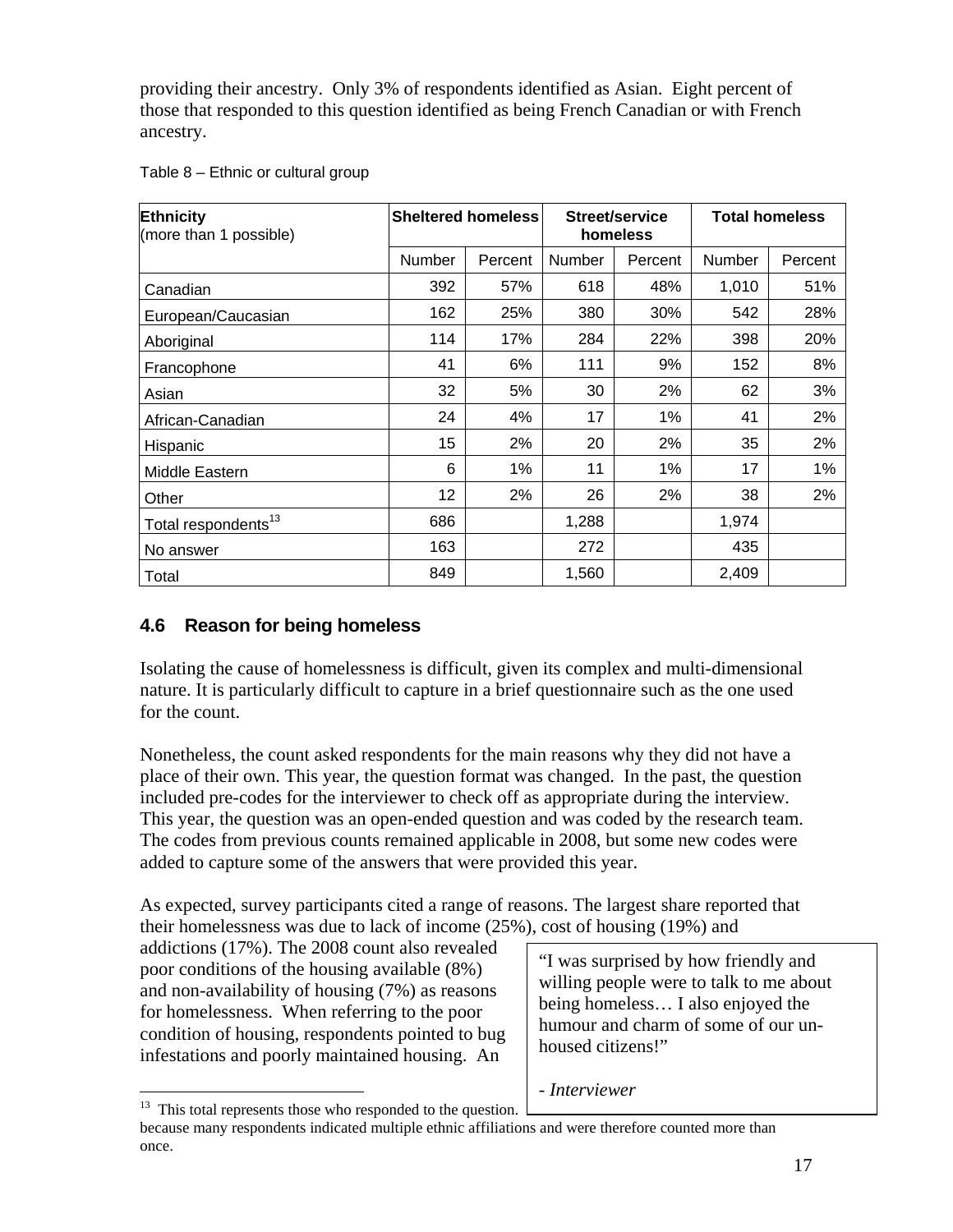<span id="page-27-0"></span>additional 7% cited health reasons to explain why they are homeless. For instance, someone may have been in the hospital for an extended period of time and got behind on their rent or they may be unable to maintain housing due to a mental illness. The sheltered homeless were more likely to identify moving as a reason for their homelessness than the street/service population (5% of sheltered compared to less than one percent of the street/service homeless). Moving includes people who just recently moved to the municipality where they were found. For example, some people may have recently moved for employment. The sheltered population was also more likely to point to abuse or family breakdown as the reason for being homeless than those on the street/service, recognizing that the sheltered homeless include women staying in transition houses while they flee abusive relationships.

| <b>Reason</b> (more than 1 possible) | <b>Sheltered homeless</b> |         | Street/service<br>homeless |         | <b>Total homeless</b> |         |
|--------------------------------------|---------------------------|---------|----------------------------|---------|-----------------------|---------|
|                                      | Number                    | Percent | Number                     | Percent | Number                | Percent |
| Lack of / low income                 | 181                       | 26%     | 345                        | 25%     | 526                   | 25%     |
| Cost of housing                      | 105                       | 15%     | 305                        | 22%     | 410                   | 19%     |
| Addiction                            | 128                       | 18%     | 240                        | 17%     | 368                   | 17%     |
| Abuse, Family Breakdown, Conflict    | 133                       | 19%     | 83                         | 6%      | 216                   | 10%     |
| Poor condition/infested housing      | 56                        | 8%      | 122                        | 9%      | 178                   | 8%      |
| Health                               | 64                        | 9%      | 91                         | 7%      | 155                   | 7%      |
| Availability of housing              | 30                        | 4%      | 107                        | 8%      | 137                   | 7%      |
| Evicted                              | 39                        | 6%      | 71                         | 5%      | 110                   | 5%      |
| No income assistance                 | 14                        | 2%      | 64                         | 5%      | 78                    | 4%      |
| Don't want a home                    | 12                        | 2%      | 78                         | 6%      | 90                    | 4%      |
| Moving/ Stranded                     | 34                        | 5%      | 1                          | $< 1\%$ | 35                    | 2%      |
| Other                                | 106                       | 15%     | 281                        | 20%     | 387                   | 18%     |
| Total respondents                    | 706                       |         | 1,406                      |         | 2,112                 |         |
| No answer                            | 143                       |         | 154                        |         | 297                   |         |
| Total                                | 849                       |         | 1,560                      |         | 2,409                 |         |

#### Table 9 – Reason homeless

#### **4.7 Length of time homeless**

More than 1,000 people or almost one half of those who provided information on the length of time they were homeless had been homeless for a year or more (48%). The street/service homeless were even more likely to have been homeless for a year or more (56%). The largest share of the street/service homeless reported that they had been homeless for more than five years (14%). Only 13% of the homeless people who responded to this question had been without a home for a short period of time, less than one month.

18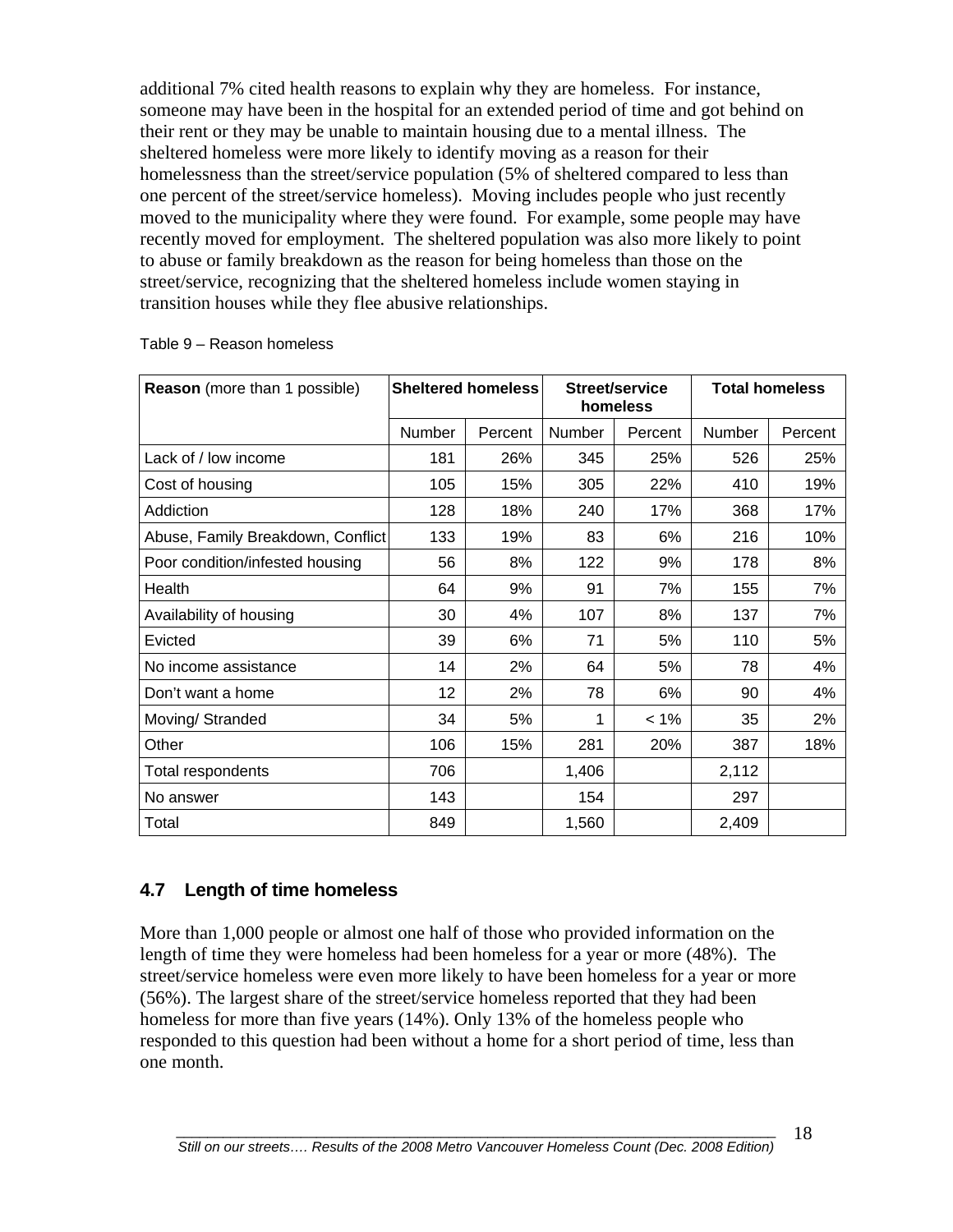<span id="page-28-0"></span>The sheltered homeless tended to be homeless for a shorter period than the street/service homeless. Almost one quarter (23%) of the sheltered homeless were newly homeless (less than 1 month) compared to only 8% of the street/service homeless. In contrast, 31% of the sheltered homeless reported a long period of homelessness (one year or more), compared to 56% of the street/service homeless.

The median length of time homeless reported by the street/service homeless population is 12 months. For the sheltered homeless it was only four months.

Note that the long-term homeless tend to be over-represented in point-in-time counts because they are more likely to be enumerated on any given day[.14](#page-28-1) 

| Length of time            | <b>Sheltered homeless</b> |         | Street/service<br>homeless |         | <b>Total homeless</b> |                |  |
|---------------------------|---------------------------|---------|----------------------------|---------|-----------------------|----------------|--|
|                           | Number                    | Percent | Number                     | Percent | <b>Number</b>         | <b>Percent</b> |  |
| Less than 1 week          | 61                        | 9%      | 44                         | 3%      | 105                   | 5%             |  |
| 1 week to under 1 month   | 99                        | 14%     | 68                         | 5%      | 167                   | 8%             |  |
| 1 month to under 6 months | 234                       | 34%     | 322                        | 23%     | 556                   | 26%            |  |
| 6 months to under 1 year  | 81                        | 12%     | 190                        | 13%     | 271                   | 13%            |  |
| 1 year or more            | 218                       | 31%     | 799                        | 56%     | 1.017                 | 48%            |  |
| Total respondents         | 693                       | 100%    | 1,423                      | 100%    | 2,116                 | 100%           |  |
| Not stated                | 156                       |         | 137                        |         | 293                   |                |  |
| Total                     | 849                       |         | 1,560                      |         | 2,409                 |                |  |

Table 10 – Length of time homeless

### **4.8 Length of time in the municipality**

 $\overline{a}$ 

The homeless population is relatively settled in the municipality where they were found. Eighty percent of those enumerated had lived in the municipality where they were found for one year or more. When asked how long they have lived in the city where they were enumerated on count day 2008, the largest share of homeless individuals who responded to this question reported ten years or more (46%). Another 15% had been there between five and ten years. Only twenty percent had been in the municipality where they were found for less than a year.

The street/service homeless population appear to be more settled than the sheltered homeless population. The former were more likely to have lived in the municipality where they were found for five years or more (65%) compared to the sheltered homeless (51%). The sheltered homeless were most likely to report living in the municipality where found for less than one year (30% compared to 15% for the street/service homeless). The street/service homeless were also living on average longer in the city found (median 10 years) compared to the sheltered homeless (median 5 years).

<span id="page-28-1"></span><sup>&</sup>lt;sup>14</sup> Martha Burt. "Demographics and Geography: Estimating Needs." P. 1-6. In Linda B Fosburg and Deborah Dennis (eds.) *Practical Lessons: 1998 National Symposium on Homeless Research.* Period data shows that the vast majority of homeless people using shelters are first-time or short-term clients.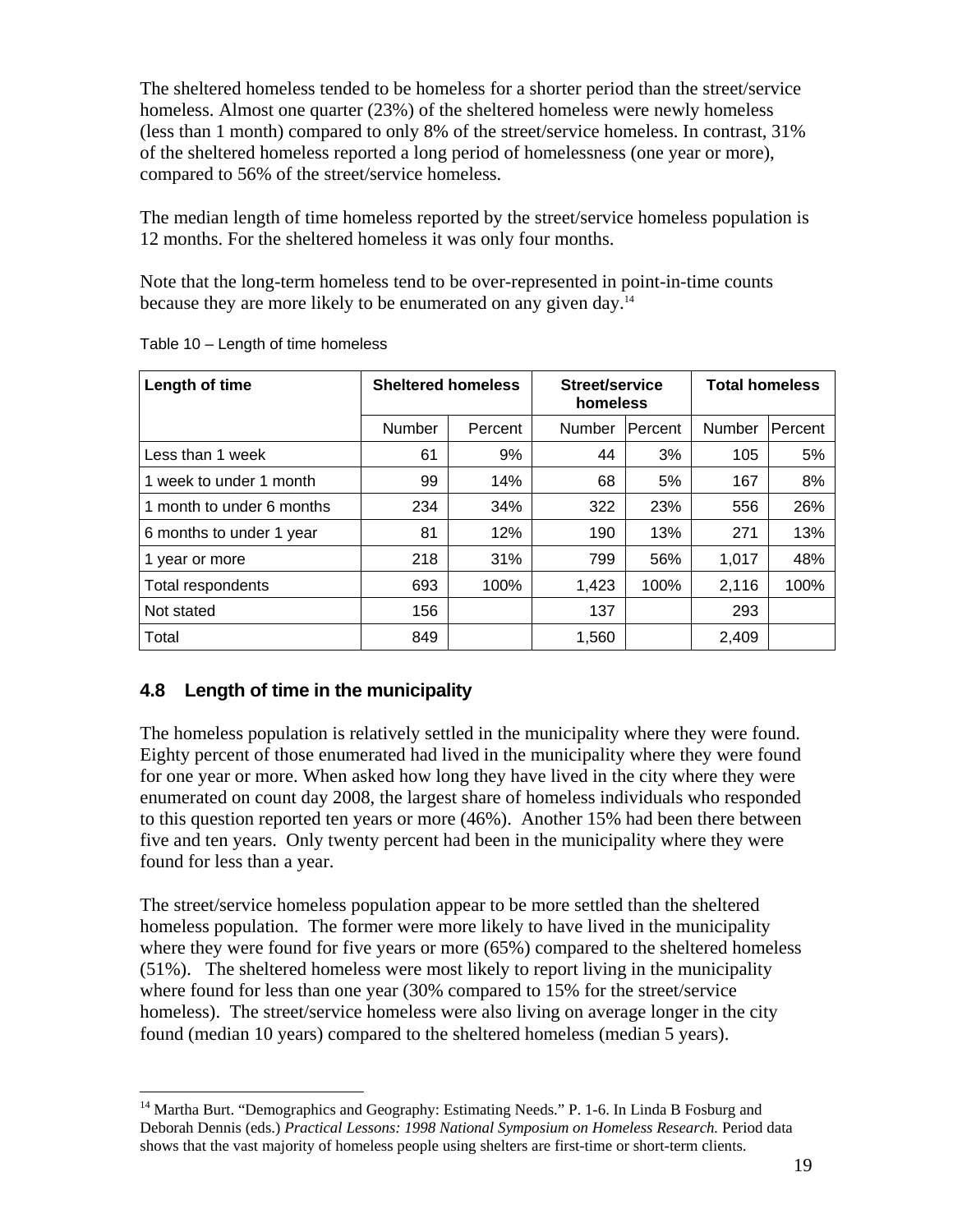<span id="page-29-0"></span>Table 11 – Length of time in municipality

| Length of time            | <b>Sheltered homeless</b> |         | Street/service<br>homeless |                | <b>Total homeless</b> |         |
|---------------------------|---------------------------|---------|----------------------------|----------------|-----------------------|---------|
|                           | Number                    | Percent | Number                     | <b>Percent</b> | <b>Number</b>         | Percent |
| Less than 1 year          | 208                       | 30%     | 208                        | 15%            | 416                   | 20%     |
| 1 year to under 5 years   | 131                       | 19%     | 278                        | 20%            | 409                   | 19%     |
| 5 years to under 10 years | 80                        | 11%     | 232                        | 16%            | 312                   | 15%     |
| 10 years or more          | 278                       | 40%     | 694                        | 49%            | 972                   | 46%     |
| Total respondents         | 697                       | 100%    | 1,412                      | 100%           | 2,109                 | 100%    |
| Not stated                | 152                       |         | 148                        |                | 300                   |         |
| Total                     | 849                       |         | 1,560                      |                | 2,409                 |         |

### **4.9 Where do you call home?**

Table 12 shows where the homeless individuals enumerated in the count "call home". This question was meant to shed some light on where people consider their home, which might be related to where they were born, or where they last had a permanent home. The largest share of respondents said a location within Metro Vancouver (71%). Nine percent said a location elsewhere in BC, and 18% reported that home was elsewhere in Canada. 2% reported their home is outside of Canada.

There are a number of differences among the two homeless populations. The street/service homeless were most likely to call Metro Vancouver home (74%) compared to 64% of the sheltered homeless. The sheltered homeless were more likely to report a home somewhere else in Canada (23% compared to 16% for the street/service homeless).

| <b>Call home</b>             |        | <b>Sheltered homeless</b><br>Street/service<br><b>Total homeless</b><br>homeless |        |         |        |         |
|------------------------------|--------|----------------------------------------------------------------------------------|--------|---------|--------|---------|
|                              | Number | Percent                                                                          | Number | Percent | Number | Percent |
| GVRD                         | 437    | 64%                                                                              | 1,050  | 74%     | 1,487  | 71%     |
| Rest of BC                   | 69     | 10%                                                                              | 109    | 8%      | 178    | 9%      |
| Elsewhere in Canada          | 155    | 23%                                                                              | 231    | 16%     | 386    | 18%     |
| Outside Canada <sup>15</sup> | 23     | 3%                                                                               | 22     | 2%      | 45     | 2%      |
| <b>Total Respondents</b>     | 684    | 100%                                                                             | 1,412  | 100%    | 2,096  | 100%    |
| Not stated/not known         | 165    |                                                                                  | 148    |         | 313    |         |
| Total                        | 849    |                                                                                  | 1,560  |         | 2409   |         |

|  |  |  | Table 12 - Where do you call home? |  |
|--|--|--|------------------------------------|--|
|  |  |  |                                    |  |

20

<span id="page-29-1"></span> $\overline{a}$ <sup>15</sup> While the interviews did not directly ask respondents for information about their immigrant status, it could be assumed that people who called a location outside of Canada home are immigrants.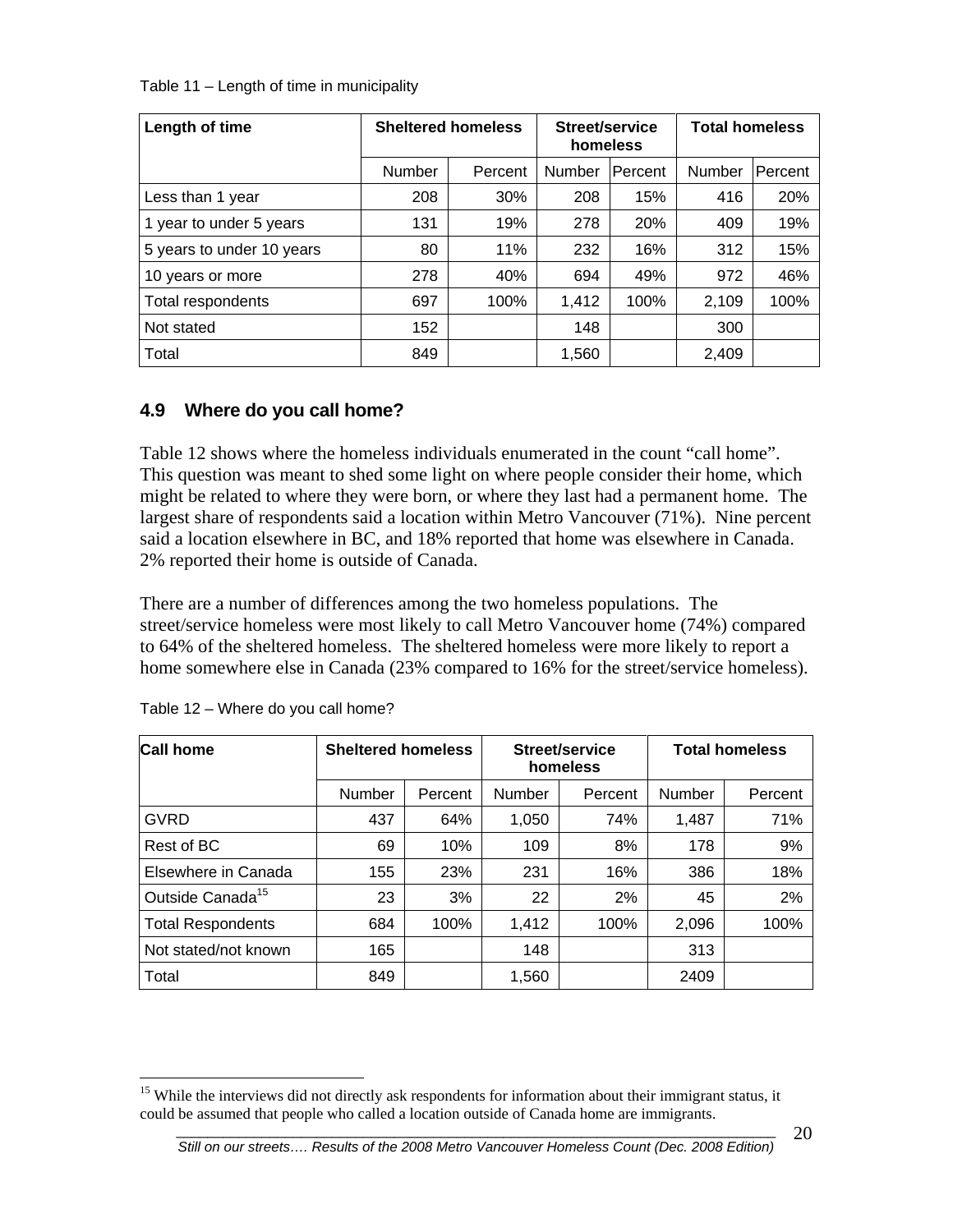#### <span id="page-30-0"></span>**4.10 Sources of income**

Respondents were asked to list their sources of income, with more than one being possible[.16](#page-30-1) The most frequently noted source of income of those enumerated in the homeless count was income assistance or a related training program (43%). This was followed by "binning or bottle collecting" (22%), and full-, part-time or casual employment (19% or over 420 respondents).

The sheltered homeless were less likely to report income assistance (40%) compared to the street/service homeless (45%), but they were more likely to report disability benefits (23%) as a source of income.

Employment was a source of income for over one quarter of the sheltered homeless people enumerated, 27% of whom reported some employment income. This was mostly from part-time or casual employment**.** However, almost 100 sheltered homeless individuals (13%) reported full-time employment income. Conversely, binning and bottle collection (22%) and panhandling (13%) was more likely to be reported by the street/service homeless population. Illegal activities, such as prostitution or theft, formed a source of income for 10% of the street/service homeless and only 3% of the sheltered homeless (although this source of income may be under-reported). Eight percent of the enumerated homeless population reported no income at all.

| <b>Source</b><br>(more than 1 possible)  |               | <b>Sheltered homeless</b> | <b>Street/service</b><br>homeless |         | <b>Total homeless</b> |         |
|------------------------------------------|---------------|---------------------------|-----------------------------------|---------|-----------------------|---------|
|                                          | <b>Number</b> | Percent                   | Number                            | Percent | <b>Number</b>         | Percent |
| <b>Government transfers</b>              |               |                           |                                   |         |                       |         |
| Income assistance or training<br>program | 294           | 40%                       | 666                               | 45%     | 960                   | 43%     |
| Disability benefit                       | 168           | 23%                       | 235                               | 16%     | 403                   | 18%     |
| <b>Employment Insurance</b>              | 9             | 1%                        | 17                                | 1%      | 26                    | 1%      |
| OAS/GIS/CPP                              | 23            | 3%                        | 30                                | 2%      | 53                    | 2%      |
| <b>Other sources</b>                     |               |                           |                                   |         |                       |         |
| No income                                | 71            | 10%                       | 111                               | 7%      | 182                   | 8%      |
| Employment                               | 196           | 27%                       | 225                               | 15%     | 421                   | 19%     |
| Binning, bottle collecting               | 50            | 7%                        | 428                               | 29%     | 478                   | 22%     |
| Panhandling                              | 24            | 3%                        | 253                               | 17%     | 277                   | 13%     |
| Financial support from family            | 15            | 2%                        | 45                                | 3%      | 60                    | 3%      |
| Illegal                                  | 25            | 3%                        | 151                               | 10%     | 176                   | 8%      |
| Other                                    | 51            | 7%                        | 145                               | 10%     | 196                   | 9%      |
| <b>Total Respondents</b>                 | 729           |                           | 1,490                             |         | 2,219                 |         |
| Not stated                               | 120           |                           | 70                                |         | 190                   |         |
| Total                                    | 849           |                           | 1,560                             |         | 2,409                 |         |

Table 13 – Sources of Income

 $\overline{a}$ 

<span id="page-30-1"></span><sup>&</sup>lt;sup>16</sup> In previous Metro Vancouver Homeless Counts, this question asked for only the major source of income (interviewers were instructed only to select one response, whereas this year they were permitted to select multiple sources of income).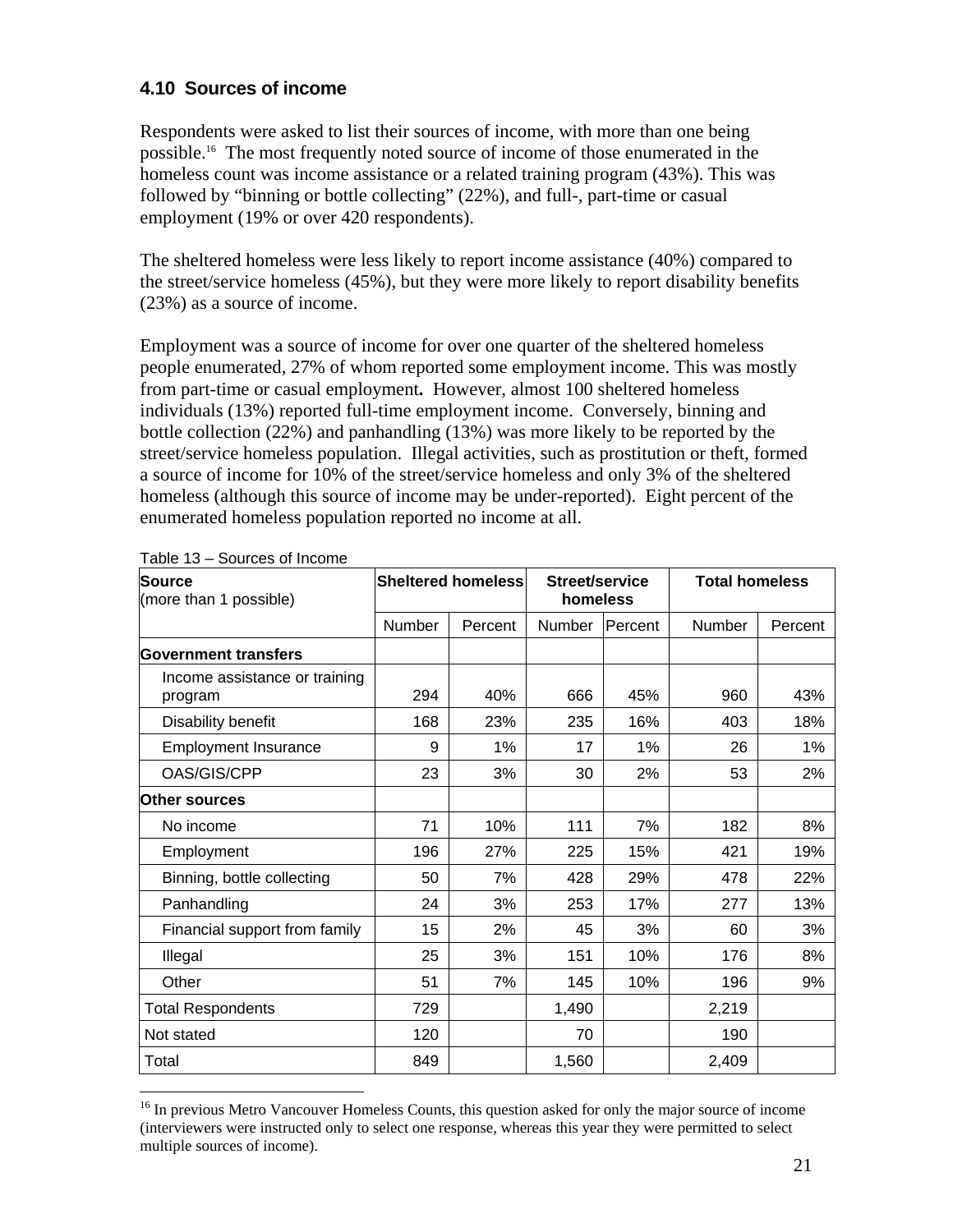#### <span id="page-31-0"></span>**4.11 Health conditions**

The 2008 Homeless Count survey asked about people's health, specifically whether they had a medical condition, physical disability, addiction, and/or mental illness. Medical condition refers to chronic problems like asthma and diabetes, and physical disability refers to an impairment affecting mobility or movement. The information provided in Table 14 relies either on the homeless individual's willingness to self-report or on the subjective opinion of shelter providers or interviewers. In these cases, the interviewer's perception was coded for the homeless individual. While perceived health conditions need to be treated with some caution, it may act to offset the potential for under-reporting some health conditions such as addiction and mental illness.

Table 14 shows that 27% of the homeless population had one health condition and 45% were reported to have two or more health conditions so that 72% of those counted had one or more health conditions. Only 28% reported no health conditions.

The street/service homeless and the sheltered homeless faired evenly in terms of incidence of health conditions. They were both less likely to report no health concerns and more likely to report two or more health conditions.

| <b>Number of conditions</b> | <b>Sheltered homeless</b> |         |        | Street/service<br>homeless | <b>Total homeless</b> |         |
|-----------------------------|---------------------------|---------|--------|----------------------------|-----------------------|---------|
|                             | <b>Number</b>             | Percent | Number | Percent                    | Number                | Percent |
| No health conditions        | 200                       | 27%     | 416    | 28%                        | 616                   | 28%     |
| One health condition        | 205                       | 28%     | 396    | 26%                        | 601                   | 27%     |
| Two or more conditions      | 323                       | 44%     | 693    | 46%                        | 1,016                 | 45%     |
| Total respondents           | 728                       | 100%    | 1,505  | 100%                       | 2,233                 | 100%    |
| Not stated                  | 121                       |         | 55     |                            | 176                   |         |
| Total                       | 849                       |         | 1,560  |                            | 2,409                 |         |

Table 14 – Incidence of health conditions

Over 60% of the homeless people interviewed on the day of the count were reported to have an addiction problem. The next most common health problem was a medical condition (46%).

"It struck me that homeless people are extremely resilient and that the heavy stigma attached to them is fundamentally unfounded."

The incidence of specific health conditions is more pronounced among the street/service

*- Interviewer* 

homeless, where 68% reported an addiction and 47% a medical condition. The street/service homeless were generally worse off than the sheltered homeless for all types of health conditions, including mental illness.

22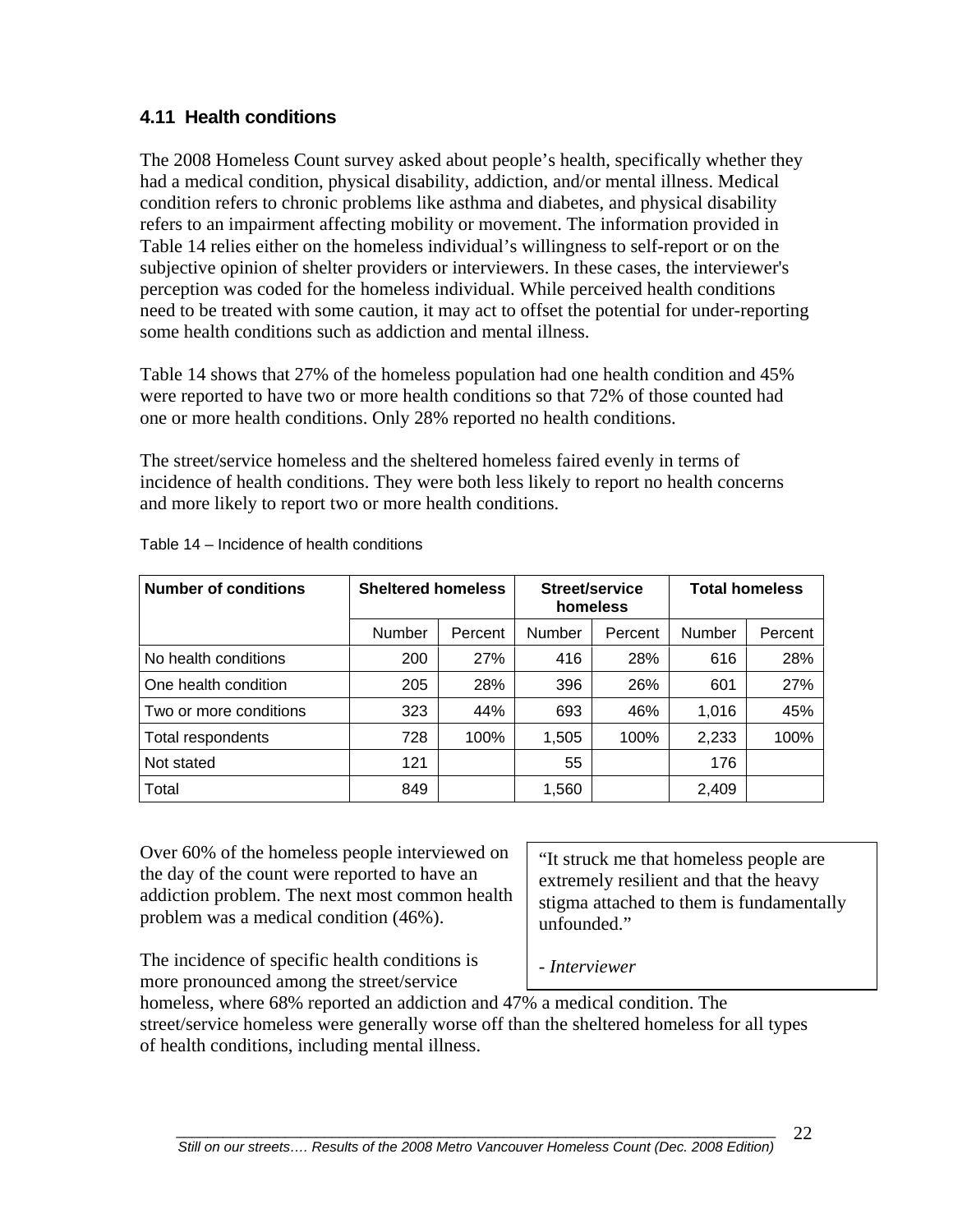| <b>Health condition</b><br>(more than 1 possible) | <b>Sheltered homeless</b> |         | Street/service<br>homeless |         | <b>Total homeless</b> |         |  |
|---------------------------------------------------|---------------------------|---------|----------------------------|---------|-----------------------|---------|--|
|                                                   | Number                    | Percent | Number                     | Percent | Number                | Percent |  |
| Addiction                                         | 348                       | 48%     | 1.017                      | 68%     | 1,365                 | 61%     |  |
| Medical condition                                 | 317                       | 44%     | 706                        | 47%     | 1,023                 | 46%     |  |
| Mental illness                                    | 223                       | 31%     | 502                        | 33%     | 725                   | 33%     |  |
| Physical disability                               | 216                       | 30%     | 483                        | 32%     | 699                   | 31%     |  |
| Total respondents <sup>17</sup>                   | 728                       |         | 1.501                      |         | 2,229                 |         |  |
| Not stated                                        | 121                       |         | 59                         |         | 180                   |         |  |
| Total                                             | 849                       |         | 1,560                      |         | 2,409                 |         |  |

<span id="page-32-0"></span>Table 15 – Type of health conditions

The numbers presented in Tables 14 and 15 include both self-reported health conditions, as well as the health conditions identified by interviewers. Table 16 shows the number of cases of health conditions as perceived by interviewers. Daytime interviewers were more likely to perceive addictions and mental illness in situations where the interviewee did not report such a health condition than the nighttime interviewers. The table below shows that the number of perceived conditions is relatively small.

Table 16 – Perceived health conditions

| <b>Perceived condition</b><br>(more than 1 possible) | <b>Sheltered</b> | Street/service |
|------------------------------------------------------|------------------|----------------|
|                                                      | Number           | <b>Number</b>  |
| Addiction                                            | 12               | 63             |
| Medical condition                                    | 4                | 20             |
| Mental illness                                       | 17               | 86             |
| Physical disability                                  | 2                | 15             |
| Total respondents <sup>18</sup>                      | 27               | 148            |

#### **4.12 Health services used**

 $\overline{a}$ 

A new question in 2008 asked interviewees about their use of health services in the past year. Table 17 shows that health clinics were used by 53% of the homeless who responded to this question. This was followed by hospital emergency department (44%). One third of respondents had also visited the hospital as an in-patient or out-patient. Addictions services were used by about one quarter of the respondents and about one fifth reported using no health services at all.

<span id="page-32-1"></span><sup>&</sup>lt;sup>17</sup> This total represents the number of people who reported at least one health condition. The column total

<span id="page-32-2"></span>exceeds 728 because many respondents reported more than one health condition.<br><sup>18</sup> This total represents the number of people who were perceived by interviewers to have at least one health condition. The column total is less than the sum of the row numbers because several respondents reported more than one health condition.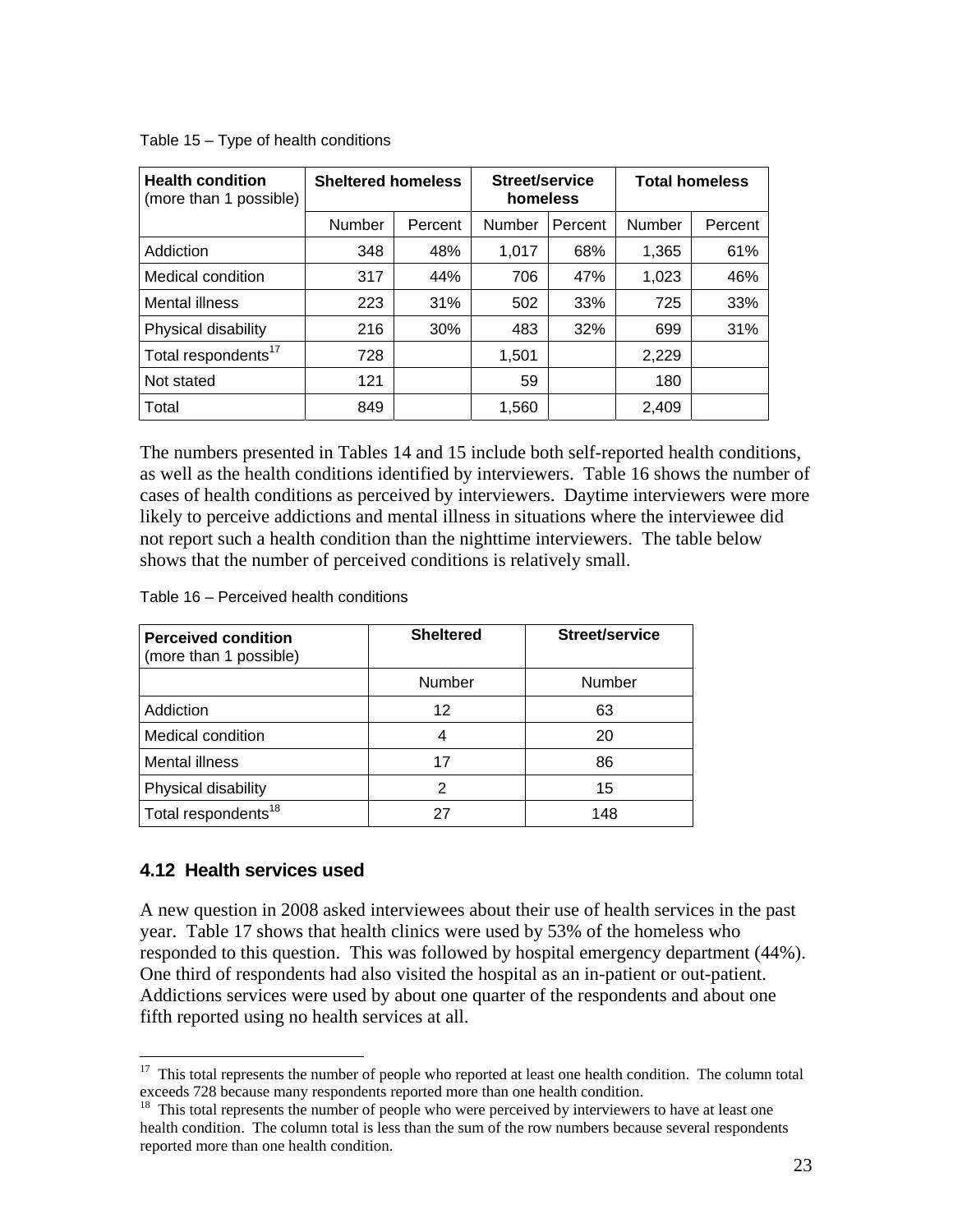<span id="page-33-0"></span>The sheltered homeless were more likely to report using a health clinic (62%) compared to the street/service homeless (49%). The sheltered homeless were also slightly more likely to report using all of the services listed in the table.

| <b>Health service</b><br>(more than 1 possible) | <b>Sheltered</b><br>Street/service<br>homeless<br>homeless |         |        | <b>Total homeless</b> |        |         |
|-------------------------------------------------|------------------------------------------------------------|---------|--------|-----------------------|--------|---------|
|                                                 | Number                                                     | Percent | Number | Percent               | Number | Percent |
| Health clinic                                   | 435                                                        | 62%     | 708    | 49%                   | 1,143  | 53%     |
| Emergency department                            | 321                                                        | 46%     | 616    | 43%                   | 937    | 44%     |
| Hospital (non-emergency)                        | 251                                                        | 36%     | 449    | 31%                   | 700    | 33%     |
| Ambulance                                       | 217                                                        | 31%     | 366    | 25%                   | 583    | 27%     |
| <b>Addiction services</b>                       | 200                                                        | 28%     | 362    | 25%                   | 562    | 26%     |
| Dental clinic or dentist                        | 157                                                        | 22%     | 231    | 16%                   | 388    | 18%     |
| Mental health services                          | 127                                                        | 18%     | 194    | 13%                   | 321    | 15%     |
| Other services                                  | 66                                                         | 9%      | 113    | 8%                    | 179    | 8%      |
| None                                            | 111                                                        | 16%     | 291    | 20%                   | 402    | 19%     |
| Total respondents <sup>19</sup>                 | 706                                                        |         | 1,447  |                       | 2,153  |         |
| Not stated                                      | 143                                                        |         | 113    |                       | 256    |         |
| Total                                           | 849                                                        |         | 1,560  |                       | 2,409  |         |

Table 17 – Health services used in the past year

#### **4.13 The street/service homeless**

#### **4.13.1 Where they stayed last night**

 $\overline{a}$ 

The survey asked some additional questions of the street/service homeless. Individuals approached by interviewers in the daytime were asked where they stayed the previous

night in order to determine if they qualified for the survey. Of the 1,494 street/service homeless who responded to this question, the largest share, 58% or 860 individuals reported staying outside. Another 7% reported staying in cars, garages, public buildings, vehicles and other places that are not considered fit for human habitation, In total, 65% are considered to have slept rough. Almost one quarter (23% or 348 people) stayed temporarily at someone else's place, where they

"Our big surprise was perhaps the visibility of the homeless once you look. We found that although we traipsed through the back alleys and near parks that all of our homeless people were located in busy pedestrian areas."

*- Interviewer*

did not pay rent and had no security of tenure, or sofa surfed. Other locations the street/service homeless stayed were 24-hour drop-in centres or clinics where they are permitted to stay overnight but not sleep, such as Dusk to Dawn, the Front Room and the

<span id="page-33-1"></span> $19$  This total represents the number of people who reported using at least one health service. The actual total exceeds 706 because many respondents reported using more than one health service and as such were counted in more than one row.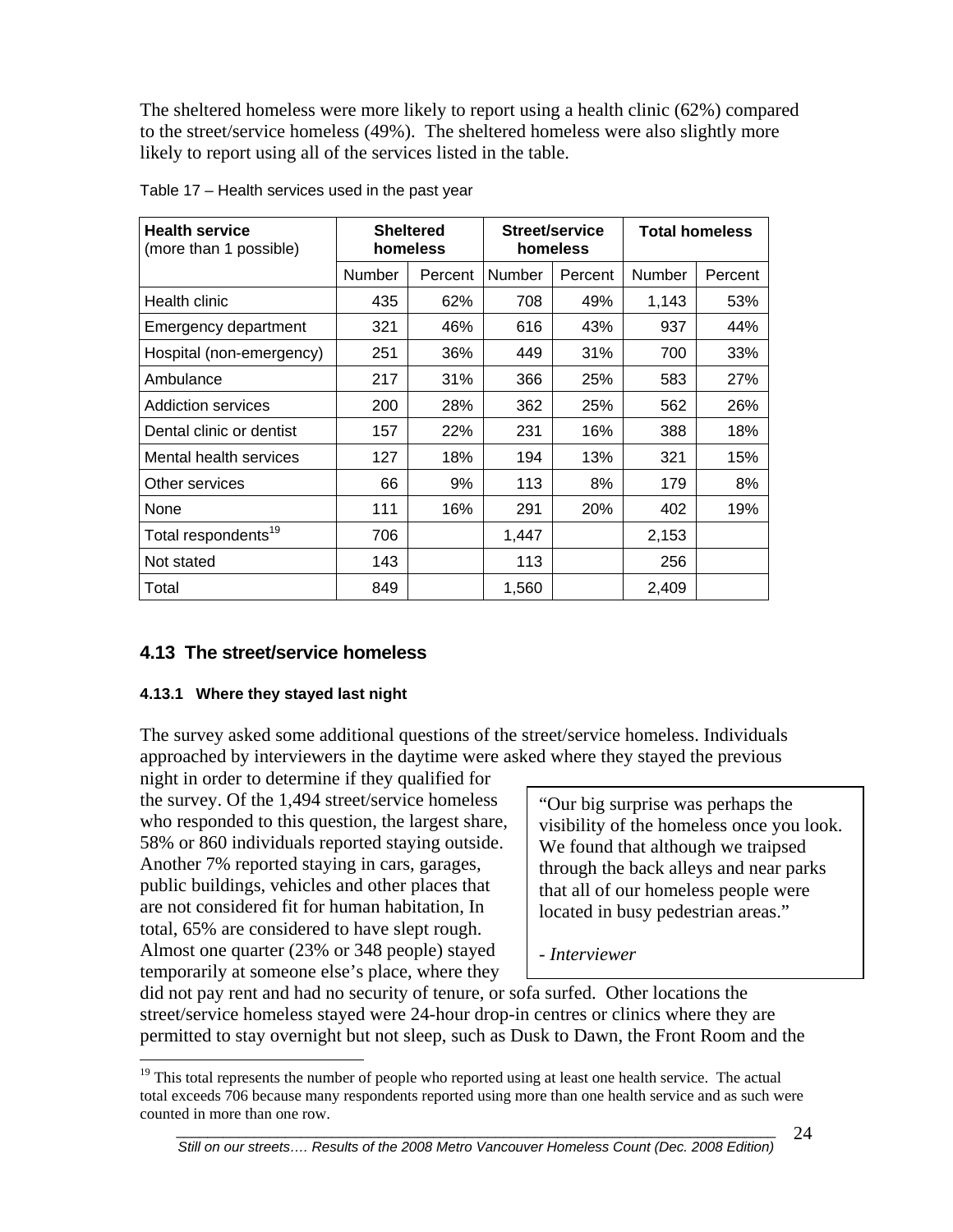<span id="page-34-0"></span>Health Contact Centre. Recovery houses or detox facilities were reported by a small number of people. Similarly, a few people indicated that they stayed in their own place on count night, but knew they had to get out within the month because they were being evicted. The remaining 5% of street/service homeless population stayed in other places the night of the count, such as jail, hospitals, hostels or hotels (on a night-to-night basis – not guaranteed for another 30 days). Some people did not sleep the night of the count, but just wandered around or worked (prostitution or binning).

| Location                                     | <b>Number</b> | <b>Percent</b> |
|----------------------------------------------|---------------|----------------|
| Outside                                      | 860           | 58%            |
| Someone else's place                         | 348           | 23%            |
| Car/garage/public building/camper/truck/shed | 110           | 7%             |
| Drop-in service overnight                    | 80            | 5%             |
| Recovery/detox                               | 12            | 1%             |
| Own place inside (not for more than 30 days) | 10            | 1%             |
| Other                                        | 74            | 5%             |
| <b>Total Respondents</b>                     | 1,494         | 100%           |
| No answer                                    | 66            |                |
| Total                                        | 1,560         |                |

Table 18 – Where street/service homeless stayed

#### **4.13.2 Reasons for not staying in a shelter**

The most frequent reason street/service homeless said they did not stay in a shelter on

count night is because they do not like them  $-32\%$ . disliked shelters and the most frequent responses  $\mathbf{w}$ rules, noise, theft, and restrictions on length of stay. with a friend for the evening and therefore did not  $\eta$  belongings." significant number (261 or 19%) did try to stay in a because it was full or because they were inappropriantle *Interviewer* 

"One thing that seemed fairly common was that they had given up on shelters, particularly if they were encumbered by

considered 'inappropriate' for a shelter if they are too young to stay in an adult shelter, or there were no beds available for their gender. Someone can also be considered inappropriate if they are intoxicated or "high". Interestingly, shelters and safe houses reported 208 adults and children turnaways on count night.

About 13% of the street/service homeless did not stay at a shelter because they couldn't get there, didn't know about one, or arrived too late. Although there were many homeless people who did not stay in emergency accommodation on count night and who are called the street/service homeless in this profile, many of these individuals have clearly had experiences with the shelter system in the past and indeed some tried to stay at a shelter on count night. Only 2% said they prefer to sleep outside.

Almost a fifth (17%) of the street/service homeless provided other reasons for not staying in a shelter the night before. Some people were staying elsewhere, such as jail, a hospital, recovery house, or drop-in service overnight. Others had a sheltered place to stay outside, such as a camper, car, van, or parking garage. Some people said they are too proud or embarrassed to stay in a shelter or that there are people who need it more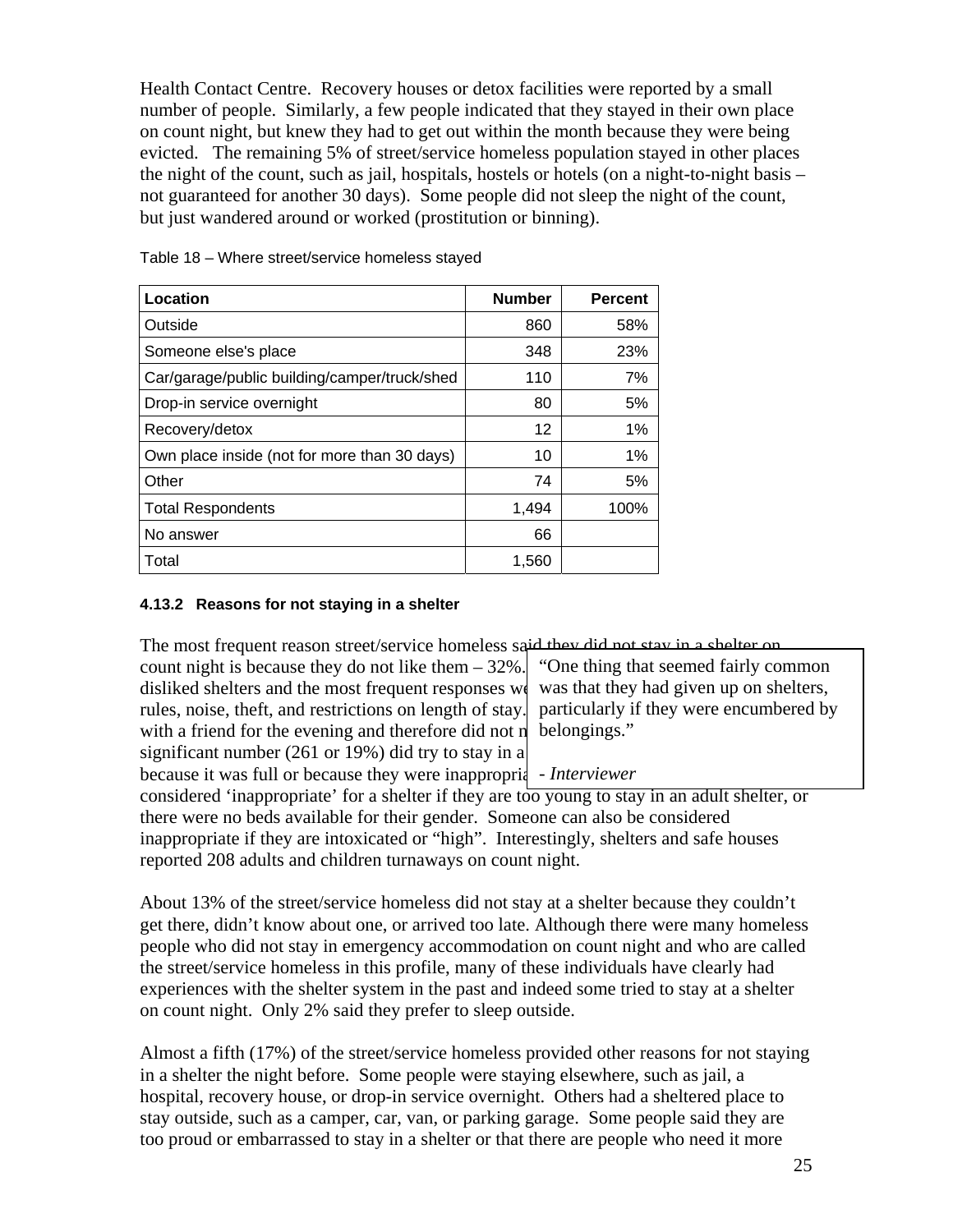<span id="page-35-0"></span>than them. Some people said they did not stay in a shelter because they were with a partner and that it is difficult to find a shelter where they can stay together. People who said they were using drugs as a reason for not staying in the shelter (with no other information or explanation) were also put in the other category. This is because it is unclear if the person tried to stay in a shelter, but was turned away because they were "high" or if they did not try because they knew they would be turned away.

| <b>Reason</b> (select only one)     | <b>Number</b> | <b>Percent</b> |
|-------------------------------------|---------------|----------------|
| Dislike shelters                    | 450           | 32%            |
| Turned away - full                  | 225           | 16%            |
| Able to stay with friend            | 215           | 15%            |
| Couldn't get there                  | 99            | 7%             |
| Turned away - inappropriate         | 36            | 3%             |
| Didn't know about                   | 48            | 3%             |
| Too late (didn't get there in time) | 35            | 3%             |
| Can't bring in pets and belongings  | 27            | 2%             |
| Prefer outside                      | 21            | 2%             |
| Other                               | 239           | 17%            |
| Total respondents                   | 1,395         | 100%           |
| No answer                           | 165           |                |
| Total                               | 1,560         |                |

Table 19 – Why street/service homeless did not use a shelter

#### **4.13.3 Previous use of shelter**

A new question this year asked the street/service homeless if they have stayed in a shelter in the past year. Table 20 shows that 53% of the street/service homeless had stayed in a shelter at some point in the preceding year. Over half of those who have not stayed in a shelter at all in the past year had been homeless for a year or more (57%).

Table 20 – Stayed in a shelter in the past year (street/service homeless only)

| <b>Stayed in shelter</b> | <b>Number</b> | <b>Percent</b> |
|--------------------------|---------------|----------------|
| Yes                      | 790           | 53%            |
| No                       | 689           | 47%            |
| Total respondents        | 1,479         | 100%           |
| Total not stated         | 81            |                |
| Total                    | 1,560         |                |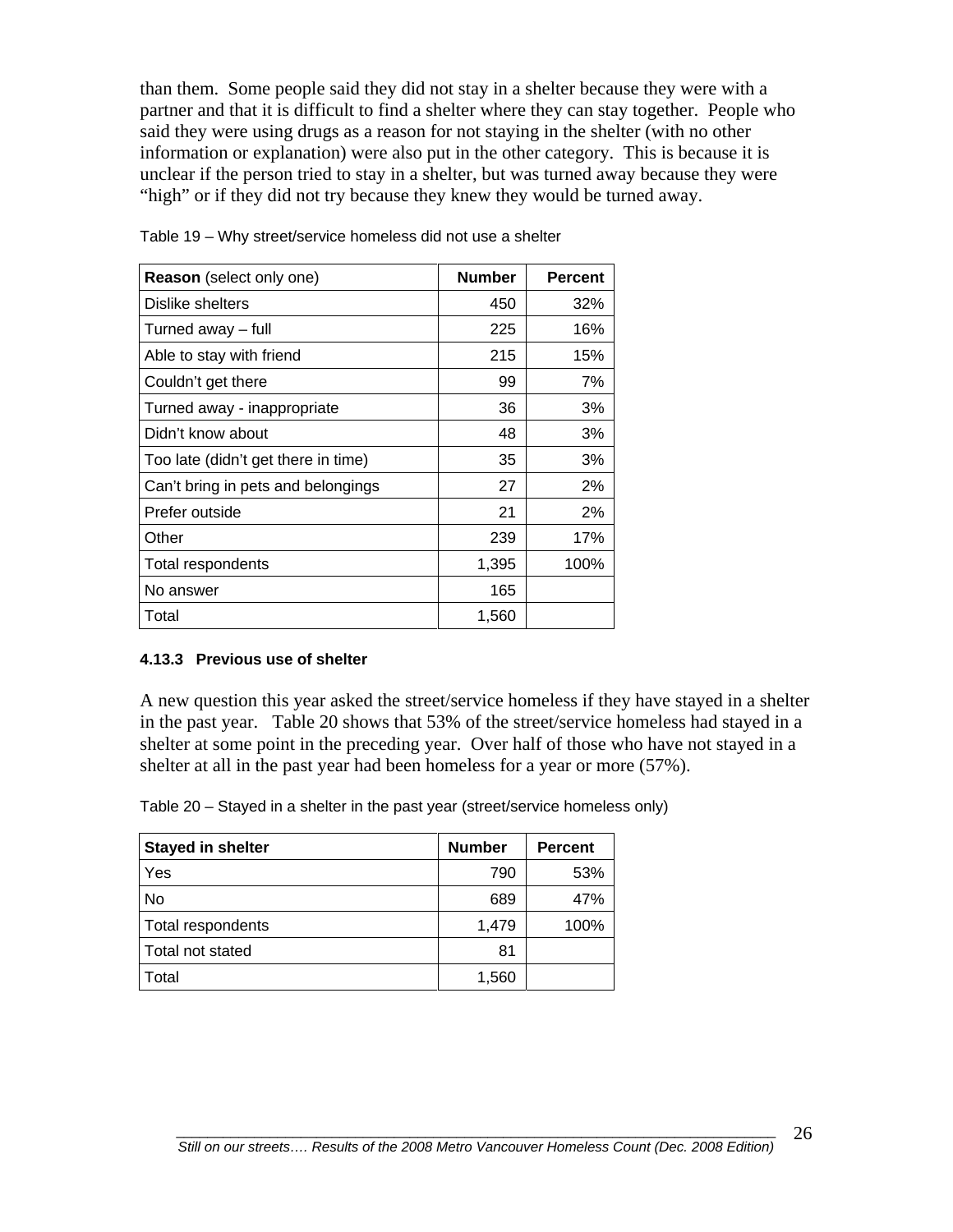# 5 Homeless trends 2002 - 2008

The following tables compare the demographic and other characteristics of homeless individuals enumerated in the Metro Vancouver 2002, 2005 and 2008 counts[.20](#page-36-0) 

## **5.1 Gender**

Men and women made up roughly the same proportion of the region's homeless population in 2008 as in 2005, although absolute numbers of both men and women increased over 2005. The number of women counted in 2008 increased by 16% over 2005, while the number of men rose by 13%. Note that several transition houses serving women and children fleeing violence do not participate in the count each year, so women are likely under-represented among the sheltered homeless each year.

| Gender                  |               | <b>Total homeless</b><br>2002 |               | <b>Total homeless</b><br>2005 |        | <b>Total homeless</b><br>2008 | Change 2005 to | 2008    |
|-------------------------|---------------|-------------------------------|---------------|-------------------------------|--------|-------------------------------|----------------|---------|
|                         | <b>Number</b> | Percent                       | <b>Number</b> | Percent                       | Number | Percent                       | Number         | Percent |
| Men                     | 700           | 68%                           | 1,483         | 73%                           | 1,679  | 72%                           | 196            | 13%     |
| Women                   | 333           | 32%                           | 534           | 26%                           | 619    | 27%                           | 85             | 16%     |
| Transgendered           | n/a           |                               | 9             | 0.4%                          | 22     | 1%                            | 13             | 144%    |
| Total respondents       | 1,033         | 100%                          | 2,026         | 100%                          | 2,320  | 100%                          | 294            | 15%     |
| Not known <sup>21</sup> | 17            |                               | 31            |                               | 89     |                               |                |         |
| Total                   | 1,050         |                               | 2,057         |                               | 2,409  |                               |                |         |

Table 21 – Gender trends

## **5.2 Age**

Table 22 compares the age groups of the homeless population in each count. The largest share of the homeless population continues to be the 35-44 year age group. However, the 45-54 age group was the fastest growing age group between 2005 and 2008, with an increase of almost 50%. This helps to explain why the median age of the homeless population increased from 38 years to 41 years between 2005 and 2008. In comparison, according to the 2006 Census population data released by Statistics Canada, the median age of Metro Vancouver's (Vancouver Census Metropolitan Area) population reached 39.1 in 2006, an increase from 37.4 in 2001, so the homeless population is slightly older than the regional population.

In 2005, 45-54 year olds accounted for 22% of the total homeless population and today they account for 29%. The next fastest growing age group is the 55-64 year olds, which increased by 29% since 2005.

<span id="page-36-0"></span> $\overline{a}$ <sup>20</sup> See GVRD. 2002. *Research Project on Homelessness in Greater Vancouver*. Jim Woodward and Associates et al. and SPARC. 2005. *On our streets and in our shelters: Results of the 2005 Greater Vancouver Homeless Count.* 

<span id="page-36-1"></span> $21$  Interviewers were instructed to record gender based on observation. "Not known" was used in cases where they could not determine gender, either because of clothing or for other reasons.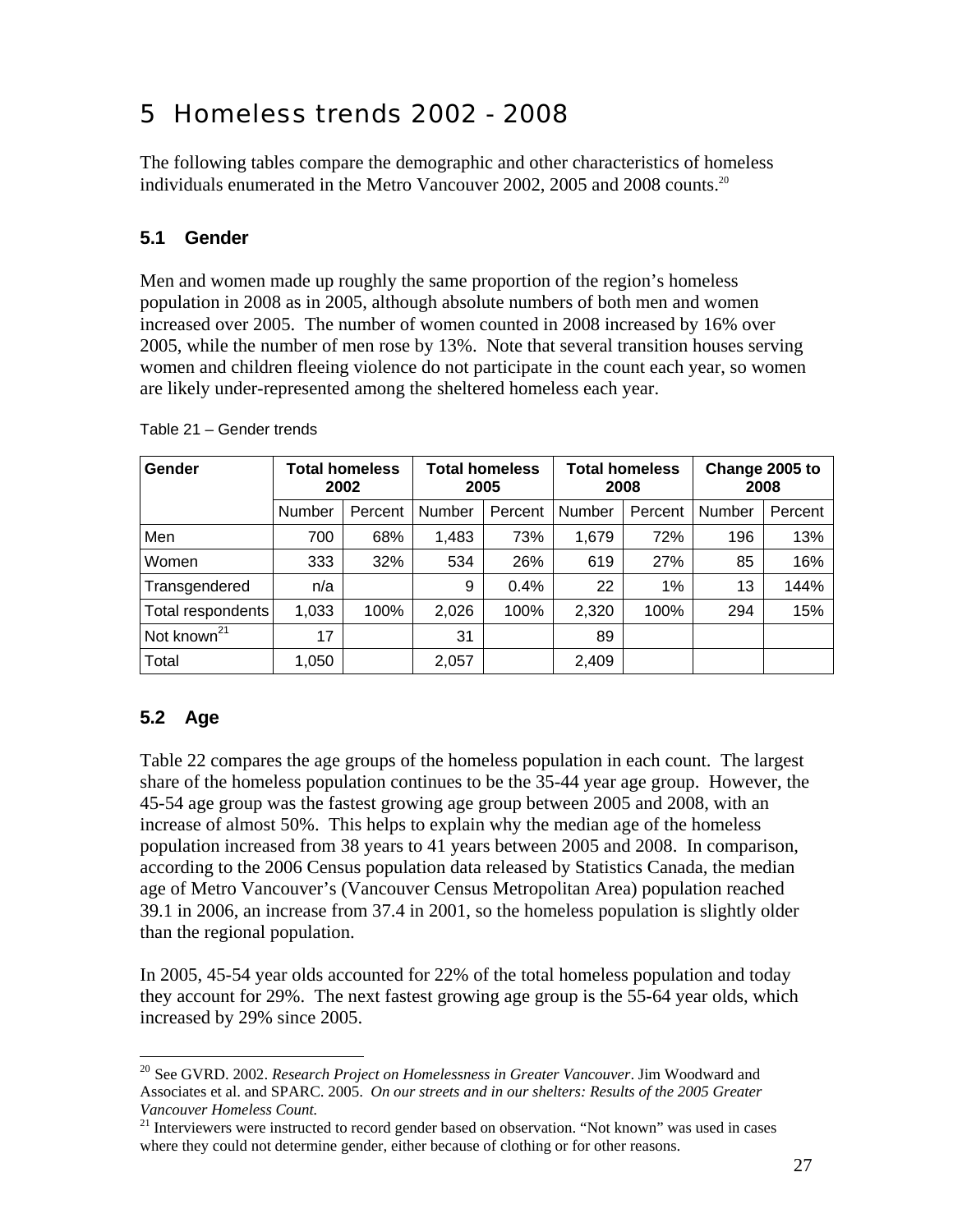The share of the homeless population counted that is under age 25 has declined by 9% since 2005 and in fact fewer youth in the two age groups were enumerated on count day in 2008 compared to 2005. Finding youth during a point-in-time count is very difficult, which might explain the decline. The count may have been less successful in finding youth who tend to sofa surf and avoid services, thus remaining hidden.

| Age group         |        | <b>Total homeless</b><br>2002 |        | <b>Total homeless</b><br>2005 |        | <b>Total homeless</b><br>2008 |          | Change 2005 to<br>2008 |
|-------------------|--------|-------------------------------|--------|-------------------------------|--------|-------------------------------|----------|------------------------|
|                   | Number | Percent                       | Number | Percent                       | Number | Percent                       | Number   | Percent                |
| Under $19^{22}$   | 124    | 13%                           | 76     | 4%                            | 59     | 3%                            | $-17$    | $-22%$                 |
| 19-24             | 148    | 15%                           | 220    | 11%                           | 211    | 9%                            | -9       | $-4%$                  |
| 25-34             | 216    | 22%                           | 435    | 22%                           | 436    | 18%                           | 1        | 0.2%                   |
| 35-44             | 299    | 30%                           | 634    | 32%                           | 726    | 32%                           | 92       | 15%                    |
| 45-54             | 151    | 15%                           | 443    | 22%                           | 661    | 29%                           | 218      | 49%                    |
| 55-64             | 37     | 4%                            | 139    | 7%                            | 180    | 8%                            | 41       | 29%                    |
| $65+$             | 14     | 1%                            | 32     | 2%                            | 32     | 1%                            | $\Omega$ | 0%                     |
| Total respondents | 989    | 100%                          | 1,979  | 100%                          | 2,305  | 100%                          | 326      |                        |
| Not stated        | 61     |                               | 78     |                               | 104    |                               |          |                        |
| Total             | 1,050  |                               | 2,057  |                               | 2,409  |                               |          |                        |

Table 22 – Age groups trends

## **5.3 Aboriginal identity**

Table 23 shows the results from the Aboriginal identity question from the 2005 and 2008 counts.[23 T](#page-37-1)he 2008 figures show faster growth among the Aboriginal identifying population (34%) compared to the non-Aboriginal identity population (21%). The result is a slightly larger share of the total homeless population reporting an Aboriginal identity in 2008 (32%) compared to 2005 (30%).

Table 23 – Aboriginal identity trends

| <b>Aboriginal identity</b> |        | <b>Total homeless 2005</b> |        | <b>Total homeless 2008</b> |        | <b>Change 2005 to 2008</b> |
|----------------------------|--------|----------------------------|--------|----------------------------|--------|----------------------------|
|                            | Number | Percent                    | Number | Percent                    | Number | Percent                    |
| Aboriginal                 | 515    | 30%                        | 688    | 32%                        | 173    | 34%                        |
| Non-Aboriginal             | 1,205  | 70%                        | 1,453  | 68%                        | 248    | 21%                        |
| Total respondents          | 1,720  | 100%                       | 2,141  | 100%                       | 421    |                            |
| Not stated                 | 337    |                            | 268    |                            |        |                            |
| Total                      | 2,057  |                            | 2,409  |                            |        |                            |

<span id="page-37-0"></span> $22$  Includes only unaccompanied youth under 19 years old

<span id="page-37-1"></span> $232002$  data is not comparable, as the question was worded differently.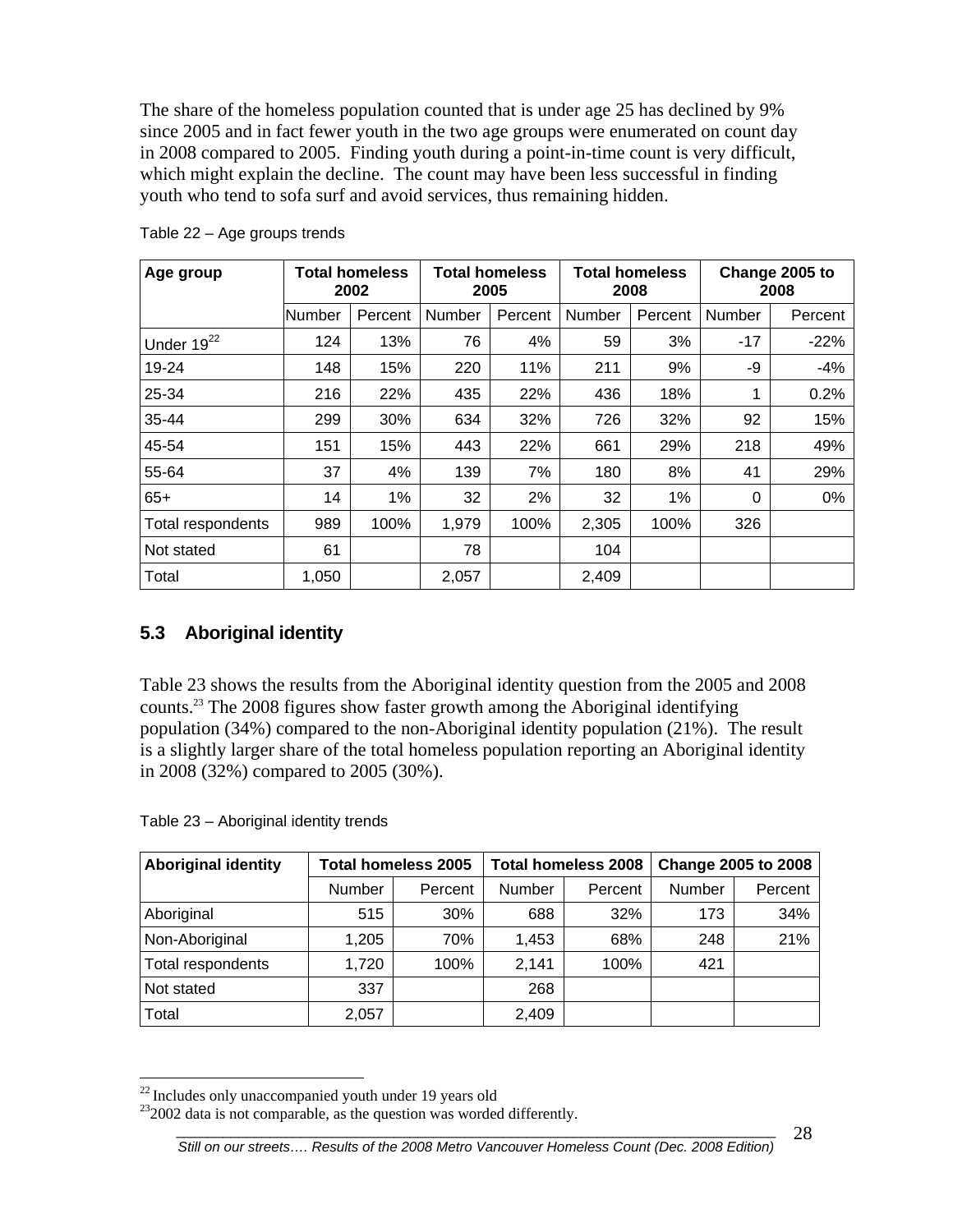## **5.4 Accompanying the homeless**

In 2008, the proportion of Metro Vancouver's enumerated homeless that was living alone (76%) was lower than in 2005 (82%). In 2008, the homeless were somewhat more likely to report being accompanied by a partner or spouse. There was a 37% increase in the number of homeless people with partners. However, one of the largest increases occurred in the number of homeless people found with pets (58 compared to 34 in 2005), a 71% increase over 2005. Unfortunately, the total number of homeless adults accompanied by children increased from 40 to 43.

The number of people saying they were with someone 'other' than a child or a partner increased by 201%, with the vast majority saying they were with friends. Many people referred to their friends as their "street family."

| <b>Accompanying the</b><br>homeless |        | <b>Total homeless</b><br>2002 |        | <b>Total homeless</b><br>2005 |        | <b>Total Homeless</b><br>2008 |        | Change 2005 to<br>2008 |
|-------------------------------------|--------|-------------------------------|--------|-------------------------------|--------|-------------------------------|--------|------------------------|
|                                     | Number | Percent                       | Number | Percent                       | Number | Percent                       | Number | Percent                |
| Alone                               | 743    | 90%                           | 1,502  | 82%                           | 1,670  | 76%                           | 136    | 9%                     |
| With Partner/spouse                 | 60     | 7%                            | 178    | 10%                           | 243    | 11%                           | 65     | 37%                    |
| With Children <sup>24</sup>         | n/a    |                               | 40     | 2%                            | 43     | 2%                            | 3      | 8%                     |
| With pet                            | n/a    |                               | 34     | 2%                            | 51     | 2%                            | 24     | 71%                    |
| With other                          | 23     | 3%                            | 76     | 4%                            | 229    | 10%                           | 153    | 201%                   |
| Total respondents <sup>25</sup>     | 826    | 100%                          | 1,830  | 100%                          | 2,200  | N/A                           | 321    |                        |
| Not stated                          | 170    |                               | 227    |                               | 209    |                               |        |                        |
| Total                               | 996    |                               | 2,057  |                               | 2,409  |                               |        |                        |

Table 24 – Accompanying the homeless trends

## **5.5 Length of time homeless**

In 2008, more homeless people have been without a place of their own for a longer period of time. The largest increase between 2005 and 2008 occurred among those who have been homeless for one year or more. Table 25 shows that over 1,000 people had been homeless for a year or more in 2008, compared with 628 people in 2005. This represents an increase of 62%. In 2008, almost one half of the homeless population counted had been homeless for a year or more. The comparable figure in 2005 was 35%.

Similarly, the number counted who had been homeless for a short period of time, for example, less than a week, declined by 30% between 2005 and 2008, as did the number homeless for between 1 week and 1 month decline by 39%.

 $\overline{a}$ 

<span id="page-38-1"></span><span id="page-38-0"></span>

<sup>&</sup>lt;sup>24</sup> Some adults were with two or more children  $25$  For the 2008 Count, the total number of respondents is less than the sum of the column because multiple responses were allowed. In other words, if a person had a partner and a pet, he/she was counted twice.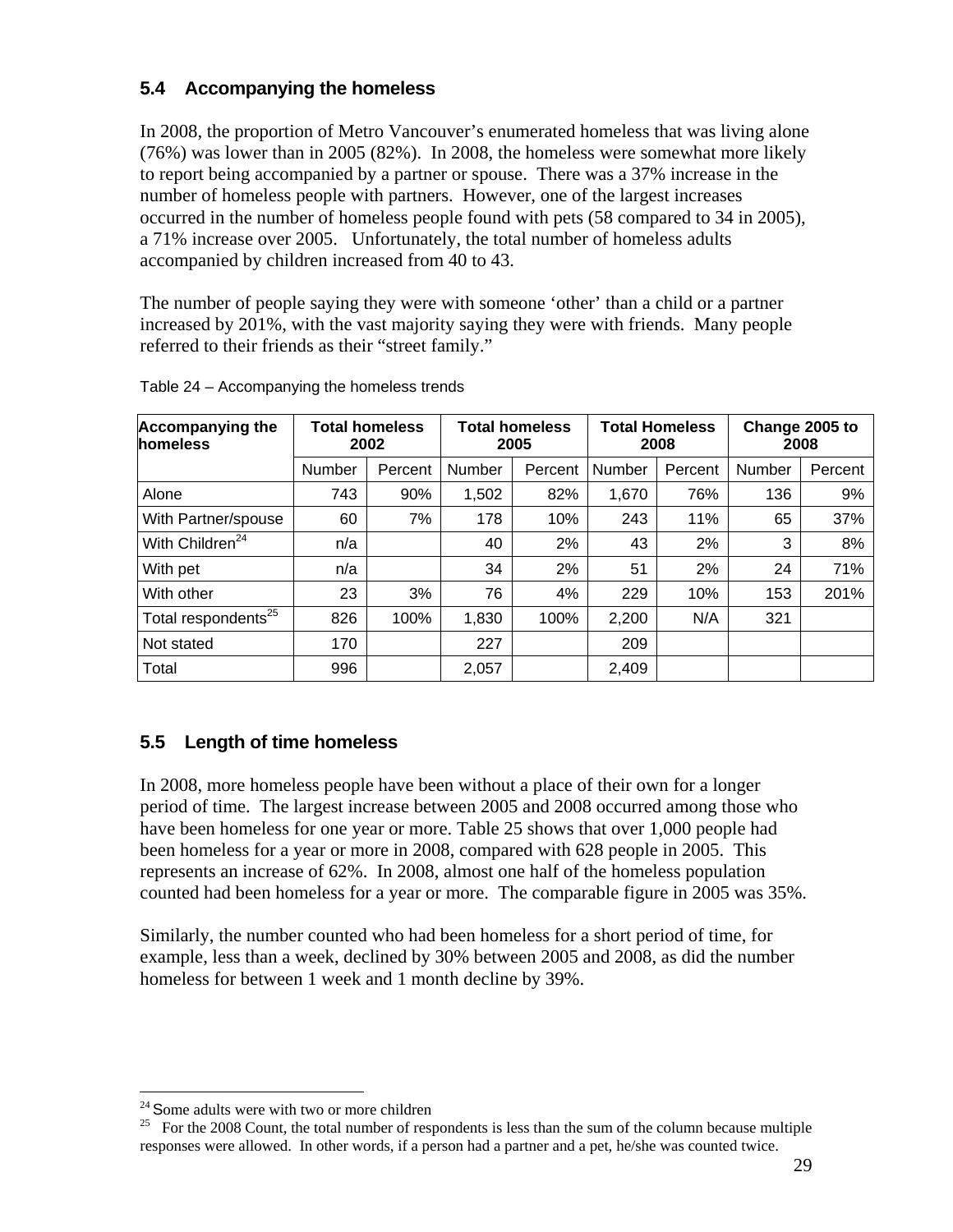| Table 25 – Length of time homeless trends |  |
|-------------------------------------------|--|
|-------------------------------------------|--|

| Length of time homeless  |        | <b>Total homeless</b><br>2002 |        | <b>Total homeless</b><br>2005 |        | <b>Total Homeless</b><br>2008 | Change 2005 to | 2008    |
|--------------------------|--------|-------------------------------|--------|-------------------------------|--------|-------------------------------|----------------|---------|
|                          | Number | Percent                       | Number | Percent                       | Number | Percent                       | Number         | Percent |
| Less than 1 week         | 98     | 12%                           | 149    | 8%                            | 105    | 5%                            | $-44$          | $-30%$  |
| 1 week to under 1 month  | 222    | 26%                           | 275    | 16%                           | 167    | 8%                            | $-108$         | $-39%$  |
| 1 month to 6 months      | 253    | 30%                           | 460    | 26%                           | 556    | 26%                           | 96             | 21%     |
| 6 months to under 1 year | 100    | 12%                           | 262    | 15%                           | 271    | 13%                           | 9              | 3%      |
| 1 year or more           | 166    | 20%                           | 628    | 35%                           | 1,017  | 48%                           | 389            | 62%     |
| Total respondents        | 839    | 100%                          | 1,774  | 100%                          | 2,116  | 100%                          | 342            |         |
| Not stated               | 211    |                               | 283    |                               | 293    |                               |                |         |
| Total                    | 1,050  |                               | 2,057  |                               | 2,409  |                               |                |         |





## **5.6 Income**

The question regarding income source was changed in 2008 to allow multiple responses. In 2005 and earlier, this question allowed only a single response. The purpose for the change in 2008 was to identify the full range of income sources used. The data is therefore not comparable with 2005 or earlier count data.

For example, while binning, bottle collection and panhandling may have been used to supplement income in 2005, it may not have been selected because it was not the

30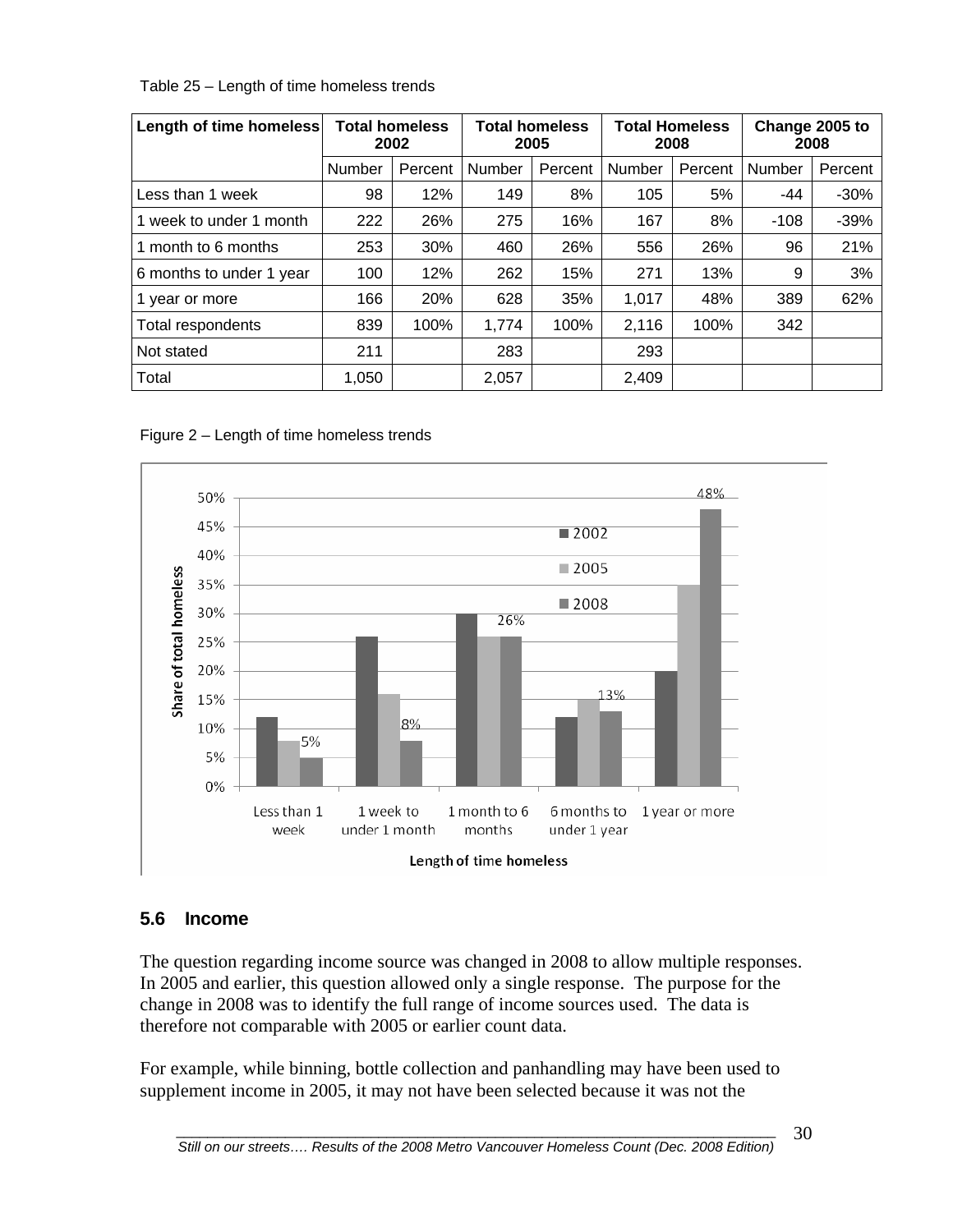respondent's "major" source of income. We do not know if the growth in the number reporting binning is actual growth or just a reflection of respondents being able to indicate all their income sources. The same applies to illegal activities.

What may be comparable is the share reporting income assistance as a source of income. Presumably, if asked in 2005 those receiving income assistance would also have selected it as their major source of income. It is not unreasonable to see an increased share of homeless persons receiving income assistance, since changes in eligibility and application procedures (primarily through the direct access and outreach programs) have potentially increased the opportunities for take-up or enrolment among this population. The work of the outreach workers may also have contributed to the increase in the number reporting disability benefits.

## **5.7 Health**

Table 26 suggests that the health of Metro Vancouver's homeless population has been getting worse over time. The number of people reporting no health conditions increased by 38% in 2008 compared to 2005, although as a proportion of those enumerated it remained roughly the same as in 2005. At the same time, the number reporting one health condition declined by 10%, while the number reporting more than one health condition increased by 67%. This is fairly consistent with an aging homeless population, and an increased length of time that the respondents reported being homeless.

| <b>Health condition</b>     | Total homeless 2005 Total homeless 2008 |         |        |         |        | Change 2005 to<br>2008 |
|-----------------------------|-----------------------------------------|---------|--------|---------|--------|------------------------|
|                             | Number                                  | Percent | Number | Percent | Number | Percent                |
| No health conditions        | 445                                     | 26%     | 616    | 28%     | 171    | 38%                    |
| One health condition        | 666                                     | 39%     | 601    | 27%     | -65    | $-10%$                 |
| 2 or more health conditions | 608                                     | 35%     | 1,018  | 46%     | 410    | 67%                    |
| Total respondents           | 1,719                                   | 100%    | 2,233  | 100%    | 514    | 30%                    |
| Not stated                  | 338                                     |         | 178    |         |        |                        |
| Total                       | 2,057                                   |         | 2,409  |         |        |                        |

Table 26 – Incidence of health conditions trends

The incidence of reported health conditions has increased with every count. There is a significant relationship between the length of time homeless and the presence of health conditions, with those being without a home for more than a year also being much more likely to have at least one health condition. In 2008, 91% of those who had been without a home for more than a year also had at least one health condition compared to 84% of all homeless.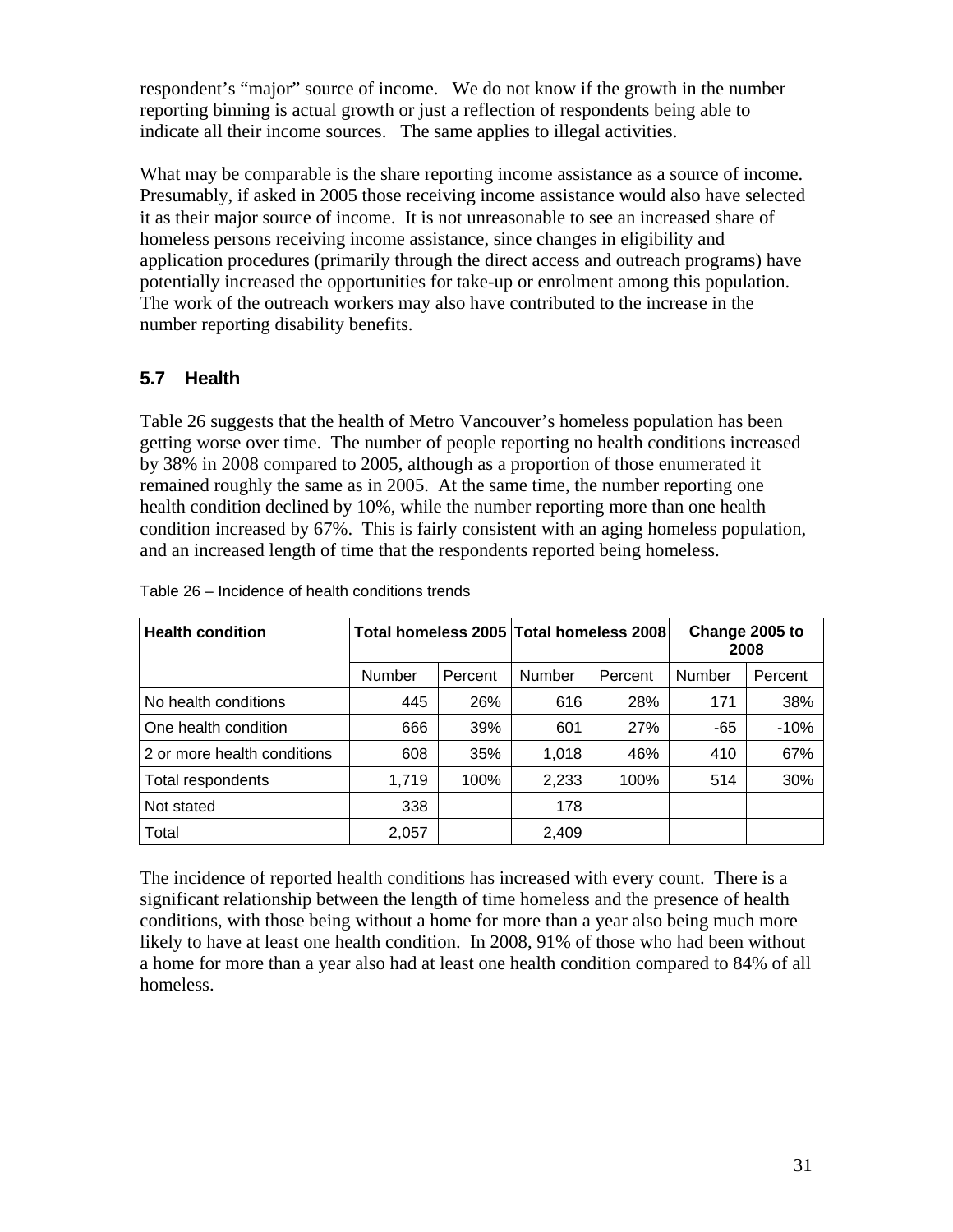| <b>Health condition</b><br>(more than 1) |        | <b>Total homeless</b><br>2002 | <b>Total homeless</b><br>2005 |         | <b>Total homeless</b><br>2008 |         |               | Change 2005 to<br>2008 |
|------------------------------------------|--------|-------------------------------|-------------------------------|---------|-------------------------------|---------|---------------|------------------------|
| possible)                                | Number | Percent                       | Number                        | Percent | Number                        | Percent | <b>Number</b> | Percent                |
| Addiction                                | 337    | 39%                           | 838                           | 48%     | 1,365                         | 61%     | 527           | 63%                    |
| Medical condition                        | 256    | 30%                           | 601                           | 35%     | 1,023                         | 46%     | 422           | 70%                    |
| Mental illness                           | 195    | 23%                           | 389                           | 22%     | 725                           | 33%     | 336           | 86%                    |
| Physical disability                      | 132    | 15%                           | 364                           | 21%     | 699                           | 31%     | 335           | 92%                    |
| Total                                    |        |                               |                               |         | 2,229                         |         |               |                        |
| respondents <sup>27</sup>                | 864    |                               | 1,731                         |         |                               |         | 498           |                        |
| Not stated                               | 186    |                               | 338                           |         |                               |         |               |                        |
| Total                                    | 1,050  |                               | 2,069                         |         |                               |         |               |                        |

Table 27 – Type of health conditions trends<sup>26</sup>

The incidence of virtually every type of health condition has increased significantly since 2005, with the number of people with physical disabilities almost doubling.

### **5.8 Reasons for Homelessness**

 $\overline{a}$ 

Several new categories were added to explain reasons for homelessness in 2008. Many people mentioned the poor condition of the housing available, in that the housing is in a poor state of repair or is infested as a reason for being homeless (8%), or that there is simply no housing available (7%). The inclusion of new categories helps to explain some of the decreases in the number of people reporting reasons mentioned in the 2005 count. As such, comparisons should be done with caution. The 2008 Count did reveal a 9% increase in the number of people reporting health or addiction problems as a reason for being homeless. The number of people reporting evictions or a move as the reason they are homeless decreased most significantly between 2005 and 2008.

<span id="page-41-0"></span> $26$  This table includes both self-reported and perceived health conditions. This was done to ensure that numbers from all reporting years are comparable.

<span id="page-41-1"></span> $^{27}$  This total represents the number of people who reported health issues. The actual total exceeds 864 because many respondents reported more than one health condition and as such were counted more than once.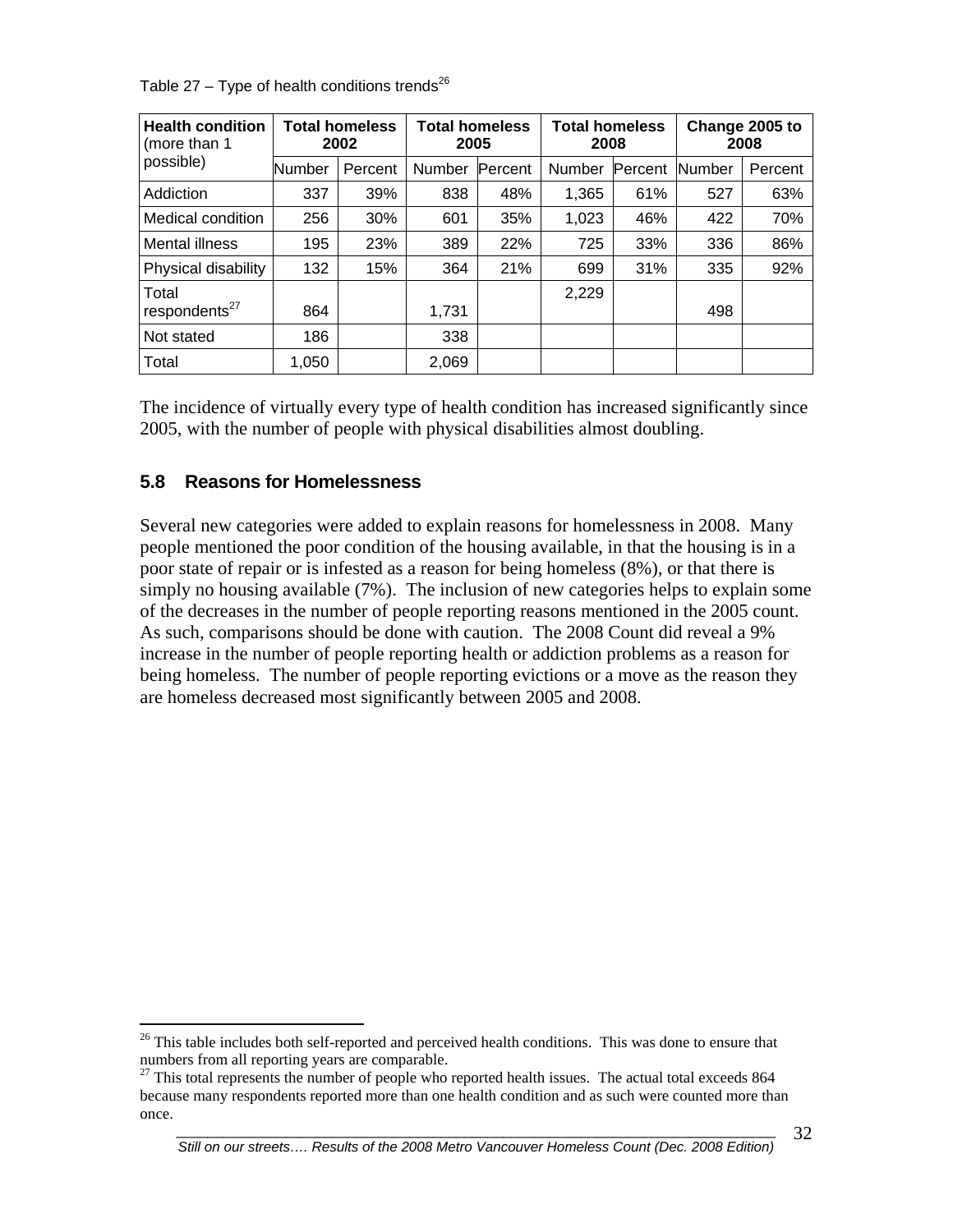Table 28 – Reason Homeless trends

| <b>Reason</b> (more than 1 possible) |        | <b>Total homeless</b><br>2005 |               | <b>Total Homeless</b><br>2008 |        | Change 2005 to<br>2008 |
|--------------------------------------|--------|-------------------------------|---------------|-------------------------------|--------|------------------------|
|                                      | Number | Percent                       | <b>Number</b> | Percent                       | Number | Percent                |
| Lack of/low income                   | 837    | 44%                           | 526           | 25%                           | $-311$ | $-37%$                 |
| Health/Addictions                    | 482    | 25%                           | 523           | 25%                           | 41     | 9%                     |
| Cost of housing                      | 417    | 22%                           | 410           | 19%                           | $-7$   | $-2%$                  |
| Abuse, Family Breakdown, Conflict    | 313    | 16%                           | 216           | 10%                           | -97    | $-31%$                 |
| Evicted                              | 276    | 14%                           | 110           | 5%                            | -166   | $-60%$                 |
| Moving/Stranded                      | 223    | 12%                           | 35            | 2%                            | -188   | $-84%$                 |
| Availability of housing              |        |                               | 137           | 7%                            |        |                        |
| No income assistance                 | ۰      | ۰                             | 78            | 4%                            |        |                        |
| Poor condition/infested housing      | ۰      | ۰                             | 178           | 8%                            |        |                        |
| Don't want a home                    |        |                               | 90            | 4%                            |        |                        |
| Other                                | 269    | 14%                           | 387           | 18%                           | 118    | 44%                    |
| Total respondents <sup>28</sup>      | 1,909  |                               | 2,112         |                               |        |                        |
| No answer                            | 148    |                               | 297           |                               |        |                        |
| Total                                | 2,057  |                               | 2,409         |                               |        |                        |

## **5.9 Where street/service homeless stayed**

There was a 52% increase in the number of street/service homeless who reported sleeping outside in 2008 compared to 2005. The number of street/service homeless who slept in a car, garage, public building, or other covered place outside increased by 41% between 2005 and 2008. The number of people sleeping at some else's place also increased by almost a third (31%).

| Table 29 – Where street/service homeless stayed trends |  |
|--------------------------------------------------------|--|
|                                                        |  |

 $\overline{a}$ 

| Location                   | Street/service<br>homeless 2005 |         | Street/service<br>homeless 2008 |         | <b>Change 2005 to 2008</b> |         |
|----------------------------|---------------------------------|---------|---------------------------------|---------|----------------------------|---------|
|                            | <b>Number</b>                   | Percent | Number                          | Percent | Number                     | Percent |
| Outside                    | 566                             | 51%     | 860                             | 58%     | 294                        | 52%     |
| Someone else's place       | 266                             | 24%     | 348                             | 23%     | 82                         | 31%     |
| Car/garage/public building | 78                              | 7%      | 110                             | 7%      | 32                         | 41%     |
| Other - squat, etc         | 195                             | 18%     | 176                             | 12%     | $-19$                      | $-10%$  |
| <b>Total Respondents</b>   | 1,105                           | 100%    | 1,494                           | 100%    | 389                        |         |
| Not stated                 | 0                               |         | 66                              |         |                            |         |
| Total                      | 1,105                           |         | 1,560                           |         |                            |         |

<span id="page-42-0"></span> $28$  This total represents the number of people who responded to the question. The actual total exceeds 1,909 because many respondents reported more than one reason for being homeless and as such were counted more than once.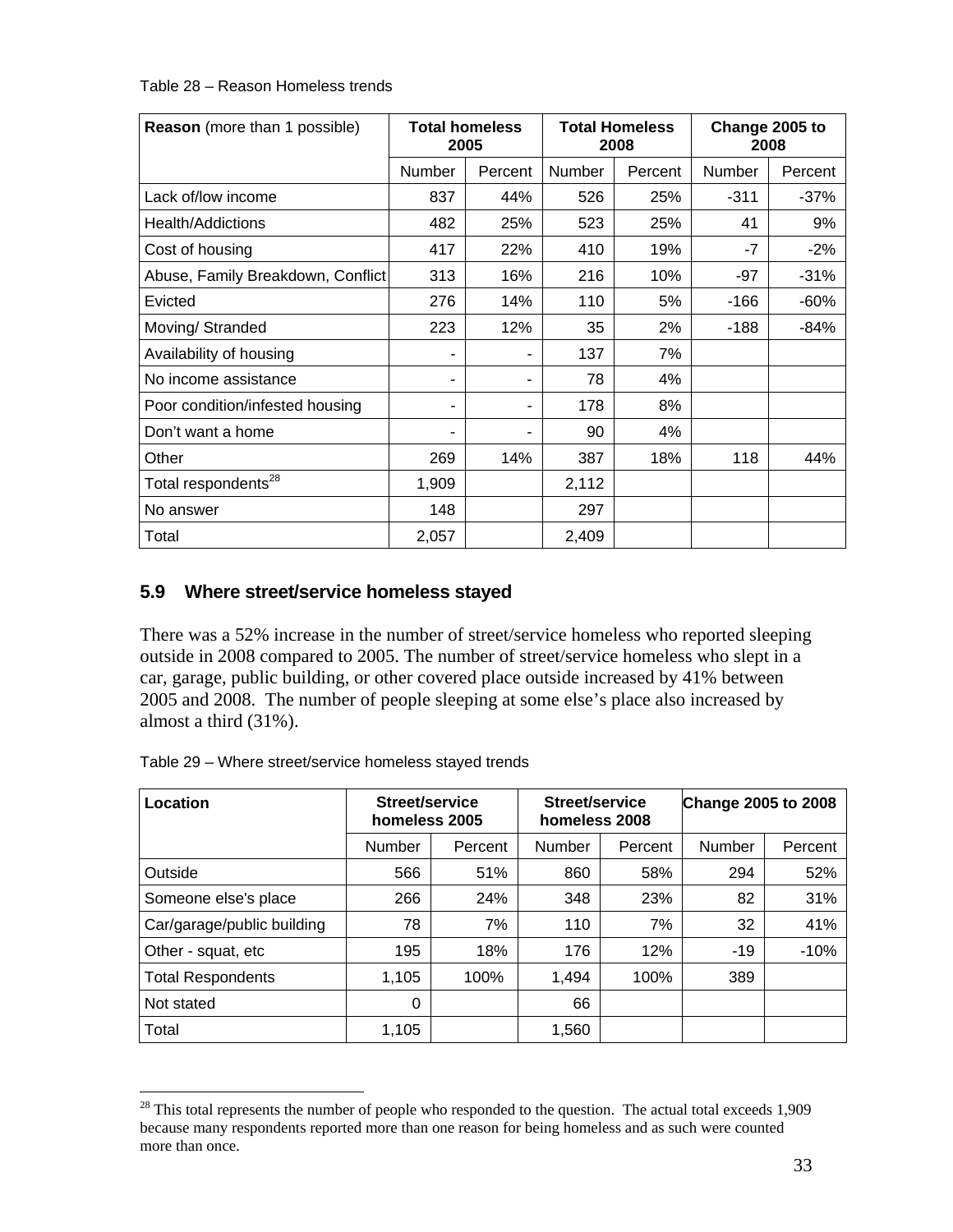# 6 Homelessness among sub-populations

A profile for six sub-groups of homeless individuals is provided in Table 30 below. The sub-populations are: women, Aboriginal people, unaccompanied youth aged 24 or younger, seniors (persons aged 55+), and the 'long-term homeless'. Note that these subpopulations are not mutually exclusive – someone could be a member of two or more groups; for example, an Aboriginal senior.

## **6.1 Women**

 $\overline{a}$ 

This year, 619 women were included in the count.<sup>29</sup> Almost three quarters were adults between the ages of 25 and 54 years (73%) and 21% were youth. Fewer women reported being on their own this year compared to 2005 (63% in 2008 compared to 71% in 2005). More women reported being with "other" people, such as friends in 2008 than in 2005. Seven percent were accompanying their children. Compared to other sub-groups within the homeless population, women were more likely to identify as having an Aboriginal identity (45%).

Homeless women tended to be homeless for a shorter time period than all other subgroups. Seventeen percent had been homeless for less than one month. Their major source of income was income assistance (46%) or disability benefit (22%). Almost three quarters of the women reported their home as being in the Metro Vancouver region (71%), but 17% said they call somewhere else in Canada home. Over half of the women reported having addictions or medical conditions (60% and 51% respectively). About one third of the women were reported to have a mental illness or physical disability.

A higher proportion of the women mentioned illegal activities as a source of income than the general homeless population (15% of the women compared to 3% of the general homeless population). Most of the women relying on illegal activities as a source of income said they were involved in prostitution.

Almost half of the women enumerated during the daytime portion of the count (street/service) said they slept outside on the day of the count, but 37% stayed at someone else's place. Street/service women (and youth) were more likely to sleep at someone else's place than the other sub-populations.

<span id="page-43-0"></span> $29$  Total numbers in the sub-populations table may differ from the numbers provided in sections 4 and 5. This happens because the information provided in this table is a cross-tabulation and only includes the number of people who are part of the sub-population and answered the particular question being analyzed. For instance, there were 619 women enumerated in the count, but the total number of women in the section around age is only 606. The total number of women is lower because not all women responded to the question asking about their age.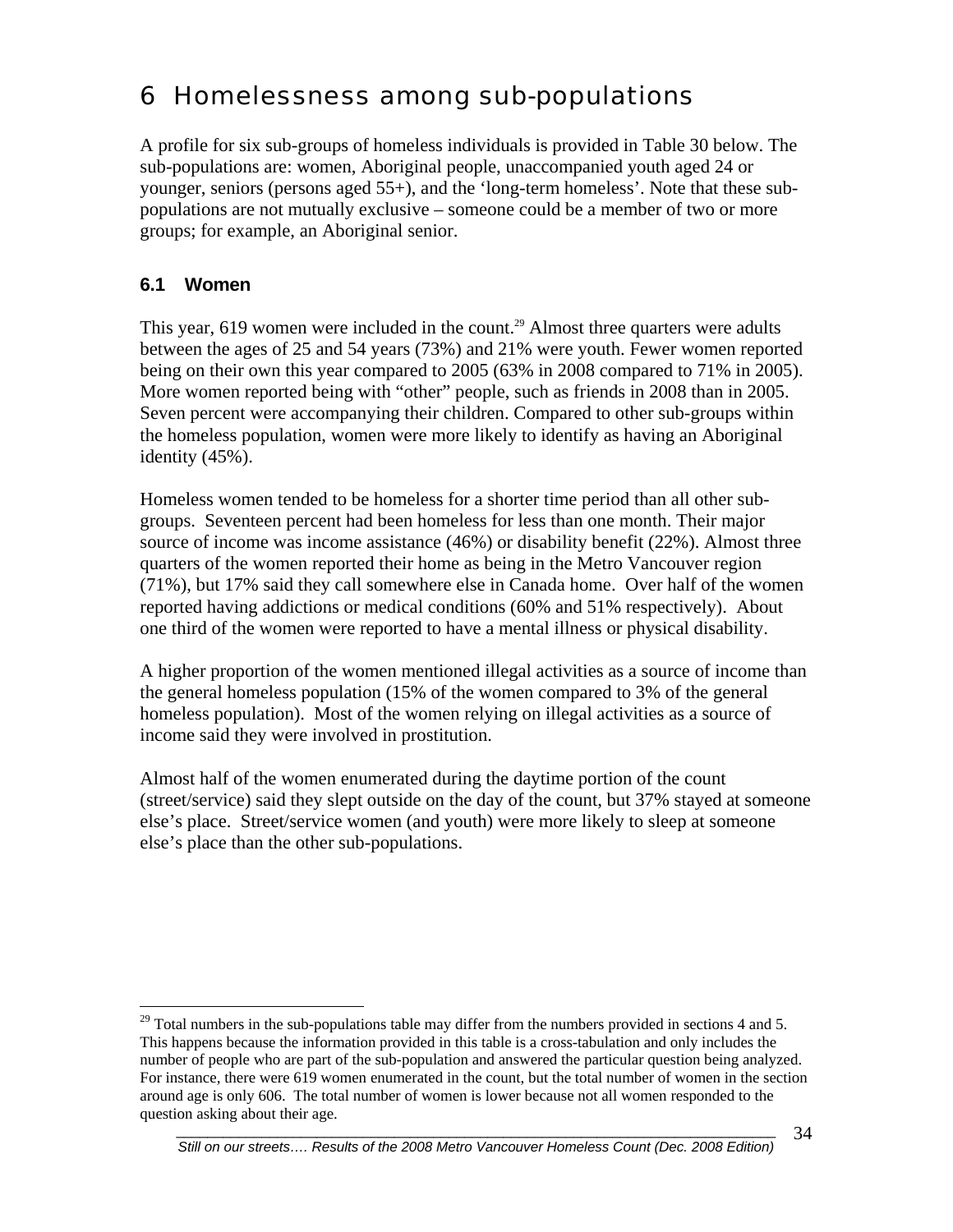## **6.2 Persons with Aboriginal identity**

There were 688 Aboriginal people enumerated on count day. The Aboriginal homeless population had a higher proportion of women (38%) than the total homeless population (27%). The homeless Aboriginal population had a smaller proportion of seniors compared to the other sub-groups. Like the total homeless population, most Aboriginal respondents were between the ages of 25 and 54 years (81%), while 15% of the Aboriginal homeless were under the age of 25 years.

Almost three quarters of Aboriginal people identified during the count stated that they were alone (72%), but 13% said they were with a partner and an additional 13% said they were with someone else, such as a friend. Half of the Aboriginal population said they were long-term homeless in 2008. The proportion of long-term Aboriginal homeless increased from 39% in 2005.

The Aboriginal population's main sources of income were similar to the total homeless population. Almost half of the Aboriginal respondents identified income assistance as one of their main sources of income (47% of Aboriginal people compared to 43% of the total homeless population). As with the general homeless population, binning and bottle collection was also the second most significant source of income for the Aboriginal homeless population. Likewise, the Aboriginal homeless reported similar rates of health conditions as the total homeless population.

A smaller proportion of the Aboriginal homeless population called a Metro Vancouver municipality home compared to the general homeless population (66% of Aboriginal people compared to 71% of the total homeless population). Slightly more Aboriginal people said they were from other parts of BC (12% of the Aboriginal homeless compared to 9% of the total homeless population).

## **6.3 Unaccompanied youth**

During the 2008 count, 270 unaccompanied homeless youth under age 25 were enumerated. As previously mentioned, homeless youth are extremely difficult to find. The following information of unaccompanied youth provides a profile of those that were enumerated on the day of the count.<sup>[30](#page-44-0)</sup>

The homeless youth were more evenly split between men and women than the general homeless population, with 48% of homeless youth being women. Homeless youth were the least likely to be alone than any of the other sub-populations. Only 61% of homeless youth reported being on their own. They were the most likely, however, to be with a friend or non-immediate family member, with 20% saying they were with someone other than a partner or children. Homeless youth more often reported Aboriginal identity than the total homeless population (41% of homeless youth said they were Aboriginal compared to 32% of the general homeless population). Two thirds of homeless youth

<span id="page-44-0"></span> $\overline{a}$  $30$  For more information about homeless youth in BC, see "Against the Odds: A Profile of Marginalized and Street-Involved Youth in BC", produced by the McCreary Centre Society in 2007.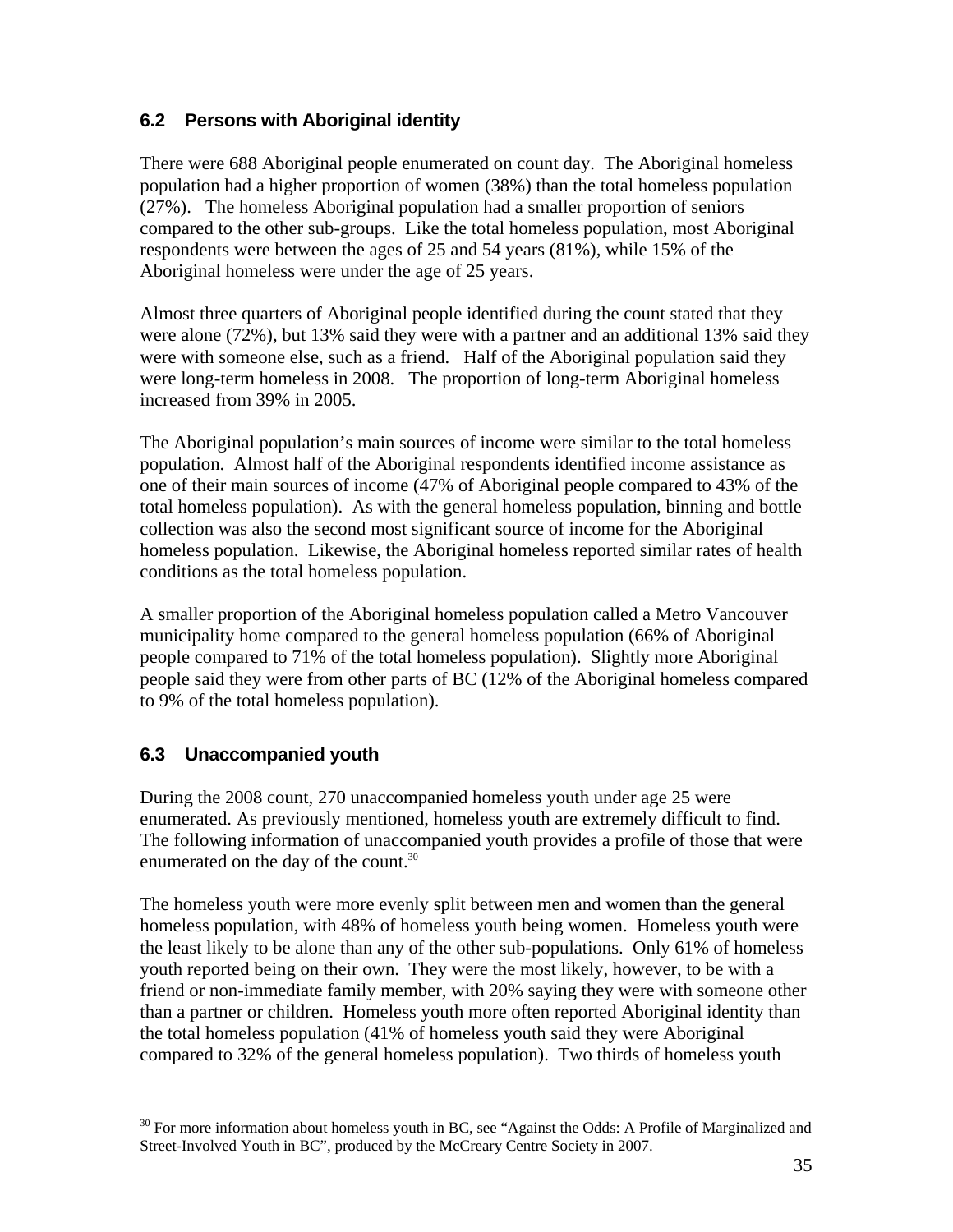said they call a Metro Vancouver municipality home. Most had been without a home for over a month, with 40% having been without a home for a year or longer.

Just over one third of the homeless youth reported income assistance as a source of income, which is lower than the general homeless population. More youth reported having no income or panhandling as a source of income than the general homeless population. Homeless youth were also more likely than the other sub-groups to engage in illegal activities as a source of income.

Fewer homeless youth reported having health conditions than the general homeless population. For instance, only 29% of homeless youth reported having a medical condition compared to 46% of the general homeless population; and 16% of youth reported having a physical disability compared to 31% of the total homeless population.

Street/service youth were the least likely of the sub-populations to have slept outside the night of the count. The largest proportion of street/service youth (38%) was able to stay at someone else's place that night.

## **6.4 Seniors**

For the purposes of this profile, seniors are defined as persons aged 55 and over. There were 212 homeless seniors counted in 2008, up significantly from 171 persons in 2005. Homeless seniors were mostly men (81%) and alone (85%). They were less likely to report Aboriginal identity (14%) than all other sub-groups.

The largest share of homeless seniors had been homeless for more than one year (56%). Only 8% of homeless seniors had been without a home for less than a month. Just over half of the street/service senior population said they slept outside the night of the count (53%).

Almost a third of seniors reported income assistance as a major source of income, but 25% reported binning or bottle collection as a major source of income. Seniors were more likely to report OAS/GIS and CPP as a major source of income than the general homeless population (15% compared to 2% of the general homeless population).

Homeless seniors reported higher incidences of physical disabilities than the general homeless population (45% of seniors compared to 31% of the total homeless population). Seniors were also more likely to have a medical conditions (61% of seniors compared to 46% of the total homeless population). Seniors were less likely to report addictions, with only 39% of seniors reporting addictions compared to 61% of the total homeless population.

## **6.5 The long-term homeless**

The long-term homeless are individuals who have been homeless for one year or longer. It is the largest homeless sub-population, consisting of 845 people in 2008. The proportion of women in this sub-group rose from 18% in 2005 to 24% in 2008. One

36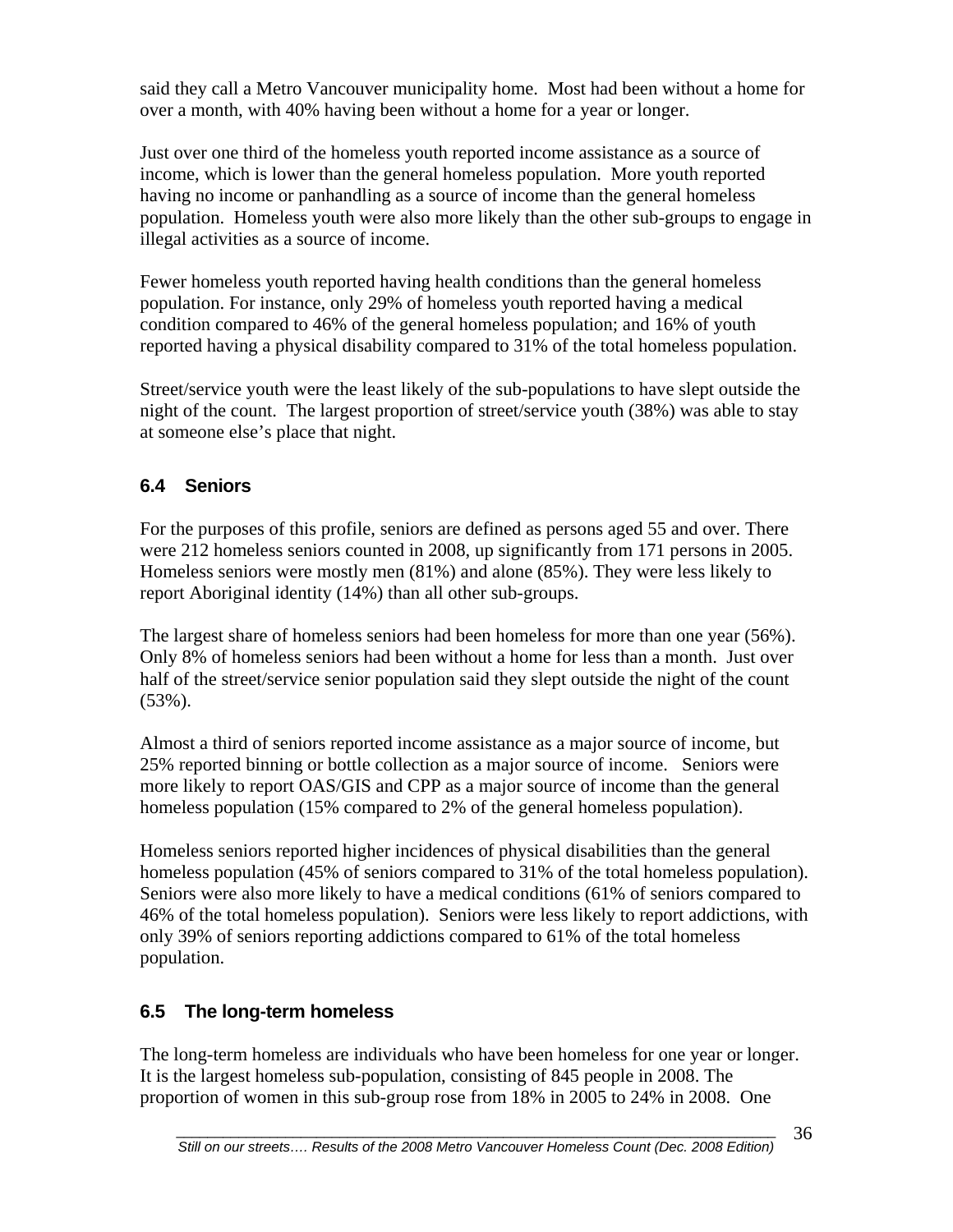tenth of the long-term homeless were seniors, but 80% were adults aged 25 to 54 years. Just over a third (34%) of long-term homeless considered themselves Aboriginal. About three quarters of the long-term homeless said they were by themselves on the day of the count, while 71% called a Metro Vancouver municipality home.

The long-term homeless population was more likely to report panhandling and binning/bottle collection as a source of income than the general homeless population. While 29% of the long-term homeless reported binning or bottle collection as a source of income, only 22% of the total homeless population indicated this was a major source of their income.

The long-term homeless were somewhat more likely to have health conditions than the general homeless population. For example, 69% of the long-term homeless had an addiction, compared to 61% of the general homeless population; and 51% of the longterm homeless had medical conditions compared to 46% of the general homeless population.

The long-term street/service homeless were more likely than the general homeless population to have slept outside the night of the count (65% of the long-term street/service homeless slept outside compared to 58% of the total street/service homeless population).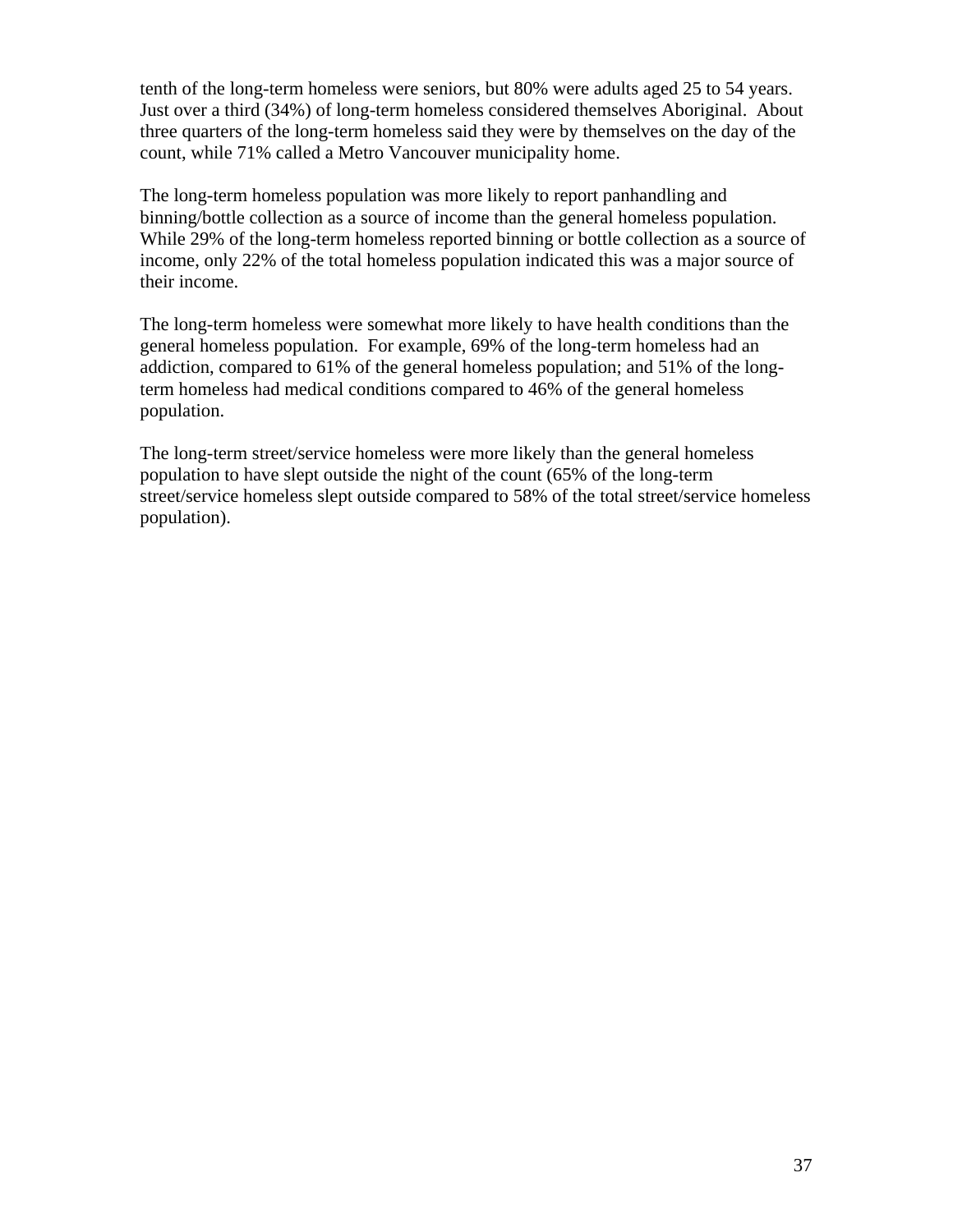|                            |               |                | Women         |      |                        | Aboriginal identity |     |      |                   | Youth (24 and under) |     |      |               | <b>Seniors</b> |    |      |               |         | Long-term homeless |      |                  | otal Homeless |                |     |
|----------------------------|---------------|----------------|---------------|------|------------------------|---------------------|-----|------|-------------------|----------------------|-----|------|---------------|----------------|----|------|---------------|---------|--------------------|------|------------------|---------------|----------------|-----|
|                            | 認恵房<br>envice | <b>Shelter</b> | Total         | ತೆ   | <b>STARB</b><br>envise | 릁<br>ö              | ē   | ತೆ   | 2000年5月<br>envice | Shelter              | ē   | s,   | 望まり<br>envice | Sheiter        | 圈  | sê   | 名ま見<br>ervice | Shelter | 뤊                  | sê   | STEERS<br>ervice | Shelter       | ē              | s.  |
| Genes                      |               |                |               |      |                        |                     |     |      |                   |                      |     |      |               |                |    |      |               |         |                    |      |                  |               |                |     |
| ł                          |               |                |               |      | 33                     | ᆶ                   | 414 | Ě    | 56                | Ø.                   | 39  | Š    | ತ             | 74             | i® | 81%  | g             | 140     | 748                | 75%  | 1,138            | 듏             | 1,679          | 72% |
| Women                      |               |                |               |      | g                      | 88                  | 28  | Š    | 2                 | ¥                    | ίāι | \$   | ≠             | న              | 3  | Š    | IZ            | Б       | 243                | ž4%  | ís               | 8             | <u>ទី</u>      | Š,  |
| Total respondents          |               |                |               |      | ş                      | 185                 | S   |      | ezi.              | э                    | 266 | 100% | 108           | 8              | ã  | 100% | 젾             | 214     | gg                 | 100% | <b>SST</b>       | ë.            | 2,320          | Š   |
|                            |               |                |               |      |                        |                     |     |      |                   |                      |     |      |               |                |    |      |               |         |                    |      |                  |               |                |     |
| abod eBy                   |               |                |               |      |                        |                     |     |      |                   |                      |     |      |               |                |    |      |               |         |                    |      |                  |               |                |     |
| Youth                      | 2             | 45             | ā             | 21%  | ۴                      | 8                   | 결   | Š    |                   |                      |     |      |               |                |    |      | 9             | ≌       | 38                 | 10%  | 들                | ఇ             | 20             | 8   |
| Adults (25-54)             | 왏             | \$             | $\frac{1}{4}$ | 73%  | 8                      | 146                 | 뷶   | š,   |                   |                      |     |      |               |                |    |      | 88            | ≝       | ē,                 | Š    | 1,188            | 635           | 182            | š   |
| Seniors (55 plus)          | 过             | ₹              | s             | 8%   | Ψ                      | ē                   | 8   | ₹    |                   |                      |     |      |               |                |    |      | ъ             | 8       | ë.                 | Š    | Ξ                | 후             | 212            | క   |
| Respondents<br>ē           | 3             | g              | g             | 100% | g                      | 185                 | 5   | Š    |                   |                      |     |      |               |                |    |      | 펹             | 215     | g                  | 100% | 1,480            | 88            | 2,305          | ₫,  |
|                            |               |                |               |      |                        |                     |     |      |                   |                      |     |      |               |                |    |      |               |         |                    |      |                  |               |                |     |
| Accompanied by             |               |                |               |      |                        |                     |     |      |                   |                      |     |      |               |                |    |      |               |         |                    |      |                  |               |                |     |
| Alone                      | g             | <b>P2</b>      | gg            | š    | g                      | ā                   | ę   | 72%  | 83                | 苾                    | ē   | Š%   | 23            | ᇰ              | 쿌  | Š    | 렳             | 흦       | ř                  | 76%  | 1,046            | Š             | 1,670          | 76% |
| partner/spouse<br>Į        | ₹             | 8              | à             | 19%  | g                      | ≌                   | 33  | \$   | F,                | œ                    | đ.  | \$   | ā             | O              | ē  | š    | 56            | 그       | Ξ                  | 11%  | ä,               | 粤             | 2C             | ř.  |
| With children              | ø             | 8              | ą             | ₹    | s                      | 엳                   | ÷   | 嚣    |                   |                      |     |      |               |                |    |      |               |         |                    |      | ≠                | G,            | ã.             | ğ,  |
| With pet                   |               |                |               |      |                        |                     |     |      | ă                 | ۰                    | ă   | Š    | s             | ۰              | w  | క్ట  |               |         | 0                  | š    | J.               | w             | 8              | క   |
| With other                 | ऊ             | ۴              | 8             | 12%  | Z                      | 엳                   | 2   | Š    | ᅾ                 | $\infty$             | 8   | Š    |               |                | 띺  | 蔑    | g             | s       | 쁟                  | Š    | g.               | ន             | 229            | Š   |
| Total respondents          | ð             | g              | នី            |      | ¥                      | 186                 | 88  |      | 진                 | 2                    | 257 |      | Ξ             | 2              | ig |      | řξ            | 217     | 8g                 |      | 1,468            | 782           | 2,200          |     |
|                            |               |                |               |      |                        |                     |     |      |                   |                      |     |      |               |                |    |      |               |         |                    |      |                  |               |                |     |
| Aboriginal identity        |               |                |               |      |                        |                     |     |      |                   |                      |     |      |               |                |    |      |               |         |                    |      |                  |               |                |     |
| Aboriginal                 | ig            | 8              | 28            | 45%  |                        |                     |     |      | ۴                 | 8                    | 렬   | 41%  | Έ             | ē              | 8  | Š    | g             | 8       | 8                  | Š    | 88               | 196           | 88             | Š   |
| Not Aboriginal             | 175           | 141            | $\frac{6}{5}$ | 55%  |                        |                     |     |      | 8                 | ន                    | 149 | Š    | 2             | 58             | 쿌  | \$   | 8             | 148     | S48                | Š    | 546              | Š             | <b>48</b>      | Š   |
| Total respondents          | 9             | 8              | 572           | Š    |                        |                     |     |      | E                 | 2                    | 253 | 100% | 105           | ۴              | ä  | Š    | g             | g       | 5                  | 100% | 1,448            | 8             | $\frac{41}{2}$ | Š   |
|                            |               |                |               |      |                        |                     |     |      |                   |                      |     |      |               |                |    |      |               |         |                    |      |                  |               |                |     |
| Length of time<br>homeless |               |                |               |      |                        |                     |     |      |                   |                      |     |      |               |                |    |      |               |         |                    |      |                  |               |                |     |
| Short term                 | ह             | r.             | ь             | 17%  | 8                      | ş                   | ۴   | Š    | 8                 | 8                    | a   | 16%  |               |                | ٤  | జి   |               |         |                    |      | 12               | έØ            | 272            | \$  |
| Medium term                | 126           | 8              | 215           | 39%  | Ë,                     | Н                   | 34  | 37%  | 38                | 유                    | 을   | \$   |               |                | 18 | \$   |               |         |                    |      | 512              | 315           | 28             | Š   |
| metgron                    | 172           | E              | 243           | 4%   | g                      | 8                   | 8   | 50%  | 2                 | ڥ                    | 88  | \$   |               |                | g  | Š    |               |         |                    |      | æ,               | 218           | 10T            | Š   |
| Total respondents          | ā             | हैं            | ន្ល           | 100% | Ş                      | 176                 | g   | 100% | g                 | ۴                    | 244 | 100% |               |                | ã  | 100% |               |         |                    |      | 1,423            | 88            | 2,116          | Š   |

Table 30 – Sub-population profiles

38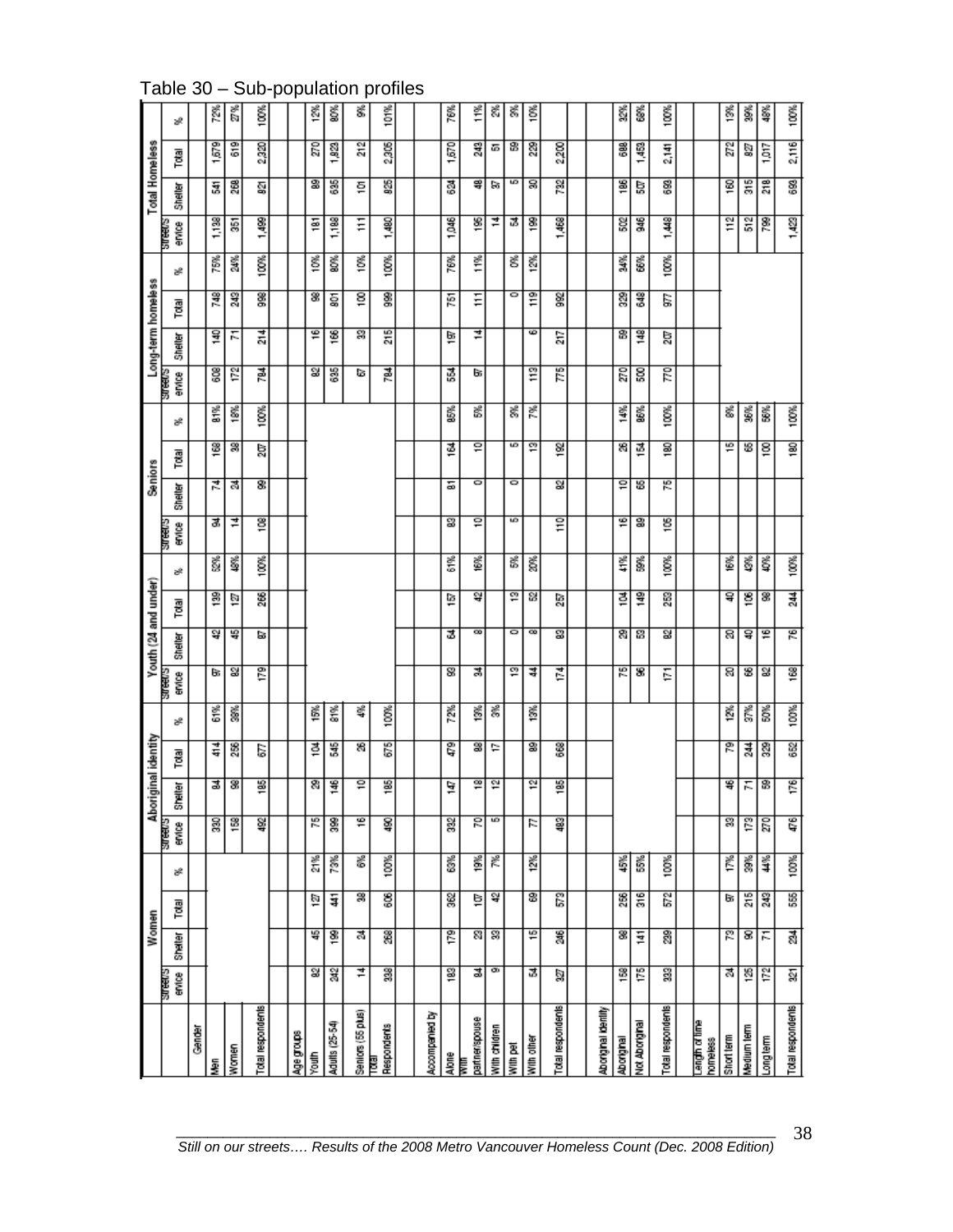|                                    |                   | Women           |       |      |                        | Aboriginal | dentity        |      |                    | Youth (24 and under) |                 |      |                 | e<br>Senios |       |        |                    |         | Long-term homeless |      |                  | Total Homeless |        |      |
|------------------------------------|-------------------|-----------------|-------|------|------------------------|------------|----------------|------|--------------------|----------------------|-----------------|------|-----------------|-------------|-------|--------|--------------------|---------|--------------------|------|------------------|----------------|--------|------|
|                                    | Streat'S<br>an/ca | Sheltar         | Total | y,   | Streat'S<br>awice<br>S | Sheltar    | Total          | ×    | Streat'S<br>envice | Shelta               | Total           | ö    | StreatS<br>š    | Sheker      | Total | ö      | Stream'S<br>a<br>S | Shallar | Total              | ¥.   | a<br>S<br>Strout | Sheller        | 룡<br>۳ | ¥.   |
| estnos John<br>hoome               |                   |                 |       |      |                        |            |                |      |                    |                      |                 |      |                 |             |       |        |                    |         |                    |      |                  |                |        |      |
| Wellane                            | 166               | 107             | ĉ     | š    | ā                      | g          | 틂              | č,   | 31                 | 8                    |                 | ğ,   | 新               |             | 盟     | š      | ä                  | æ       | Ş                  | š    | \$               | 힓              | g      | š    |
| Disability                         | 8                 | G               | e     | Ň    | r.                     | ٧          | $\frac{9}{11}$ | Š    | r                  | w                    | 8 문             | ď,   | 코               | 한말          | 동     | ž.     | <b>f18</b>         | S6      | E                  | ř.   | 285              | 9              | Ş      | ţ.   |
| EIVOAS/CPP                         | œ                 | ä               | 蔏     | Ķ    | F                      | œ          | ë              | ģ,   |                    |                      |                 |      | ۴               | ¥           | 8     | 15%    | 은                  | ÷       | 8                  | š,   | 47               | 읂              | ε      | ķ,   |
| No income                          | S.                | SS.             | ö     | Ĕ    | ß,                     | ë          | 46             | Ķ,   | 5                  | ٠                    | 4               | š    | φ               | r           | ÷.    | ķ.     | ¥                  | 15      | Ğ,                 | š    | Ξ                | Б              | 182    | š    |
| Employment                         | ÷                 | 8               | Ģ     | š    | 3                      | 2          | g              | ř    | 8                  | 8                    | 4               | š    | 엎               | ă           | 8     | Š      | g                  | 유       | ¥                  | š    | 25               | 196            | ត្     | ğ    |
| Partnanding                        | ş                 | r               | 5     | Š    | F.                     | w          | R              | Ĕ    | 17                 | w                    | ఇ               | š    |                 |             | 'n    | š      | ě                  | 옆       | 169                | ř.   | 253              | 菾              | P.     | 12%  |
| euroa <i>Bu</i> uuna<br>Collecting | r,                | œ               | ¥     | Ĕ    | 126                    | ¥          | 140            | š.   |                    |                      |                 | š    |                 |             | 9     | 25%    | š                  | e,      | 3                  | š    | ş                | s              | ę.     | š,   |
| Family                             | F                 |                 | ٠     | š    | e                      | w          | 器              | ķ,   | 코                  | w                    | 8 은             | ŕ,   | CV <sub>1</sub> | ۰           | C4    | š      |                    |         | 쁣                  | š,   | 4                | ۳              | 8      | š,   |
| liagall                            | μ                 | ä               | g     | Š    | 5                      | 읖          |                | š    |                    |                      | ₽               | Š    | m               | о           | m     | š,     | P,                 | ÷       | 3                  | š    | ë                | X,             | 176    | š    |
| ofier<br>Office                    | S                 | ÷,              | 8     | š    | 웧                      | Þ          | 58             | ś    | g                  | 현                    | -89             | Š    |                 |             | N     | i i    | 8                  | ĩã      | 102                | ĕ    | 145              | 5              | š      | š    |
| respondents<br><b>B</b>            | 茉                 | ä               | 3     |      | 492                    | e          | P.             |      | ŗ3                 | S                    | ä               |      | Ë               | 畵           | š     |        | ĕ                  | ដឹ      | š                  |      | SS T             | Ŗ,             | នី     |      |
|                                    |                   |                 |       |      |                        |            |                |      |                    |                      |                 |      |                 |             |       |        |                    |         |                    |      |                  |                |        |      |
| Last permanent<br>home             |                   |                 |       |      |                        |            |                |      |                    |                      |                 |      |                 |             |       |        |                    |         |                    |      |                  |                |        |      |
| GNRD                               | ā                 | ន្ទី            | Ş     | Ĕ    | ā                      | ä,         | 425            | Š    |                    |                      | 56              | Š    |                 |             |       |        |                    |         | ្ងឺ                | TIV. | នី<br>÷          | Ģ              | ą<br>۳ | Ĕ    |
| Rest of BC                         | g                 | G,              | 3     | Ĕ    | 45                     | 5          | æ              | Ķ    |                    |                      | g               | ś    |                 |             |       |        |                    |         | s                  | š    | š                | 3              | f78    | š    |
| Elswinnern<br>Canada               | 2                 | ¥               | 9     | š    | ä,                     | 4          | 129            | š,   |                    |                      | 2               | Ň    |                 |             |       |        |                    |         | ë                  | š    | ā                | 5              | š      | ĕ    |
| Sanato<br>Canada                   |                   |                 | F     | ķ,   | S                      | w          | ÷              | ť,   |                    |                      | r               | ś    |                 |             |       |        |                    |         | ₽                  | š    | 81               | 8              | 4      | š,   |
| respondents<br>B                   | Ş                 | à               | 56    | 100K | 45                     | E          | I              | 100% |                    |                      | 8               | 100% |                 |             |       |        |                    |         | å                  | 100% | 1,412            | š              | 2085   | 100% |
|                                    |                   |                 |       |      |                        |            |                |      |                    |                      |                 |      |                 |             |       |        |                    |         |                    |      |                  |                |        |      |
| condition<br>Figurity              |                   |                 |       |      |                        |            |                |      |                    |                      |                 |      |                 |             |       |        |                    |         |                    |      |                  |                |        |      |
| Addiction                          | å                 | ë               | 쯞     | š    | g                      | g          | \$             | š    | 른                  | 8                    | ¥               | š    | ų               | b,          | ř,    | 39%    | š                  | នី      | ទូ                 | š    | 1,017            | I              | ă<br>÷ | š.   |
| condition<br><b>R000R</b>          | Z.                |                 | 289   | št.  | 250                    | 8          | 53             | š.   |                    | ۴                    |                 | š,   | g               | ۹I          | ä     | s<br>G | ğ.                 | Ξ       | 512                | š.   | č                | 읊              | 1,023  | 48%  |
| Mental liness                      | ë                 | <u>ដ្ឋ</u><br>ទ | 210   | š    | 뽚                      | U)         | នី             | ř,   | ឌុទ្               | 즓                    | $\frac{24}{70}$ | ř,   | 9               | 8           | 3     | ğ      | š                  | 멂       | g                  | Ğ    | ş                | S              | ř      | š    |
| <b>DOG/U.</b><br>disability        | 102               | z               | 186   | š    | 165                    | 8          | 25             | š    | ö                  | r                    | ¥               | Š    | 9               | 阮           | 8     | Ş      | g,                 | ៖       | g                  | š    | ş                | 21 S           | ş      | š,   |
| respondents<br>g                   | å                 | ¥               | ă,    |      | Ş                      | g          | 6.19           |      | ë                  | P.                   | 250             |      | ဒ္ဓ             | 8           | ē     |        | 785                | 蒜       | š                  |      | ā<br>÷           | 728            | Ñ<br>ø |      |
|                                    |                   |                 |       |      |                        |            |                |      |                    |                      |                 |      |                 |             |       |        |                    |         |                    |      |                  |                |        |      |
| Mhara stayed<br>last night         |                   |                 |       |      |                        |            |                |      |                    |                      |                 |      |                 |             |       |        |                    |         |                    |      |                  |                |        |      |
| <b>Butice</b>                      | 155               |                 |       | š    | 8                      |            |                | Ğ    | 3                  |                      |                 | Š    | 벎               |             |       | š      | Ş                  |         |                    | š    | ş                |                |        | š    |
| else's place<br>someone            | 126               |                 |       | Ğ    | ě                      |            |                | 26%  | 5                  |                      |                 | š    | R,              |             |       | 28%    | ö                  |         |                    | t BK | Į                |                |        | ă    |
| ndeburgunan<br>prelius all         | £                 |                 |       | š    | ħ                      |            |                | š    | r                  |                      |                 | ķ,   | œ               |             |       | ģ.     | 2                  |         |                    | ř,   | E                |                |        | ř,   |
| <b>Sfirst</b>                      | ş                 |                 |       | Ķ    | 55                     |            |                | Ĕ    | ₽                  |                      |                 | ķ.   | 코               |             |       | š      | 55                 |         |                    | 119  | E                |                |        | ļ2   |
| respondents<br>ē                   | 8                 |                 |       | 100% | Ş                      |            |                | 100% | I <sub>23</sub>    |                      |                 |      | ğ               |             |       | 100%   | ξğ                 |         |                    | 100% | 1,484            |                |        | š    |

Table 30 – Sub-population profiles (cont'd)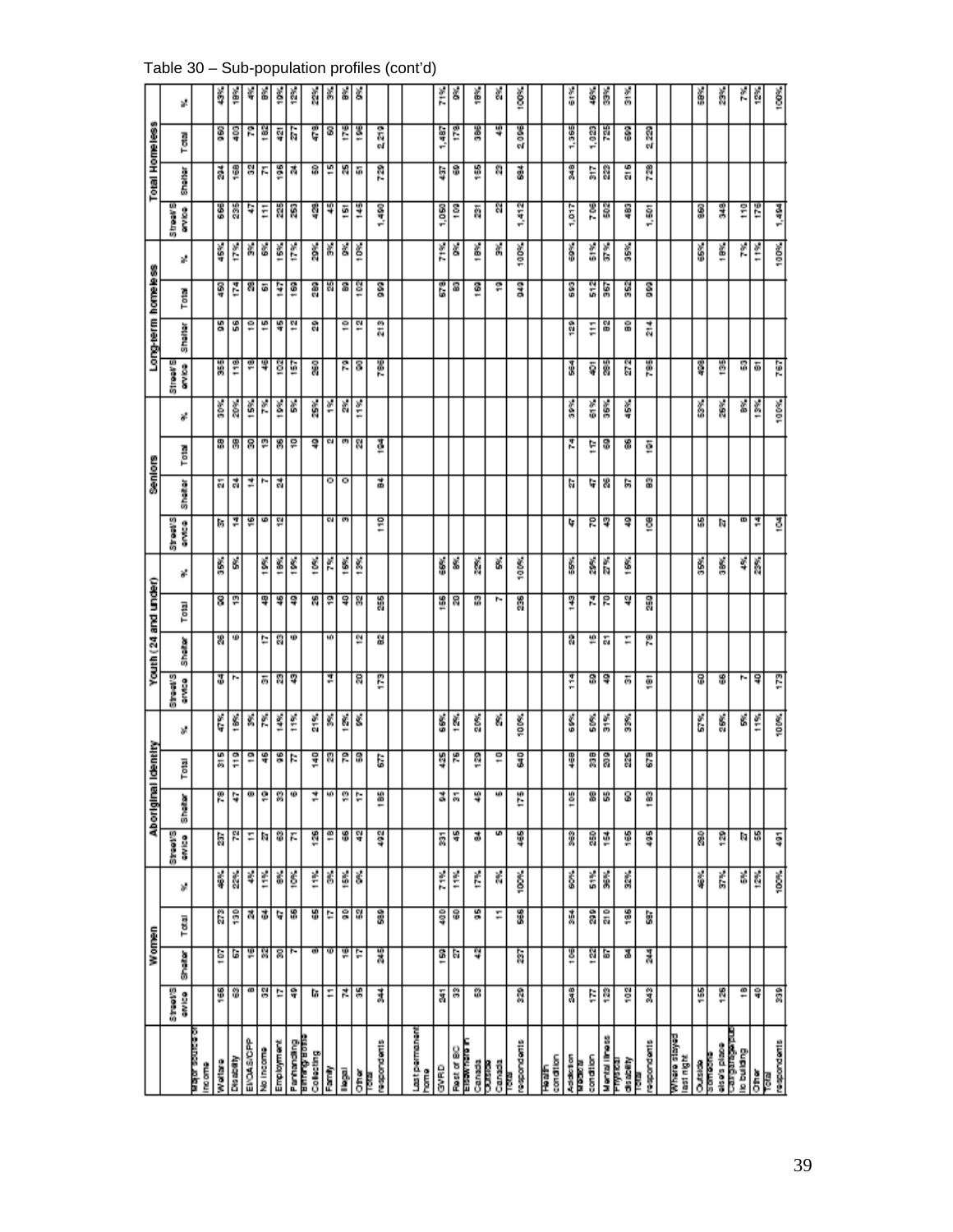# 7 Homelessness by municipality

This section presents the homeless count results by municipality within Metro Vancouver.

## **7.1 By municipality found 2008**

Table 31 presents the distribution of the 2008 homeless population according to the municipality in which they were counted. This table is based on the total number of homeless, as presented in Table 2 of the report (i.e. this table includes accompanied children and homeless people who were counted, but who did not complete the demographic questions). Most homeless people were located in Vancouver (59%), followed by Surrey (15%). The Tri-Cities had 4%, while New Westminster and North Vancouver District and City (combined) each had 5% of the total homeless population. Looked at another way, almost 60% were found in Vancouver with just over 40% located in all other municipalities.

The distribution of the street/service homeless population differs from the sheltered homeless. The street/service homeless were more evenly distributed throughout the region. There was a smaller share in Vancouver (52%), and proportionately more in Surrey (20%), Burnaby, the Langleys and the Tri-Cities. The sheltered homeless were concentrated in Vancouver (70%) where the majority of shelter, transition house and safe house beds are located.

| <b>Municipality found</b>         | <b>Sheltered homeless</b> |         | Street/service<br>homeless |         |        | <b>Total homeless</b> |
|-----------------------------------|---------------------------|---------|----------------------------|---------|--------|-----------------------|
|                                   | Number                    | Percent | Number                     | Percent | Number | Percent               |
| Burnaby                           | 9                         | $1\%$   | 77                         | 5%      | 86     | 3%                    |
| Delta/White Rock                  | 6                         | 1%      | 11                         | 1%      | 17     | 1%                    |
| Langleys                          | 12                        | 1%      | 74                         | 5%      | 86     | 3%                    |
| Maple Ridge/Pitt Meadows          | 50                        | 5%      | 40                         | 3%      | 90     | 3%                    |
| <b>New Westminster</b>            | 52                        | 5%      | 72                         | 5%      | 124    | 5%                    |
| North Vancouver District and City | 60                        | 6%      | 63                         | 4%      | 123    | 5%                    |
| Richmond                          | 19                        | 2%      | 37                         | 2%      | 56     | 2%                    |
| Surrey                            | 95                        | 9%      | 307                        | 20%     | 402    | 15%                   |
| <b>Tri-Cities</b>                 | 18                        | 2%      | 76                         | 5%      | 94     | 4%                    |
| Vancouver                         | 765                       | 70%     | 811                        | 52%     | 1,576  | 59%                   |
| <b>West Vancouver</b>             | $\Omega$                  | 0%      | 4                          | 0.3%    | 4      | 0.2%                  |
| <b>Total Respondents</b>          | 1,086                     | 100%    | 1,572                      | 100%    | 2,658  | 100%                  |
| Not stated                        | $\Omega$                  |         | 2                          |         | 2      |                       |
| Total                             | 1,086                     |         | 1,574                      |         | 2,660  |                       |

Table 31 – Homeless population by municipality found

40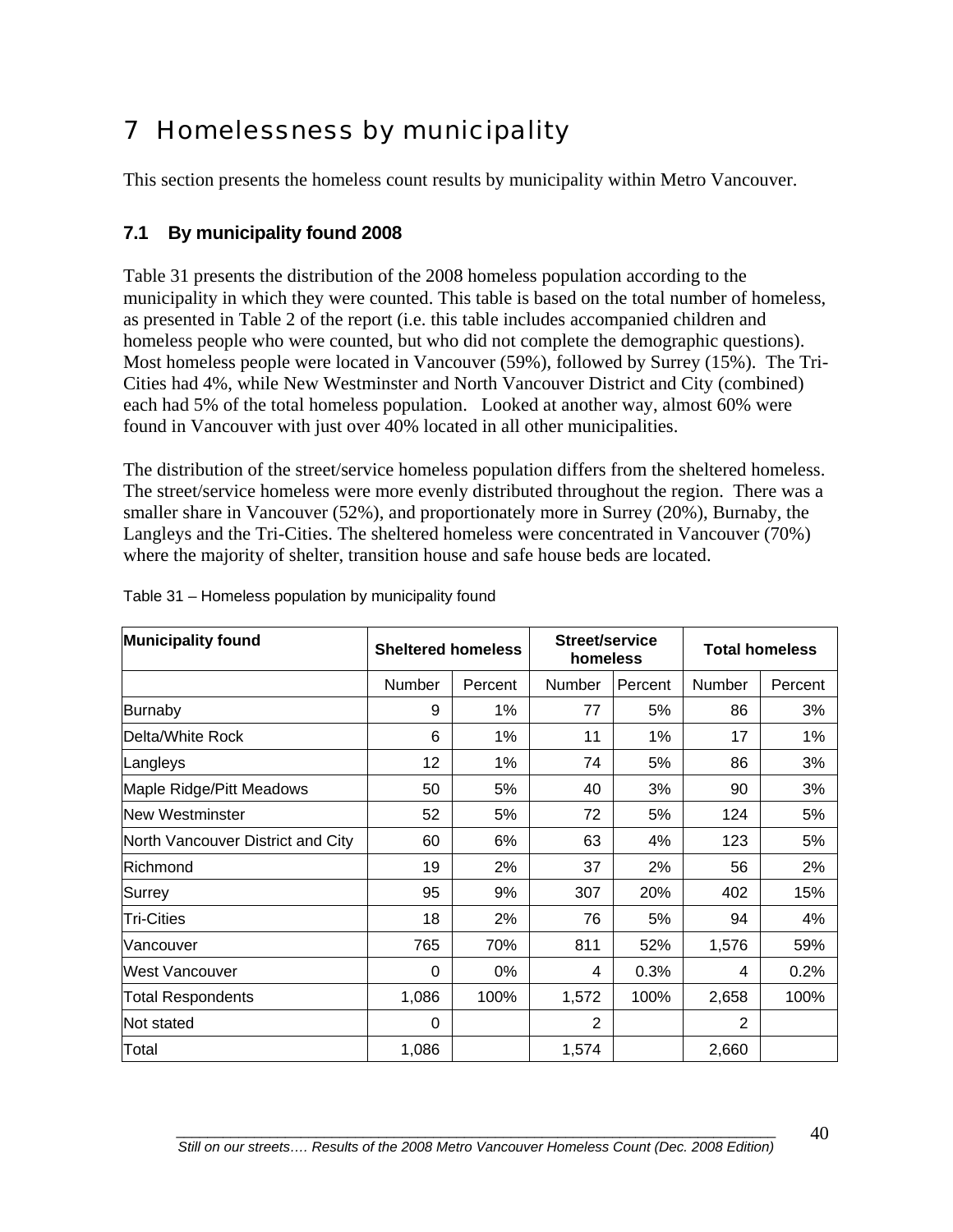Table 32, below, shows the distribution of the total homeless population by the municipalities in which they were found during the 2008, 2005 and 2002 counts.<sup>31</sup> The Table shows that between 2005 and 2008, the City of Vancouver had the largest increase in its total homeless population (212), followed by the Tri-Cities (54), Maple Ridge/Pitt Meadows (46), Burnaby (44), with North Vancouver (36) rounding up the top five.

While Vancouver experienced the highest absolute growth in total homelessness between 2005 and 2008, the rate of growth in total homelessness was faster in the suburban municipalities than in Vancouver. In the Northeast and Ridge Meadows suburbs, the Tri-Cities saw a 135% growth, while Maple Ridge/Pitt Meadows saw 105% growth. In the Inner Municipalities, Burnaby experienced about 100% growth, Richmond saw about 60% growth, North Vancouver District and City had about 41%, while Vancouver saw about 16%. At the same time, the South Fraser sub-region saw about 51% growth in the Langleys, 41% in Delta/White Rock, and 3% in Surrey.

| <b>Municipality found</b>        | <b>Total</b><br>homeless<br>2002 | Total<br>homeless<br>2005 | <b>Total</b><br>homeless<br>2008 | Change<br>2002-<br>2005 | Change<br>2005-<br>2008 | Change<br>2002-<br>2008 |
|----------------------------------|----------------------------------|---------------------------|----------------------------------|-------------------------|-------------------------|-------------------------|
|                                  | Number                           | Number                    | Number                           | Percent                 | Percent                 | Percent                 |
| <b>Burnaby</b>                   | 18                               | 42                        | 86                               | 133%                    | 105%                    | 378%                    |
| Delta/White Rock                 | 11                               | 12                        | 17                               | 9%                      | 42%                     | 55%                     |
| Langleys                         | 18                               | 57                        | 86                               | 217%                    | 51%                     | 378%                    |
| Maple Ridge/Pitt Meadows         | 66                               | 44                        | 90                               | $-33%$                  | 105%                    | 36%                     |
| <b>New Westminster</b>           | 74                               | 97                        | 124                              | 31%                     | 27%                     | 66%                     |
| North Vancouver<br>District/City | 33                               | 88                        | 123                              | 167%                    | 41%                     | 276%                    |
| Richmond                         | 31                               | 35                        | 56                               | 13%                     | 60%                     | 81%                     |
| Surrey                           | 171                              | 392                       | 402                              | 129%                    | 3%                      | 135%                    |
| Tri-Cities                       | 14                               | 40                        | 94                               | 186%                    | 135%                    | 571%                    |
| Vancouver                        | 670                              | 1,364                     | 1,576                            | 104%                    | 16%                     | 135%                    |
| West Vancouver                   | 14                               | 2                         | 4                                | -86%                    | 100%                    | $-71%$                  |
| Total respondents                | 1121                             | 2,173                     | 2,658                            | 94%                     | 22%                     | 137%                    |
| Not stated                       | $\Omega$                         | 1                         | $\overline{2}$                   |                         | 100%                    |                         |
| Total                            | 1,121                            | 2,174                     | 2,660                            | 94%                     | 22%                     | 137%                    |

Table [32](#page-50-1) – 2002, 2005, 2008 total homeless population by municipality found<sup>32</sup>

 $\overline{a}$ 

<span id="page-50-0"></span><sup>&</sup>lt;sup>31</sup> As more people refused to complete the count questionnaire during the 2008 count than in 2005, coupled with the fact that accompanied children were not enumerated, the distribution of the total homeless found in the municipalities may offer a more meaningful portrait of relative homelessness across Metro Vancouver than the distribution of those who agreed to be enumerated.<br><sup>32</sup> Because of changes in the enumeration process over the three counts, it was difficult to assign those who were

<span id="page-50-1"></span>not enumerated during the 2002 and 2005 counts to the municipalities. In all, 71 people were not enumerated in 2002 and 117 in 2005. For the purpose of this table, those people were assigned to the municipalities according to the proportion of homeless people who were enumerated in each year. Sensitivity analysis showed that an alternative allocation process would not have made any difference in the distribution.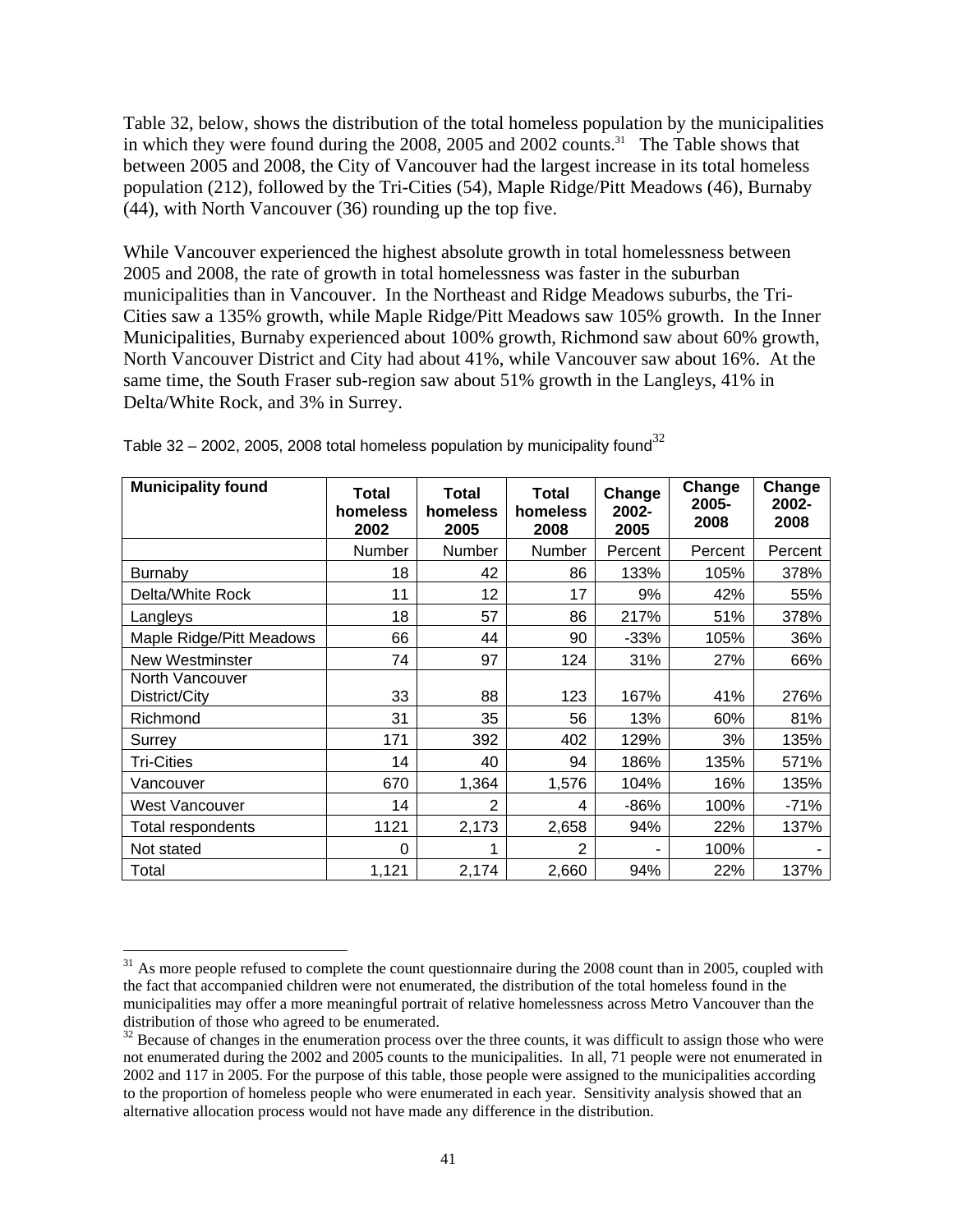Table 32 also shows that while the short-term growth in total homelessness was relatively faster outside the City of Vancouver, the long-term trend (2002 to 2008), although still biased towards the suburban communities, was more evenly distributed, likely mirroring the growth in the street/service homeless population within the region. Specifically, despite the fact that total homelessness increased by over 300% in Burnaby, the Langleys, and the Tri-Cities, the larger communities like Vancouver and Surrey saw more than 100% growth in their numbers at the same time.

Table 32a, below, shows the changes in the enumerated homeless population<sup>33</sup> according to the municipality found since 2002. In keeping with the relative growth in the total homeless population discussed above, the largest percent increase in the enumerated homeless population since 2005 occurred in the Tri-Cities (140%), followed by Burnaby and Maple Ridge/Pitt Meadows. Delta/White Rock and Richmond saw significant increases as well. Both Surrey and Vancouver had small percentage increases in the number of homeless found in those municipalities, mainly because they had substantial homeless populations in 2005. Vancouver had the largest absolute increase in the number of homeless found there (81) compared to 2005, followed by the Tri-Cities (53).

| <b>Municipality found</b>          |               | <b>Total homeless</b> |                | <b>Total homeless</b> |                | <b>Total homeless</b> |                | Change    |
|------------------------------------|---------------|-----------------------|----------------|-----------------------|----------------|-----------------------|----------------|-----------|
|                                    |               | 2002                  |                | 2005                  |                | 2008                  |                | 2005-2008 |
|                                    | <b>Number</b> | Percent               | Number         | Percent               | <b>Number</b>  | Percent               | <b>Number</b>  | Percent   |
| <b>Burnaby</b>                     | 17            | 2%                    | 40             | 2%                    | 84             | 4%                    | 44             | 110%      |
| Delta/White Rock                   | 10            | 1%                    | 11             | 1%                    | 17             | 1%                    | 6              | 54%       |
| Langleys                           | 17            | 1%                    | 54             | 3%                    | 77             | 3%                    | 23             | 43%       |
| Maple Ridge/Pitt<br><b>Meadows</b> | 62            | 6%                    | 42             | 2%                    | 85             | 4%                    | 43             | 102%      |
| New Westminster                    | 69            | 7%                    | 92             | 4%                    | 123            | 5%                    | 31             | 34%       |
| North Vancouver<br>District/City   | 31            | 3%                    | 83             | 4%                    | 116            | 5%                    | 33             | 40%       |
| Richmond                           | 29            | 3%                    | 33             | 2%                    | 50             | 2%                    | 17             | 52%       |
| Surrey                             | 160           | 15%                   | 371            | 18%                   | 388            | 16%                   | 17             | 5%        |
| <b>Tri-Cities</b>                  | 13            | 1%                    | 38             | 3%                    | 91             | 4%                    | 53             | 140%      |
| Vancouver                          | 628           | 60%                   | 1,291          | 63%                   | 1,372          | 57%                   | 81             | 6%        |
| <b>West Vancouver</b>              | 13            | 1%                    | $\overline{2}$ | $< 1\%$               | 4              | $< 1\%$               | $\overline{2}$ | 100%      |
| Total respondents                  | 1,050         | 100%                  | 2,057          | 100%                  | 2,407          | 100%                  | 350            |           |
| Not stated                         | $\Omega$      |                       | 0              |                       | $\overline{2}$ |                       |                |           |
| Total                              | 1,050         |                       | 2,057          |                       | 2,409          |                       |                |           |

Table 32a – 2002, 2005, 2008 adult homeless population by municipality found<sup>[34](#page-51-1)</sup>

 $\overline{a}$ 

<span id="page-51-0"></span><sup>33</sup> See definition in section 2.2.

<span id="page-51-1"></span><sup>&</sup>lt;sup>34</sup> In order to be consistent with reporting methods in previous years, this table is based on the number of homeless people who were enumerated, but does not include accompanied children.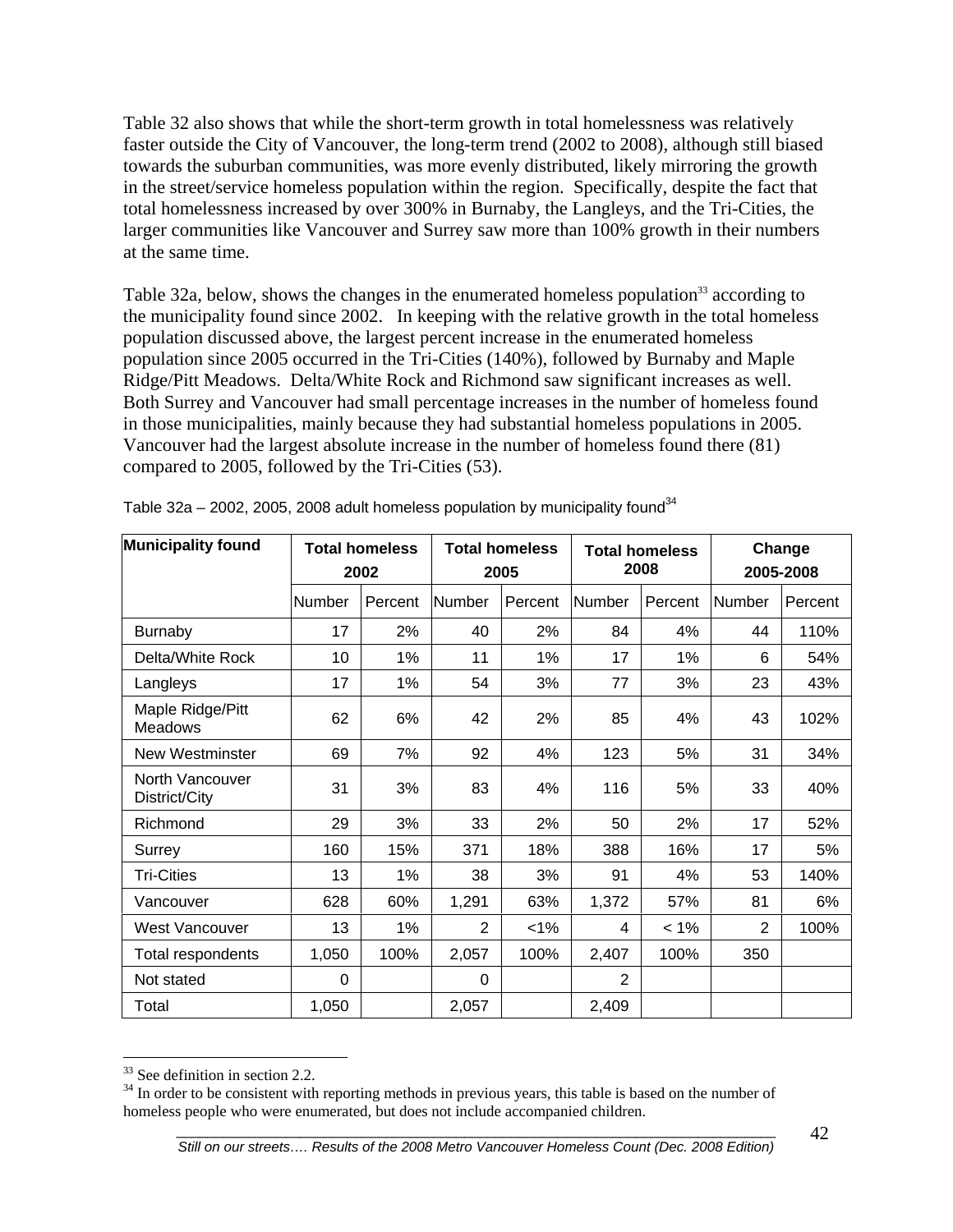

Figure 3 – 2002, 2005, 2008 adult homeless population by municipality found

#### **7.2 By municipality identified as home 2008**

The 2008 count questionnaire asked respondents what city they "call home". Vancouver was viewed as home for the largest share of respondents (37%), followed by locations "elsewhere in Canada" (18%) and Surrey (11%). The sheltered homeless were more likely to call Vancouver home (39%) compared to the street/service homeless (36%), and the street/service homeless were more likely to call Surrey home (12%) compared to the sheltered homeless (8%). A larger proportion of the sheltered homeless (23%) considered their home "elsewhere in Canada" versus 16% of the street/service homeless.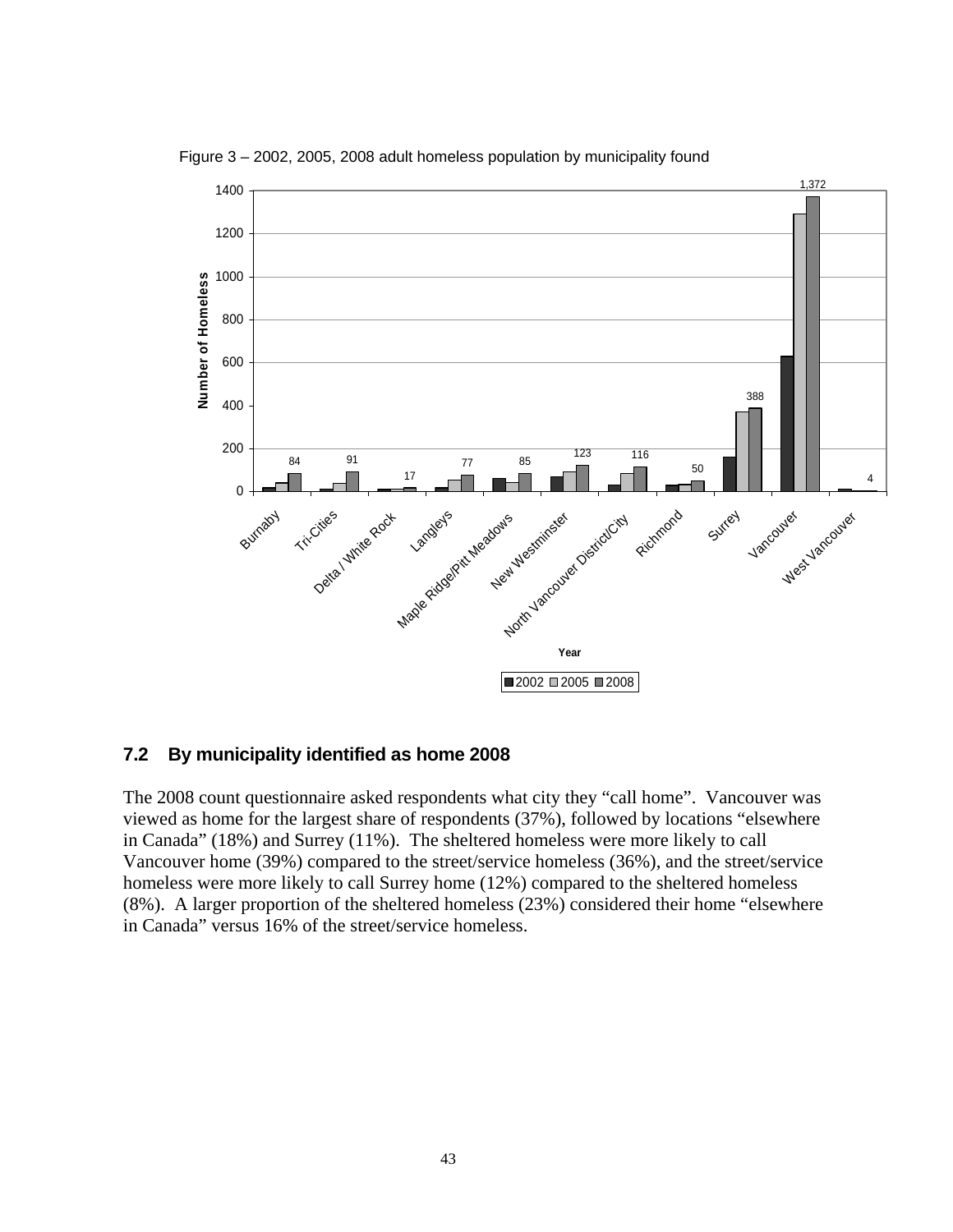| <b>Municipality call home</b> | <b>Sheltered homeless</b> |         | Street/service<br>homeless |         |               | <b>Total homeless</b> |
|-------------------------------|---------------------------|---------|----------------------------|---------|---------------|-----------------------|
|                               | Number                    | Percent | Number                     | Percent | <b>Number</b> | Percent               |
| Burnaby                       | 17                        | 3%      | 42                         | 3%      | 59            | 3%                    |
| Delta/White Rock              | 3                         | $< 1\%$ | 16                         | 1%      | 19            | 1%                    |
| Langleys                      | 5                         | 1%      | 54                         | 4%      | 59            | 3%                    |
| Maple Ridge                   | 26                        | 4%      | 46                         | 3%      | 72            | 3%                    |
| <b>New Westminster</b>        | 20                        | 3%      | 62                         | 4%      | 82            | 4%                    |
| North Vancouver City/District | 22                        | 3%      | 53                         | 4%      | 75            | 4%                    |
| Richmond                      | 4                         | 1%      | 30                         | 2%      | 34            | 2%                    |
| Surrey                        | 52                        | 8%      | 172                        | 12%     | 224           | 11%                   |
| <b>Tri-Cities</b>             | 18                        | 3%      | 58                         | 4%      | 76            | 4%                    |
| Vancouver                     | 264                       | 39%     | 512                        | 36%     | 776           | 37%                   |
| <b>West Vancouver</b>         | 6                         | 1%      | 5                          | $< 1\%$ | 11            | $< 1\%$               |
| <b>Rest of BC</b>             | 69                        | 10%     | 109                        | 8%      | 178           | 8%                    |
| Elsewhere in Canada           | 155                       | 23%     | 231                        | 16%     | 386           | 18%                   |
| <b>Outside Canada</b>         | 23                        | 3%      | 22                         | 2%      | 45            | 2%                    |
| Total respondents             | 684                       | 100%    | 1,412                      | 100%    | 2,096         | 100%                  |
| No answer                     | 165                       |         | 148                        |         | 313           |                       |
| Total                         | 849                       |         | 1,560                      |         | 2,409         |                       |

Table 33 – Homeless population by where call home

Where someone was found on count day 2008 is not necessarily the place they view as their home. This was particularly true for homeless people found in Vancouver. Comparing the figures in the previous two tables shows that while 57% of homeless persons enumerated were located in Vancouver, a much smaller proportion (37%) viewed Vancouver as their home. In other sub-regions, there was a closer relationship between the number found and the number viewing it as their home.

Table 34 below shows trends over time in where the homeless call home. There are more homeless people today who consider Maple Ridge /Pitt Meadows, Richmond, and West Vancouver home than in 2005; however, the actual increase in numbers is small. The largest absolute increase occurred in Vancouver (143 people) followed by elsewhere in Canada (127). The absolute number of homeless people who call Surrey home declined by 105 persons or 32%.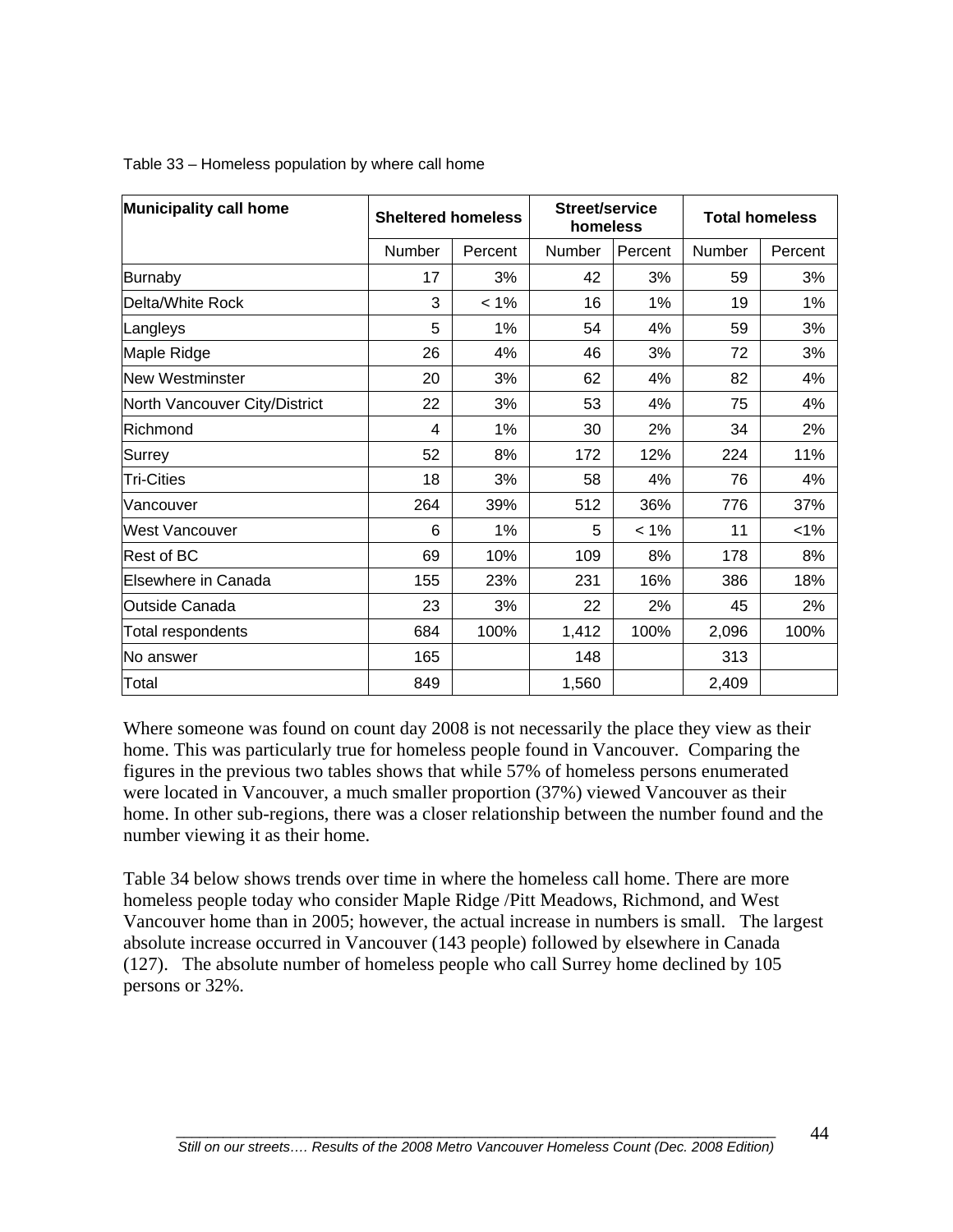| Municipality call home           |        | <b>Total homeless</b><br>2002 |        | <b>Total homeless</b><br>2005 |        | <b>Total homeless</b><br>2008 | Change<br>2005-2008 |         |
|----------------------------------|--------|-------------------------------|--------|-------------------------------|--------|-------------------------------|---------------------|---------|
|                                  | Number | Percent                       | Number | Percent                       | Number | Percent                       | Number              | Percent |
| Burnaby                          | 29     | 4%                            | 70     | 4%                            | 59     | 3%                            | $-11$               | $-19%$  |
| Delta/White Rock                 | 13     | 2%                            | 17     | 1%                            | 19     | 1%                            | 2                   | 12%     |
| Langleys                         | 12     | 1%                            | 49     | 3%                            | 59     | 3%                            | 10                  | 20%     |
| Maple Ridge/Pitt Meadows         | 44     | 5%                            | 29     | 2%                            | 72     | 3%                            | 43                  | 148%    |
| <b>New Westminster</b>           | 31     | 4%                            | 61     | 3%                            | 82     | 4%                            | 21                  | 34%     |
| North Vancouver<br>City/District | 25     | 3%                            | 61     | 3%                            | 75     | 4%                            | 14                  | 23%     |
| Richmond                         | 18     | 2%                            | 16     | 1%                            | 34     | 2%                            | 18                  | 113%    |
| Surrey                           | 153    | 19%                           | 329    | 19%                           | 224    | 11%                           | $-105$              | $-32%$  |
| <b>Tri-Cities</b>                | 24     | 3%                            | 51     | 3%                            | 76     | 4%                            | 25                  | 49%     |
| Vancouver                        | 234    | 28%                           | 633    | 36%                           | 776    | 37%                           | 143                 | 23%     |
| <b>West Vancouver</b>            | 3      | $< 1\%$                       | 5      | 1%                            | 11     | $< 1\%$                       | 6                   | 120%    |
| Rest of BC                       | 80     | 10%                           | 146    | 8%                            | 178    | 9%                            | 32                  | 22%     |
| Elsewhere in Canada              | 138    | 16%                           | 259    | 15%                           | 386    | 18%                           | 127                 | 49%     |
| <b>Outside Canada</b>            | 21     | 3%                            | 24     | 1%                            | 45     | 2%                            | 21                  | 88%     |
| Total respondents                | 826    | 100%                          | 1,750  | 100%                          | 2,096  | 100%                          | 346                 |         |
| No answer                        | 224    |                               | 307    |                               | 313    |                               |                     |         |
| Total                            | 1,050  |                               | 2,057  |                               | 2,409  |                               |                     |         |

Table 34 – 2002, 2005, and 2008 adult homeless population by municipality call home<sup>[35](#page-54-0)</sup>

### **7.3 Length of time in municipality where found before current episode of homelessness**

Respondents tended to have lived in the communities where they were found for a significant period of time before they became homeless. This is especially the case for the street/service homeless. The median length of time the street/service homeless had been in the municipality where they were found before their current episode of homelessness was 6 years. Over half of the total homeless population had been in the communities where they were found for at least 5 years before their current episode of homelessness. By comparison, the median length of time the sheltered population had been in the municipality where they were found before their current episode of homelessness was 3 years. As shown in Table 35, the sheltered population was more likely than the street/service population to report living for less than a year in the municipality where they were found before becoming homeless (39% versus 29%).

 $\overline{a}$ 

<span id="page-54-0"></span> $35$  The wording on this question changed in 2008 to "where do you consider home" from "where was your last permanent address." Comparisons between different reporting years should be made with caution.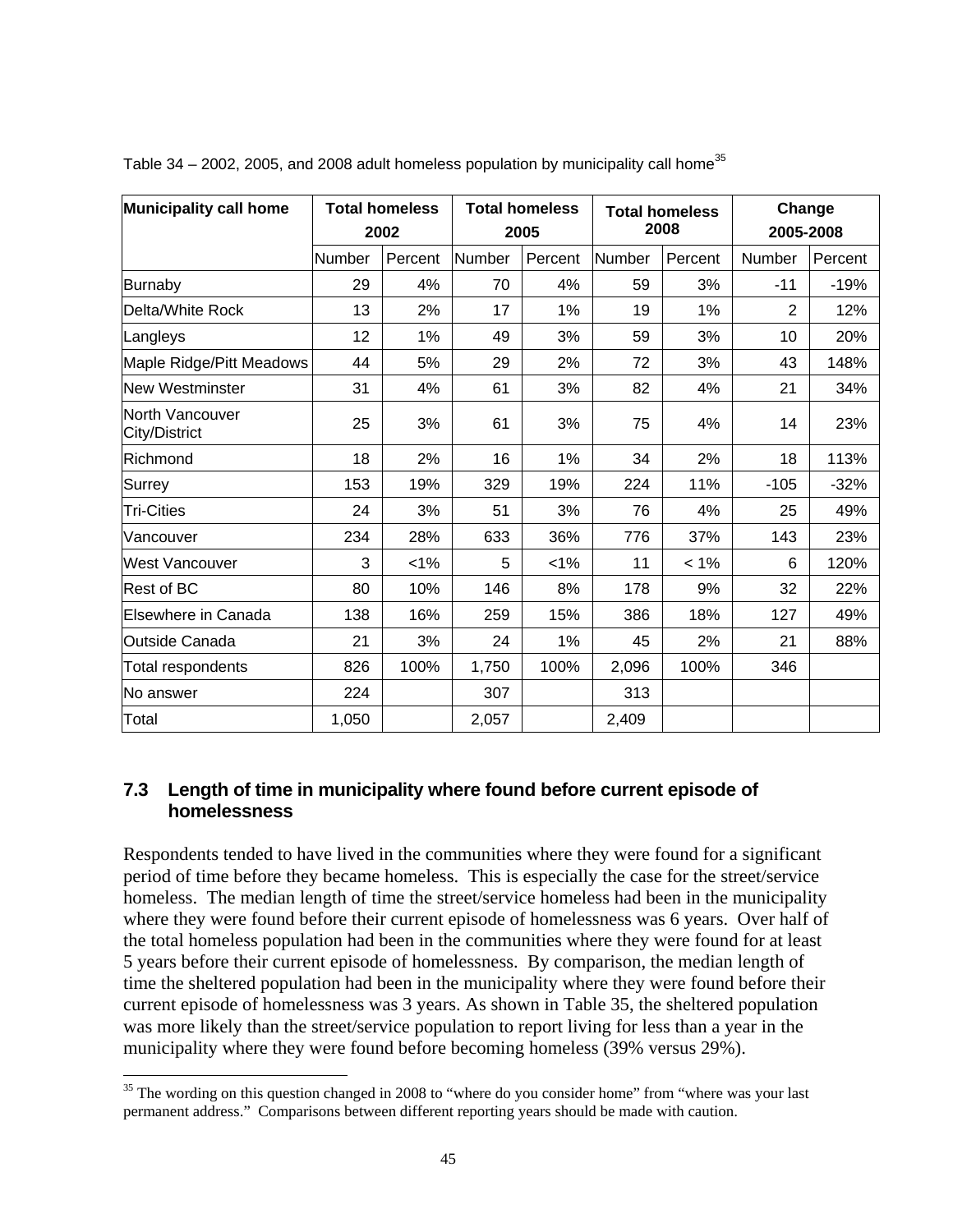| Length of time here before<br>current episode of | <b>Sheltered homeless</b> |         | Street/service<br>homeless |                | <b>Total homeless</b> |         |
|--------------------------------------------------|---------------------------|---------|----------------------------|----------------|-----------------------|---------|
| homelessness                                     | Number                    | Percent | Number                     | <b>Percent</b> | Number                | Percent |
| Less than 1 year                                 | 264                       | 39%     | 400                        | 29%            | 664                   | 32%     |
| 1 year to under 3 years                          | 64                        | 9%      | 124                        | 9%             | 188                   | 9%      |
| 3 years to under 5 years                         | 34                        | 5%      | 97                         | 7%             | 131                   | 6%      |
| 5 years or more                                  | 317                       | 47%     | 753                        | 55%            | 1,070                 | 52%     |
| Total respondents                                | 679                       | 100%    | 1,374                      | 100%           | 2,053                 | 100%    |
| Not stated                                       | 170                       |         | 186                        |                | 356                   |         |
| Total                                            | 849                       |         | 1,560                      |                | 2,409                 |         |

Table 35 – Length of time in municipality found before current episode of homelessness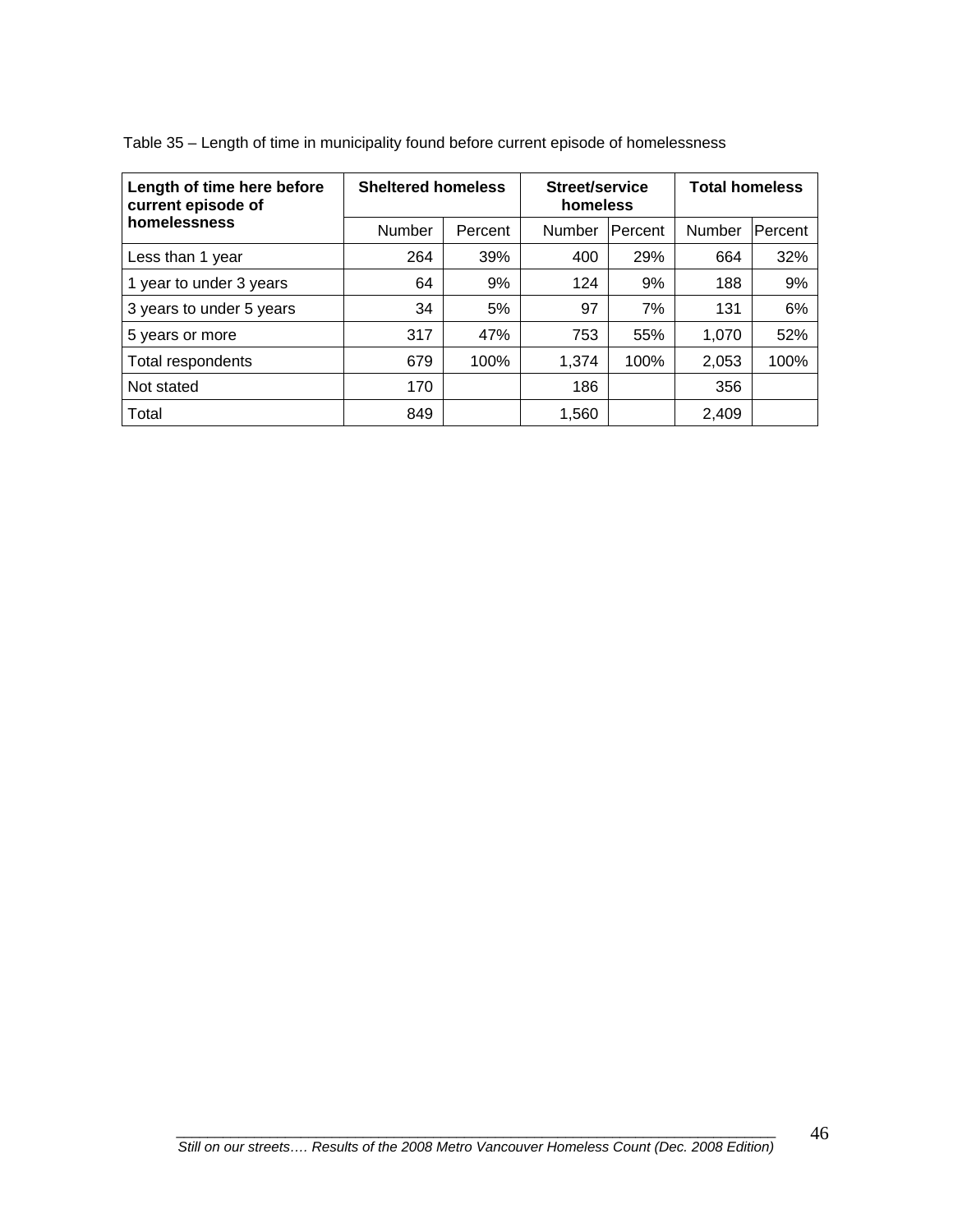# 8 Implications

In reflecting on the study, the team members identified some potential implications of the count results. These are presented in terms of planning issues, methodology/implementation, and future research.

## **8.1 Planning Issues**

- The 22% growth rate in the number of people counted as homeless in 2008 represents a significant increase in the homeless population region wide. It suggests that much remains to be done to stem the tide of rising homelessness, particularly among the street/service homeless. While the policy of focusing new shelter beds only in areas with gaps in supply make sense from a 'housing first' perspective, the number of new permanent supportive housing units built has clearly not been adequate to meet growing demand.
- Over half of the street/service homeless was enumerated in the City of Vancouver and only 37% of the total homeless considered the City of Vancouver their home. The 2008 Count showed that homelessness remains a growing problem in the region's suburbs. This finding provides a continued rationale and perhaps an impetus to municipalities and the provincial government to work to fill gaps in shelter beds in outlying areas.
- The 2008 count showed that the street/service population was also more likely to be with a partner or spouse than the sheltered population. This may be due to the limited spaces for couples in shelters. The 2008 count also showed an increased proportion of homeless people with pets. When the street/service homeless were asked why they did not stay in a shelter the night before, many said that they did not go to a shelter because they could not bring their pet or other belongings, such as carts with their possessions or bottles from binning, or because they were with a partner. Emergency shelters in particular, should look into ways of accommodating people with partners and/or pets and belongings.
- Although more homeless people are accessing income assistance according to the 2008 count, the shelter allowance is clearly inadequate to cover the cost of housing in the region. Almost half of the homeless population received income assistance, but still could not secure a stable housing.
- The incidence of self-reported and perceived addiction was much higher among the street/service population. The higher rate of addictions among the street/service homeless may reflect the fact that people who are "high" may be barred from some shelters or that people who are "using" do not try to access shelters because they assume they will be turned away. While there are low-barrier housing options, they are insufficient for existing need. Consideration should be given to developing both dedicated facilities and scattered sites that can provide housing to those still addicted as part of a "harm reduction" approach. Previous research has shown that such facilities and programs can only work when they are accompanied by appropriate support services (see *Housing and Services for People with Substance Use and Mental Health Issues* available at [www.sparc.bc.ca](http://www.sparc.bc.ca/); resource and publications section).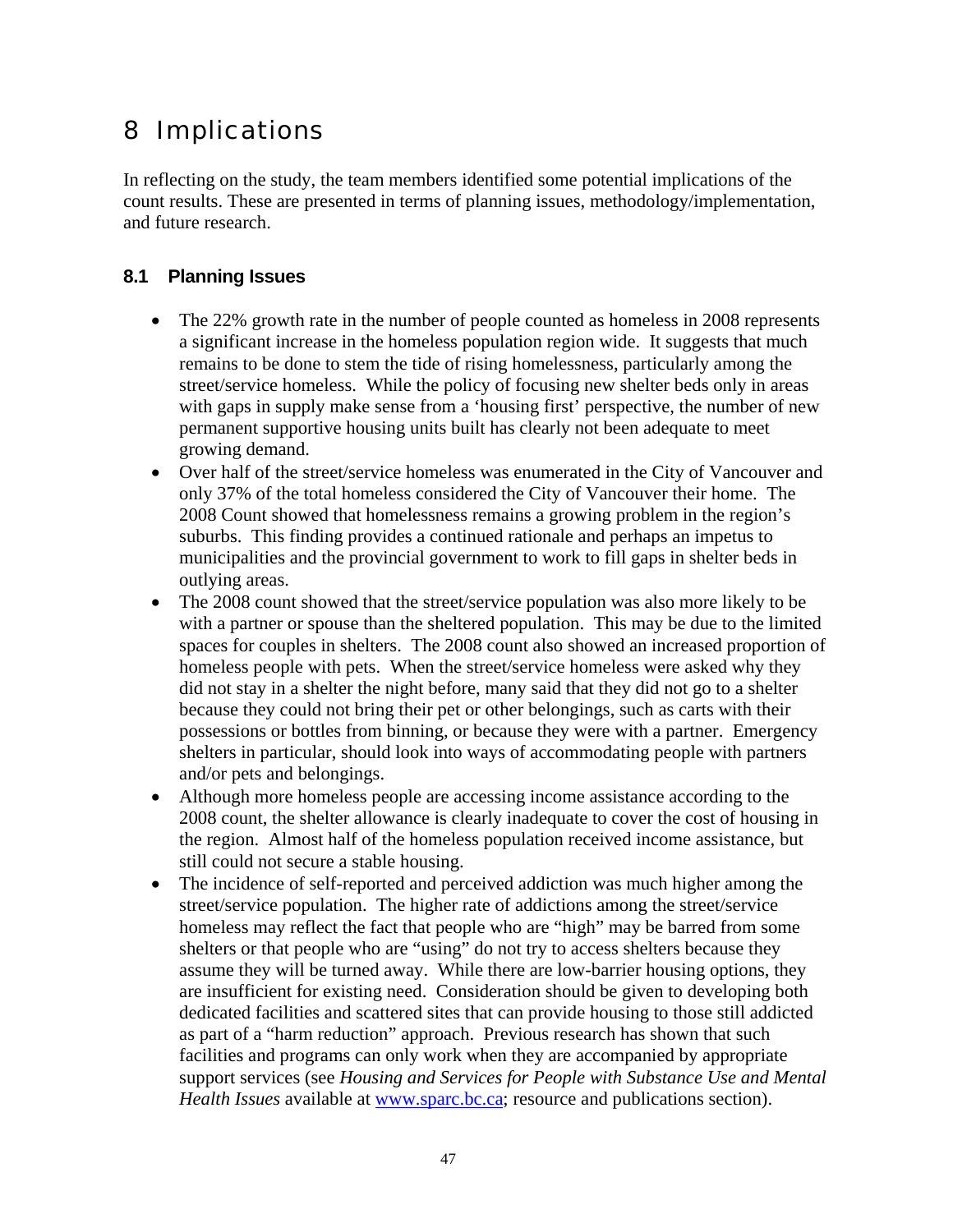### **8.2 Methodology/implementation**

- While the non-response rate to individual questions in the nighttime count was lower in 2008 compared to previous years, there was an absolute increase in the number of individuals who were just counted with no other information provided. Filling in the forms can be a burden for already busy shelter staff, especially as people are coming in and trying to get settled. The BC Housing shelter database would be a more effective and efficient way of gathering information for the sheltered homeless in the future.
- The meal program line-ups are a good place to find large numbers of the homeless population. Volunteers, however, find the line up situation very hectic, as they need to interview as many people as possible before the line-up begins to move. More interviewers should be placed at line-ups to ensure better coverage. It might also be useful to have a separate training session for people volunteering in the line-ups.
- Given the unpredictability of determining the number of homeless people that volunteers will find on their shift, it would be useful to have central stations set up around the region to hand out supplies. Volunteers would check in before their shift at their designated station and drop the forms and extra materials off after their shift at the same location. Having volunteers check in before their shifts and returning their forms and materials at the end of the shift would reduce delays in receiving the daytime forms and their supplies could be recycled throughout the day to reduce expenses. At the same time, this would require more drop-off locations than previously used given the geographic distances in all of the municipalities and subregions.
- Future homeless count planners must be careful not to confuse the number of volunteers with the ability to carry out a successful count. Although there is merit in involving the general public in the count in this way from an educational perspective, the number of volunteers should be determined by the number of locations to be canvassed.
- During the 2008 count, more people than ever refused to be interviewed. In some cases volunteers noted the reasons. For example, some people could not be woken up, some people did not want to take the time away from their binning, and others said there was no point in doing the survey. If someone is sleeping and counted as homeless, they may be enumerated later, which would lead to double counting. Future count surveys should ask interviewers to indicate the reasons as to why perceived homeless people are not participating in the interviews. This would help to understand why people are not participating and to identify ways to achieve better participation rates in subsequent counts.
- While the current questionnaire does ask about ethnicity and where people consider home, the questions do not directly inquire about immigration or refugee status. The immigrant and refugee homeless population should be targeted for better inclusion in future counts.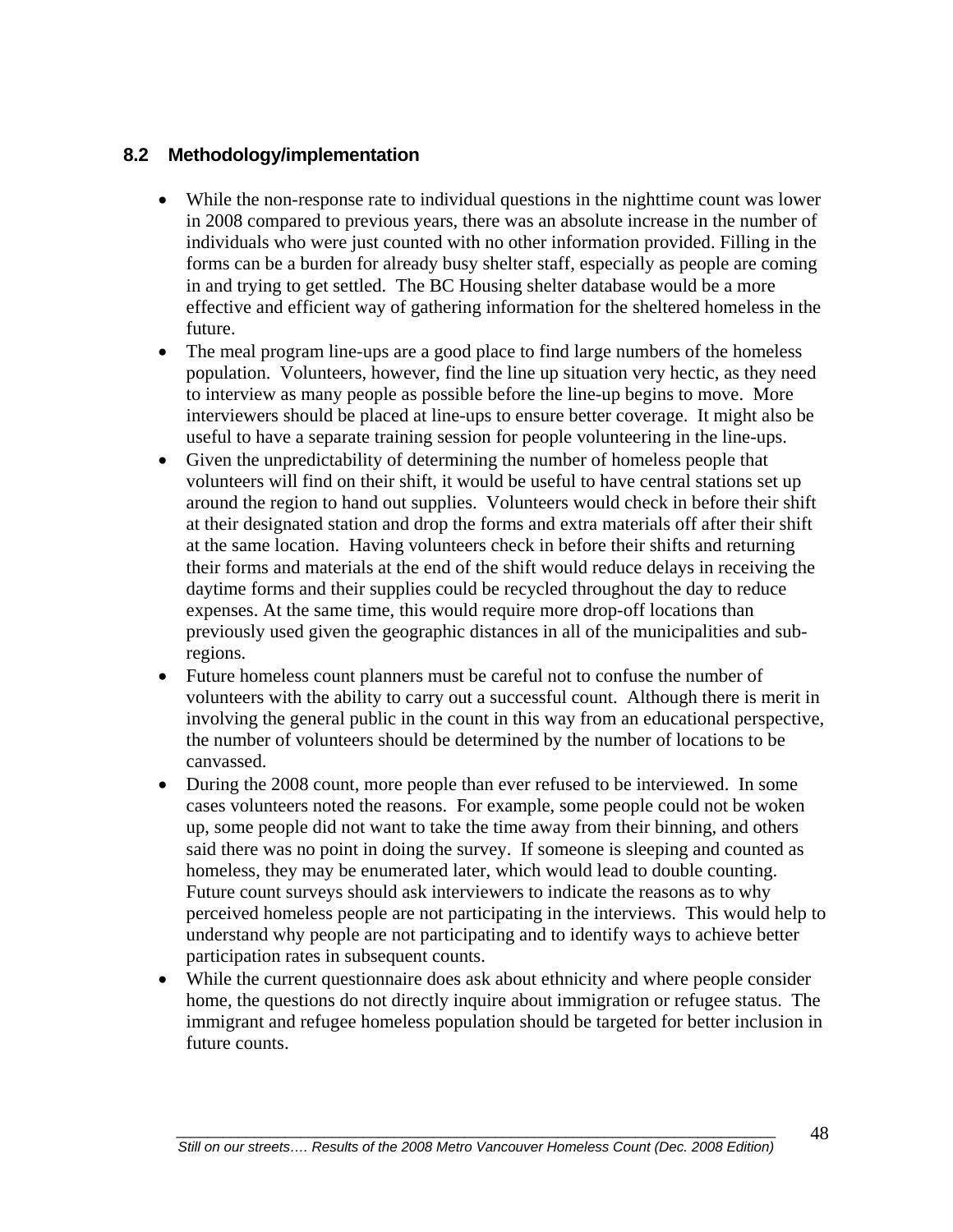### **8.3 Future Research**

- The Homeless Count should continue to be repeated every three years to track changes and trends. There should be a nighttime and daytime component to the count and future counts should take into consideration the methodological changes suggested above.
- The median age of the homeless population is increasing which appears to be correlated to the increasing proportion of the homeless who have been homeless for over one year. Additional qualitative research could be useful to better understand the factors and dynamics that are contributing to the growth in the long-term homeless sub-population and to identify potential solutions as seen by the sub-population itself.
- The 2008 count also showed that there were an increasing proportion of homeless people with health conditions. Additional research could be conducted at the key health facilities used by the homeless as identified in this report such as at health clinics and emergency departments to obtain a better understanding of the health needs of this population. Other research such as the report on *Housing and Support for Adults with Severe Addictions and/or Mental Illness in British Columbia* has shown that there could be significant reductions in public expenditures by addressing these issues. It could also be worthwhile to do some more research specifically around addictions on the street (e.g. are people becoming homeless because of addictions or do homeless people become addicted once they are homeless?).
- The street/service population on average was homeless longer than the sheltered population. This suggests that there may be a tendency for homeless people to move outside the longer they remain homeless. It could also mean that people in shelters get help exiting homelessness. The sheltered homeless were also more likely to have been in the municipality where they were found for a shorter period of time than the street/service population. This suggests that perhaps people have to travel to stay at homeless shelters temporarily. It is also possible that some people use shelters as temporary accommodation when they move to a city, say for employment. Research could be conducted to look at whether sheltered homeless are cycling out of homelessness or if they are moving to the street.
- The proportion of Aboriginal people was higher among the street/service homeless than the sheltered homeless, suggesting that Aboriginal people who are homeless avoid shelters, that shelters do not serve this population well or that they are underreported in the sheltered homeless data provided by the shelters. It could be worthwhile to pursue some additional research to better understand why homeless Aboriginal people are not accessing shelters as much and to determine what can be done to ensure that homeless services are accessible for Aboriginal people.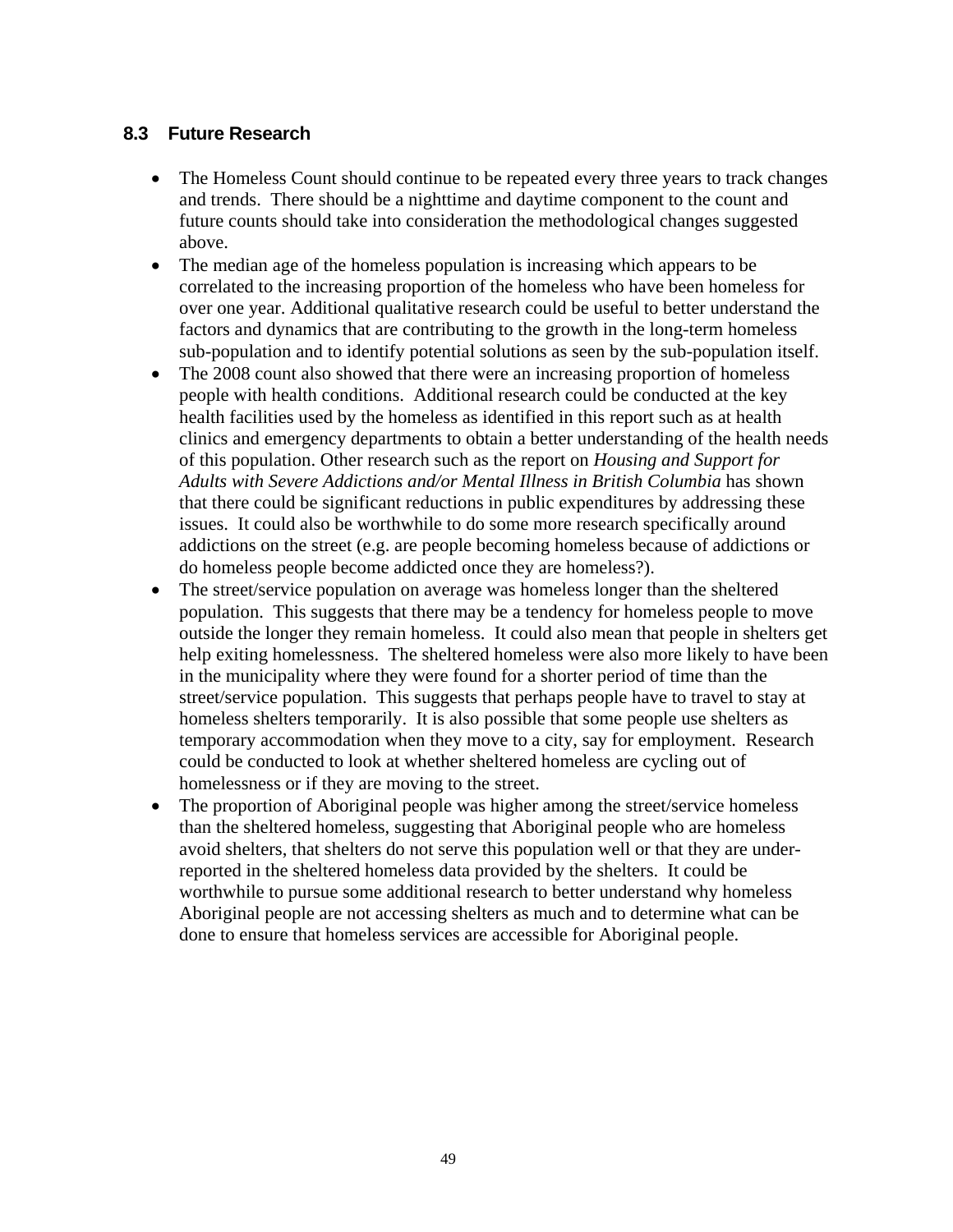# Appendix A – Municipal Breakdowns

Table A1: Age, Gender, and Aboriginal Identity by Municipality 2008

|                          |        | Burnety |        | Tri-Cities |        | Langleys |        | Maple Ridge Pitt<br>Meadows |        | New Westminster | North Shore   |         |        | Richmond |        | Surrey  | Vancouver |         |
|--------------------------|--------|---------|--------|------------|--------|----------|--------|-----------------------------|--------|-----------------|---------------|---------|--------|----------|--------|---------|-----------|---------|
|                          | Number | Percent | Number | Percent    | Number | Perpent  | Number | Percent                     | Number | Percent         | Number        | Percent | Number | Percent  | Number | Percent | Number    | Percent |
| <b>Gender</b>            |        |         |        |            |        |          |        |                             |        |                 |               |         |        |          |        |         |           |         |
| Nen                      | g      | 79%     | 헗      | š          | 5      | 7BK      | 5      | Ř                           | 8      | 74%             | $\approx$     | š.      | Ė      | É        | I      | 67%     | Î         | 菱       |
| Women                    | E      | 21%     | 뗢      | Š          | 띂      | 21%      | 荛      | É                           | ŗ,     | Š               | B             | 14%     | 할      | Ě        | 126    | 33%     | F         | ä       |
| cital respondents        | ន      | 100%    | 띪      | 100%       | R      | 100%     | 퍎      | 100%                        | Ë      | 100%            | 118           | 100%    | Ξ      | 100%     | 3781   | 100%    | Ą         | \$      |
|                          |        |         |        |            |        |          |        |                             |        |                 |               |         |        |          |        |         |           |         |
| ydno.6 aby               |        |         |        |            |        |          |        |                             |        |                 |               |         |        |          |        |         |           |         |
| Youth                    | ۰D     | š       | 巴      | 21%        | m      | š        |        | g,                          |        |                 | ø             | š       |        |          | g      | 4%      | ă         | š       |
| Adults (25-54)           | 쾲      | BB%     | 罶      | rz%        | ħ      | 7BN      | 盅      | 81%                         |        |                 | ħ             | P.      |        |          | 287    | r7%     | ă         | š       |
| Seriors (55 plus)        | œ      | Ě       | G      | É          | ١D     | š        | m      | <b>TRE</b>                  |        |                 | 巴             | K.      |        |          | 謁      | 롧       | Ë         | s       |
| Total Respondents        | 8      | 100%    | G      | š          | 咫      | 100%     | 岩      | 100%                        |        |                 | E             | 100%    |        |          | 575    | DO%     | 312       | Ś       |
|                          |        |         |        |            |        |          |        |                             |        |                 |               |         |        |          |        |         |           |         |
| Aboriginal identity      |        |         |        |            |        |          |        |                             |        |                 |               |         |        |          |        |         |           |         |
| Aboriginal               | ţ,     | 27%     | ₽      | 11%        | g      | 25%      | 띺      | 18%                         | B      | Š               | 72            | 25%     | u5     | 蓊        | g      | 30%     | Ş         | 薊       |
| Not Aboriginal           | 5      | 73%     | F      | ś          | 25     | 75%      | SI)    | 8%                          | R      | 薨               | R             | 75%     | B      | 鸾        | P      | 70%     | 749       | ś       |
| <b>Total respondents</b> | 跁      | 100%    | Б      | 100%       | R      | 100%     | 窑      | 100%                        | 裳      | toos.           | $\frac{1}{2}$ | 100%    | ₽      | 100%     | K      | 100%    | 1,205     | 100%    |

50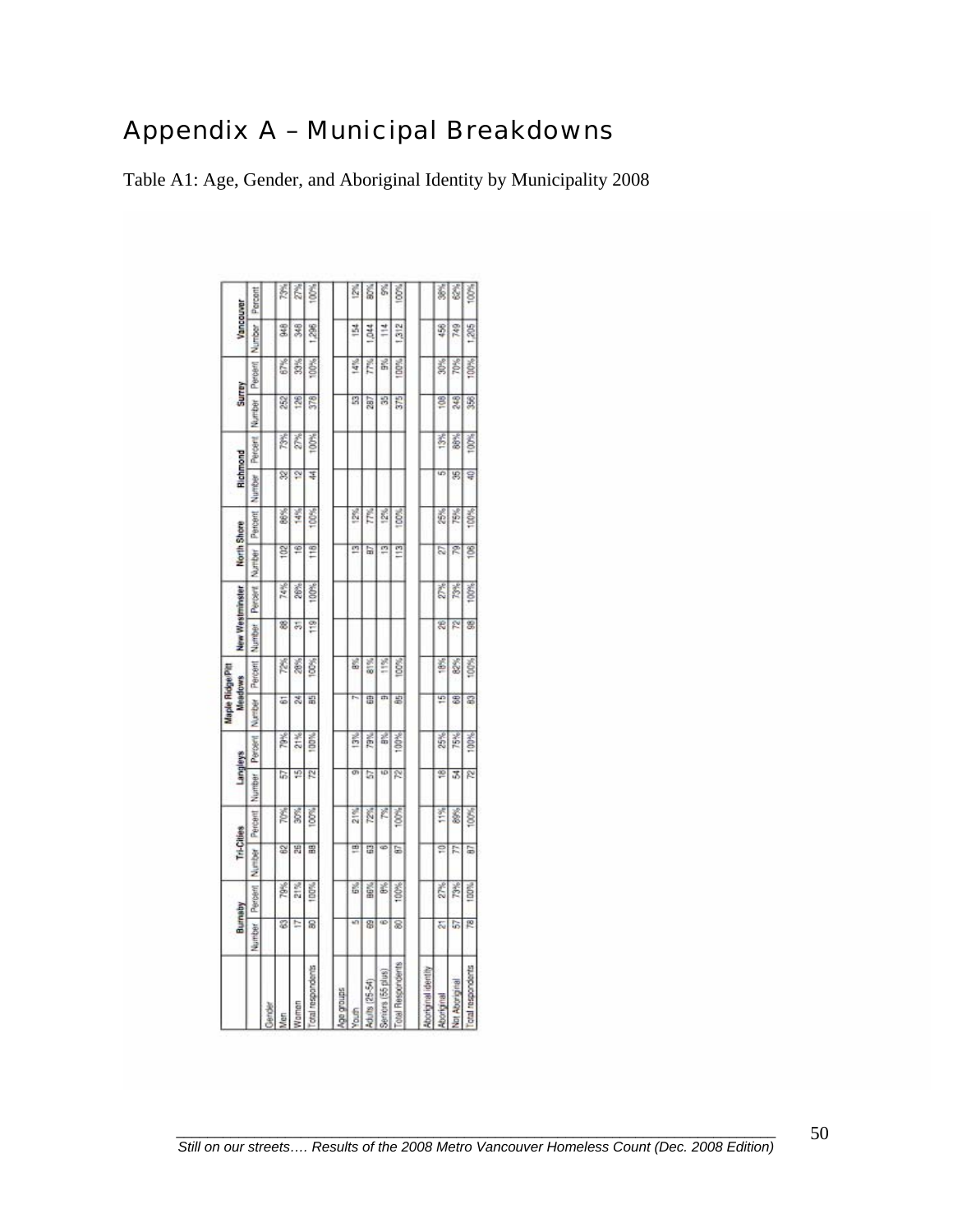# Appendix B – Method

The 2008 Homeless Count used the same methodology as the 2002 and 2005 snapshots, with some modifications to improve coverage.

To be consistent with the timing in the 2005 Count, the 2008 Count was held mid March. It was conducted from 12:01 am to 11:59 pm on March 11, 2008. It was important to conduct the count at a similar time of year as the previous counts (January 2002 and March 2005), and when cold wet weather strategy beds were operating (November to April). The day of the count was selected prior to when income assistance cheques are issued, as this is a time when homeless people are most likely to seek service of some kind. March  $11<sup>th</sup>$  was selected as the 2005 Homeless Count report recommended that the account not take place during the school spring break.

The 24-hour enumeration of homeless individuals through the 2008 Homeless Count was divided into two parts:

- A. The enumeration of all shelters, safe houses and transition houses for the night of March 10, called the nighttime component. This measured the size of the *sheltered homeless* population.
- B. The enumeration of 'locations' where street/service homeless people may be found, such as outdoor congregating areas, meal programs and other services, during the hours of 5:30 am to midnight on March 11, 2008. This was designed to identify those homeless persons who had not spent the previous night in a shelter, safe house or transition house. This is called the daytime component and counts the *street/service homeless*.

## **Nighttime component**

Lists of shelters (including cold wet weather facilities), safe houses and transition houses operating in Metro Vancouver were updated. The lists included some facilities that are not strictly shelters but are open during the night to provide refuge for homeless people. All facilities were sent a package of materials with instructions approximately two weeks in advance. Then, a few days before count day, all nighttime providers were telephoned to ensure they received the package and to answer any questions they may have had about completing the forms. Those facilities that had not received or could not find their package were re-sent materials.

Changes in the Nighttime Approach:

Two modifications were made to the way the night time portion of the 2008 count was conducted. First, the format of the nighttime questionnaire was changed. Rather than a grid or table as had been used in 2002 and 2005, shelters were asked to complete a questionnaire for each individual similar to that used in the daytime component of the count This was necessary because of the increased number of questions and the addition of questions that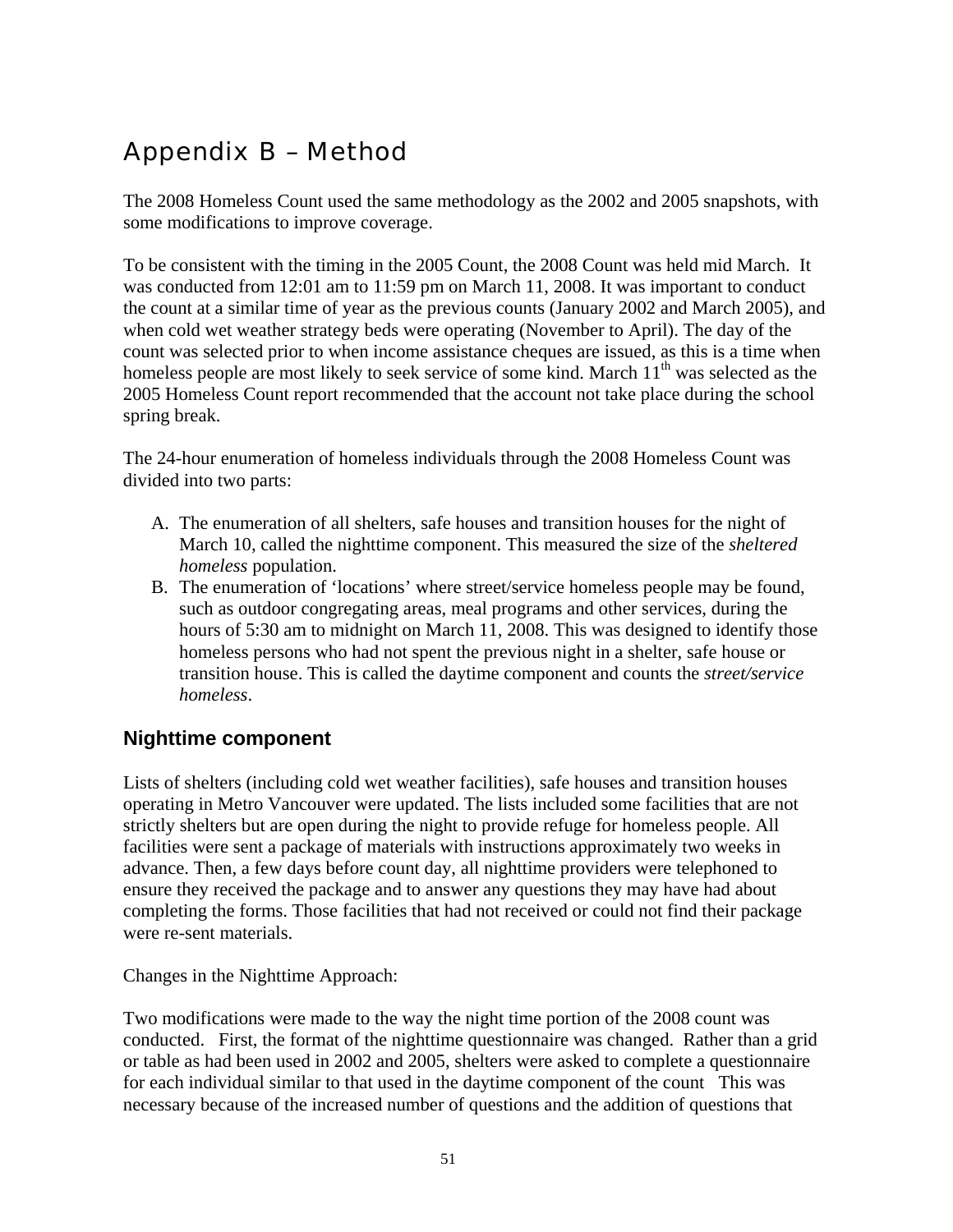required an interview (i.e. could not be completed by shelter staff based on their knowledge alone). As in previous years, each night time facility was also asked to complete a Shelter Statistics form, indicating the total number of beds used that night and the number of people turned away (turnaways).

Another modification was introduced to address the large number of shelter clients for whom incomplete information was obtained in 2005. Interviews were conducted at six large shelters in Vancouver where circumstances make it difficult for staff to conduct interviews themselves. Together they represented about 340-60 beds or about one third of all shelter beds in the region<sup>36</sup>. Interviews at these locations took place during the intake period of each shelter using the night time interview guide. Intake occurred from 4:00 pm to midnight on the evening of March 10<sup>th</sup>. Interviews were completed either in a line up outside the shelter or inside the shelter itself after client intake was completed. This approach may not be necessary in the future as more shelters become 24/7.

Approximately 30 volunteers were recruited and trained to conduct the interviews at shelters. They were scheduled in teams of two for three hour shifts. The shelters themselves provided support to interviewers and to the count team. There were no reported incidents.

One of the six shelters (35 beds) admitted guests before interviewers arrived and thus no interviews were completed there. However, staff completed the Shelter Statistics form, so the total number of individuals that stayed there that night was included in the overall count figures. In addition, during the daytime count, several people were approached who stayed at this shelter (and who insisted that they had not been interviewed the previous evening) in which case we were able to include their demographic details in the nighttime database.

For the first time, the nighttime questionnaire included a question about how many nights respondents had been in the shelter they were interviewed at, as well as a question about how many times they have stayed in a shelter in the past year. The responses, however, often did not match the question (e.g. people listed the shelters they stayed at rather than the number of times they have stayed in shelters). Analysis on these questions is not possible, as in many cases it is unclear as to what is meant by the response.

## **Daytime component**

 $\overline{a}$ 

The daytime component again used a census approach to enumerate street/service homeless people at service and other locations throughout the region. This approach was used for safety and security reasons and to avoid the difficulties associated with a nighttime street/service count, particularly in a large regional setting.

There were two general types of locations – line up locations such as soup kitchens and meal programs, and indoor and outdoor congregating areas such as drop in centres, community centres, malls, parks, street/service panhandling locations etc. A list of all such locations was compiled in advance based on discussions with key informants in each municipality/sub-

<span id="page-61-0"></span><sup>&</sup>lt;sup>36</sup> One is a mat program that will take every person that seeks shelter for any given evening.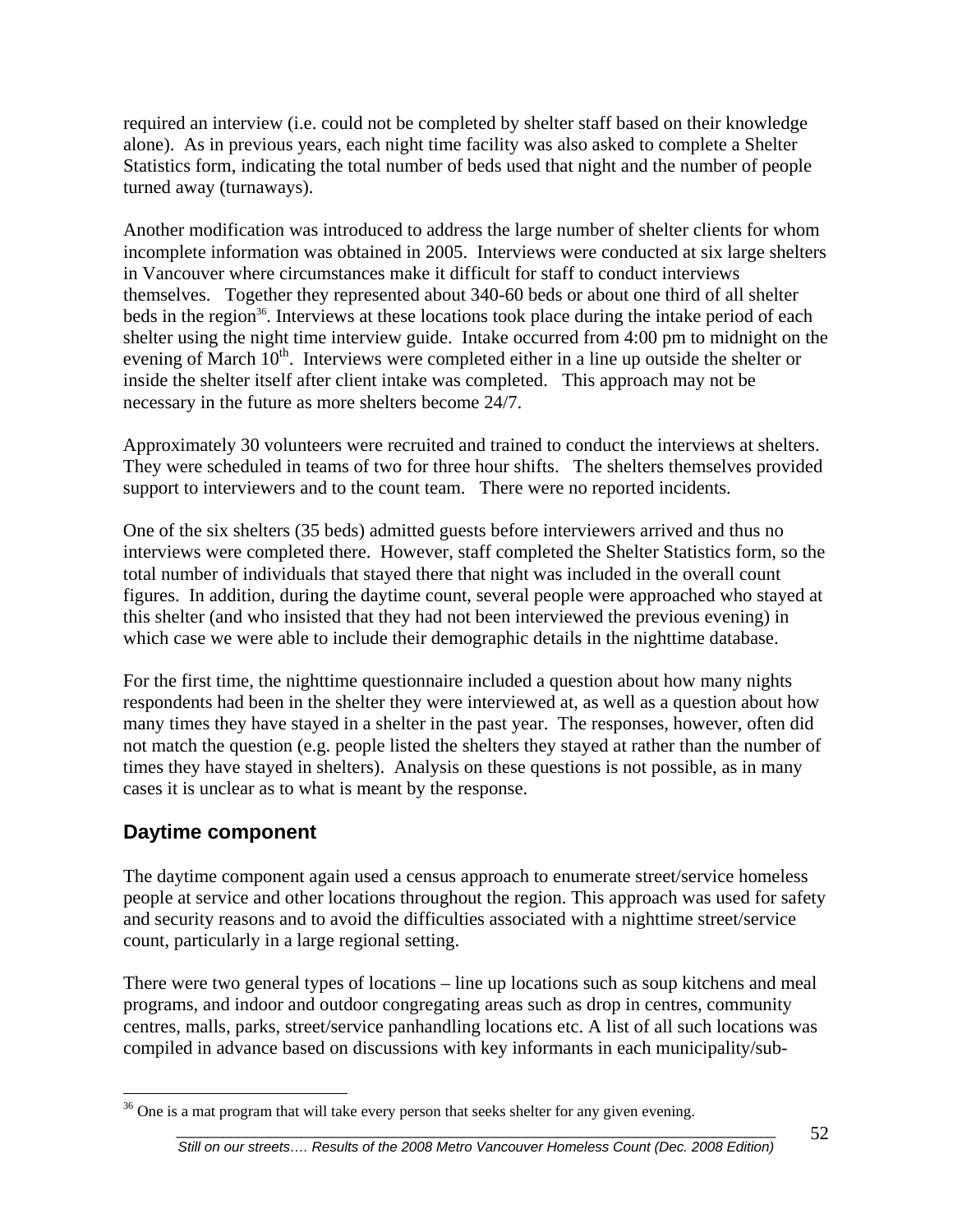region. Interviewers attempted to visit all pre-identified locations on count day. Interviewers at line-up locations were instructed to count the size of the line-up with a hand held counter.

Area coordinators from local agencies or a member of the consulting team oversaw the process of identifying locations and volunteers for each sub-region or municipality. Several of the sub-regions or municipalities have local homeless planning tables and/or outreach workers who also helped identify locations and volunteers. The members of the local planning tables and outreach workers also provided support on count day.

The questionnaire begins with screening questions to ensure that only qualified homeless individuals take part in a complete interview. To qualify for inclusion in the daytime component, an individual at one of these locations:

- Must not have been interviewed earlier that day;
- Must be homeless according to the project's definition; and
- Must not have stayed in a shelter, safe house or transition house the night before (where they would have been counted in the nighttime component)

The daytime questionnaire gathered the same information as the nighttime count forms plus two questions about the use of shelters. The one page questionnaire took only a couple of minutes to complete.

Volunteer interviewers, many from local service providers, conducted the screening and personal interviews for the daytime component. They were put into teams of two. The vast majority of the volunteers attended one of the training sessions provided around the region. Interviewers traveled to their assigned locations at various times on count day to conduct interviews. Approximately 800 interviewers participated consisting of staff and volunteers of homeless service providers, social planners, youth outreach workers, researchers and consultants.

Interviewers were instructed to avoid interviewing in the presence of media in order to preserve interviewee confidentiality. They wore identifying buttons and carried candies and cigarettes as icebreakers. Most teams spent an average of three hours in the field.

Posters, similar to those used in the 2005 Count, were provided to agencies in advance to notify people about the upcoming count and urge them to visit a pre-identified location to be enumerated. Service agencies also agreed to complete interviews with clients who were homeless, who came to them for service on count day. These two strategies were used to help identify some of the hidden homeless, who would otherwise be missed during the Count.

Staff at the Kits shower program interviewed people at their program on the Saturday before the count. This Kits shower program caters to those who primarily live in the woods in Pacific Spirit Park. Most are known not to frequent other services for the homeless. The homeless at the shower program were instructed not to participate in another interview should someone with the identifying yellow badge approach them on Tuesday, March 11<sup>th</sup>. This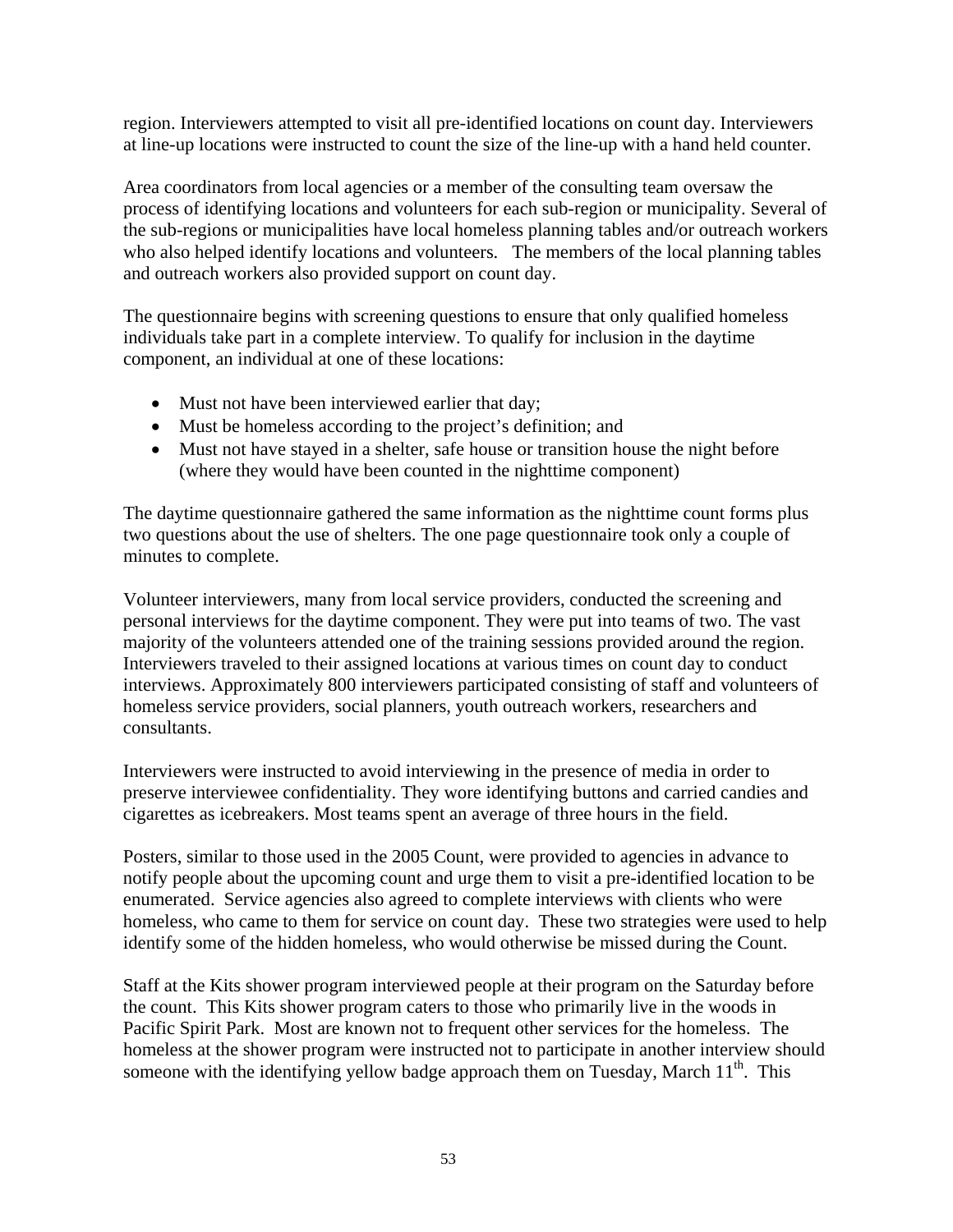group of homeless is very difficult to contact so the interviews completed at the shower program were included in the count data.

While interviewers do not go to the hospitals and detox centres on the day of the Count, the Vancouver Coastal Health and Fraser Health authorities did provide the research team with the number of people without fixed addresses staying in their hospitals and detox centres on the night of the count. These numbers were not included in the total number of homeless found on count day, as there is no way of ensuring that these people were not interviewed at a later point in the day. These numbers are included in Appendix C.

Changes in the Daytime Approach:

The survey questionnaires collected virtually the same data to facilitate comparison, although there were some changes in wording to improve clarity. Some new questions were added as identified by the Metro Vancouver Homeless Count Committee.

Other changes that would affect the scope or reach of the daytime count included:

- more volunteers (approximately 800 volunteers were recruited for 2008 compared to 300 in 2005 and less than 100 in 2002. The larger number of volunteer interviewers for the daytime count meant that all the identified locations could be covered during some part of the day and that the volunteers could provide 3 hours, on average, for their shift on March  $11<sup>th</sup>$  compared to close to 8 hours, on average, in 2002.) However, there were actually too many volunteers in some locations and some were not able to obtain a shift.
- more locations (additional congregating areas and trails out of parks were identified as potential locations beyond those known in 2002 and expanded on those identified in 2005)
- continuing with Aboriginal interviewers and identification of Aboriginal locations as was initiated in 2005
- some volunteers were asked to return to 24 hour shelters to see if people had arrived during the day that were not counted the night of March  $10<sup>th</sup>$  or during the day on March  $11<sup>th</sup>$ . Three Vancouver shelters were visited late in the day on March  $11<sup>th</sup>$  and in all three cases there were no persons who had been admitted that day.

## **Item Non-response**

The item non-response for the survey questions ranged from negligible for age and gender, to between 8 and 13% for most of the other questions. To facilitate comparison, the tabulation is made only for complete records for each of the specific characteristics. *It is important to note that the characteristics of those shelter clients who did not respond to a question may not necessarily be proportionally identical as those who did respond*.

There were 154 sheltered homeless individuals for whom complete records are not available, but who stayed in a shelter count night. It appeared that obtaining the participation of shelters was more difficult this year. Some facilities ended up asking shelter clients to complete the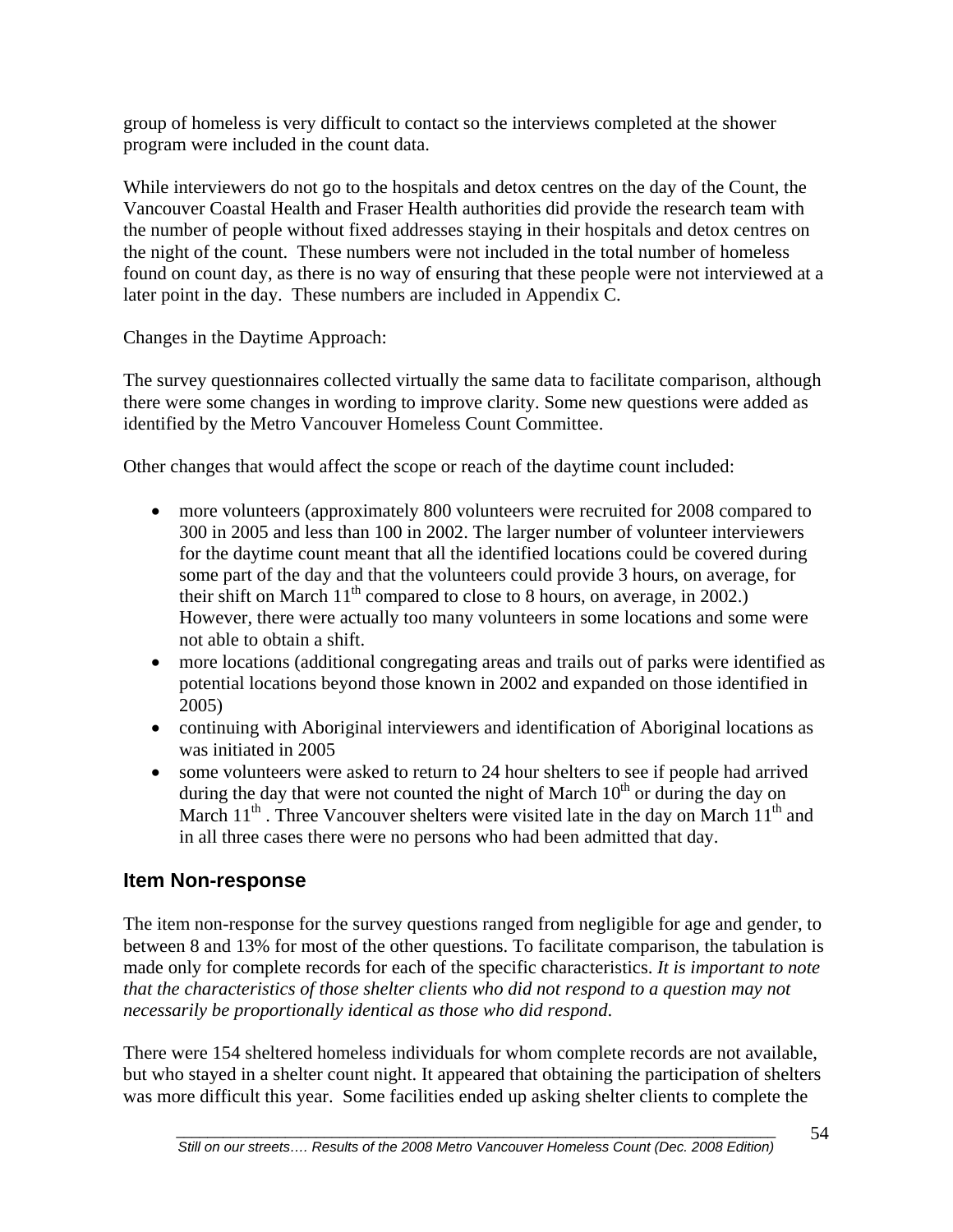forms themselves in spite of the offer by the research team to provide volunteers to complete the interviews. This may be directly related to the survey format requiring interviews compared to having the shelter providers fill in a spreadsheet as was done in the past or that the busy staff at the shelters felt they did not have the time to complete the interviews.

However, item non-response improved this year for shelter clients, likely due to the introduction of night time volunteer interviewers at large shelters. For example the number of sheltered homeless that did not identify if they were Aboriginal decreased from 274 in 2005 to 156 sheltered homeless in 2008. Given the difficulties experienced in all three homeless counts in obtaining demographic information on the sheltered homeless it is strongly suggested that a BC Housing database for reporting on sheltered homeless be used in the next count.

A new question was asked on both the nighttime and daytime surveys about the number of times respondents had stayed in shelters in the past year, but the results of these questions could not be used. Many people stated the number of days instead of the number of times or put a non-specific number (such as "a few") and the results could not be properly categorized. It is likely that people's recall is not good enough to obtain reliable results to this kind of question. Again, a shelter database should produce this information easily.

One factor that might have increased the number of refusals in the daytime count is the fact that the Count occurred the Tuesday after the shift to Pacific Standard Time, so potential survey respondents might have been more tired than usual.

## **Extent of coverage**

The nighttime enumeration was essentially complete; however three transition houses with a total of 30 beds did not participate in the count. This will result in an under-representation of women and children as these facilities serve women and their children fleeing violence.

If these three facilities were full on the night of March  $10^{th/11^{th}}$ , it would add an additional 30 individuals to the number of homeless in the region.

A very thorough inventory of all locations throughout the region was compiled for the daytime component using the knowledge of local experts. As well, the interviewers were recruited from people who worked regularly with the homeless, and could add locations, if some were missing from the list. Conceptually, if all of the locations were enumerated during all hours of March 11th, then the number of homeless missed would be extremely low. Under coverage would only come from having missed a location with homeless people that went nowhere else that day. Also, as enumeration progressed throughout the day, more and more people approached would fall into the 'previously screened' category, to the point where no new homeless people were being identified at the end of the day.

It was, of course, not feasible to enumerate all locations during all hours. The number of people screened and enumerated at each meal line-up location was made to coincide with the peak hours of operation. At peak times, it might not be possible to screen all persons waiting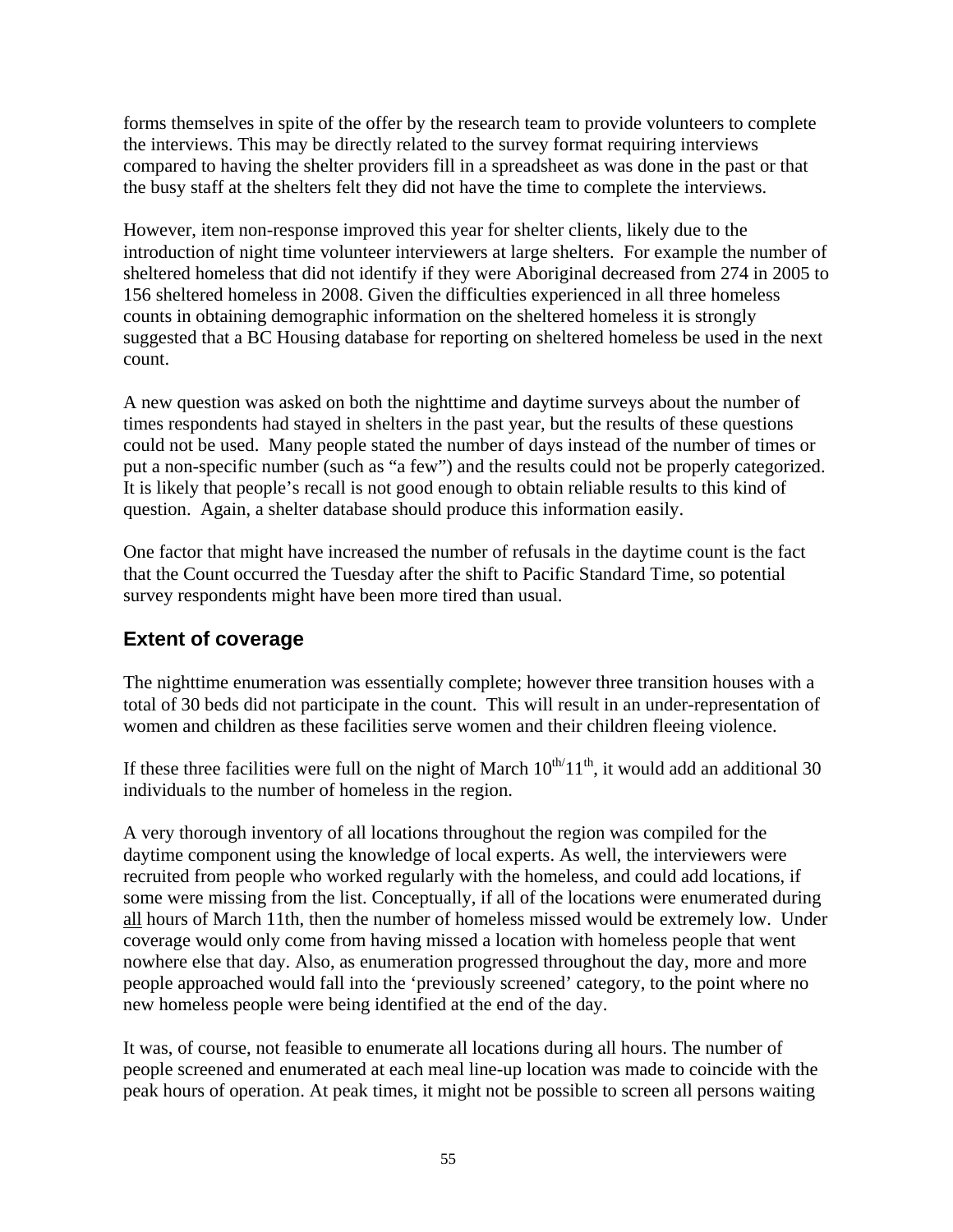for a meal. Accordingly, interviewers were also asked to count or estimate the number they were not able to screen. Peak hour enumeration was also adopted for bottle depots and dropins; other congregating areas (parks, streets, etc.) were scheduled to fill in the remaining time. Outside of the meal program locations, interviewers were not asked to keep track of persons they might have, but were unable to screen.

Notwithstanding the care that went into maximizing the coverage of the homeless, some were missed and cannot be estimated. These fall into three categories:

- **Those who could not be enumerated by the methodology** (i.e. those that were not sheltered on March  $10^{th}/11^{th}$  and who passed through none of the listed locations during their peak enumeration hours). These are likely to be people who sleep 'rough' and who avoid contact with services, at least during peak hours. They could only be found in the early morning hours at their isolated sleeping locations (something that was considered not appropriate and a violation of privacy). The other group that falls into this category is those staying temporarily with friends on March 10/11 and who had no need for services. The size of this group is unknown.
- **Those who slipped through the screening** –In some cases, volunteers ran out of time to screen everyone in a line-up and it is not known how many of these would have been enumerated at some other time on the day of the count.
- **Those who refused to participate or to be interviewed** (in the daytime)**.**

## **Limitations**

In summary, the following are reasons why the numbers reported for the 2008 Count reflect an undercount of the actual homeless in Metro Vancouver on March 11th:

- time and place issues on the particular day the count was undertaken e.g.
- detox/and recovery houses not included in count due to budgetary reasons
- sofa surfers undercount
- hospital and jail not included in count due to budgetary reasons
- shelter enumeration non-response for some questions
- three missing nighttime facilities
- people refusing to be interviewed
- inability to screen everyone at some daytime locations with line-ups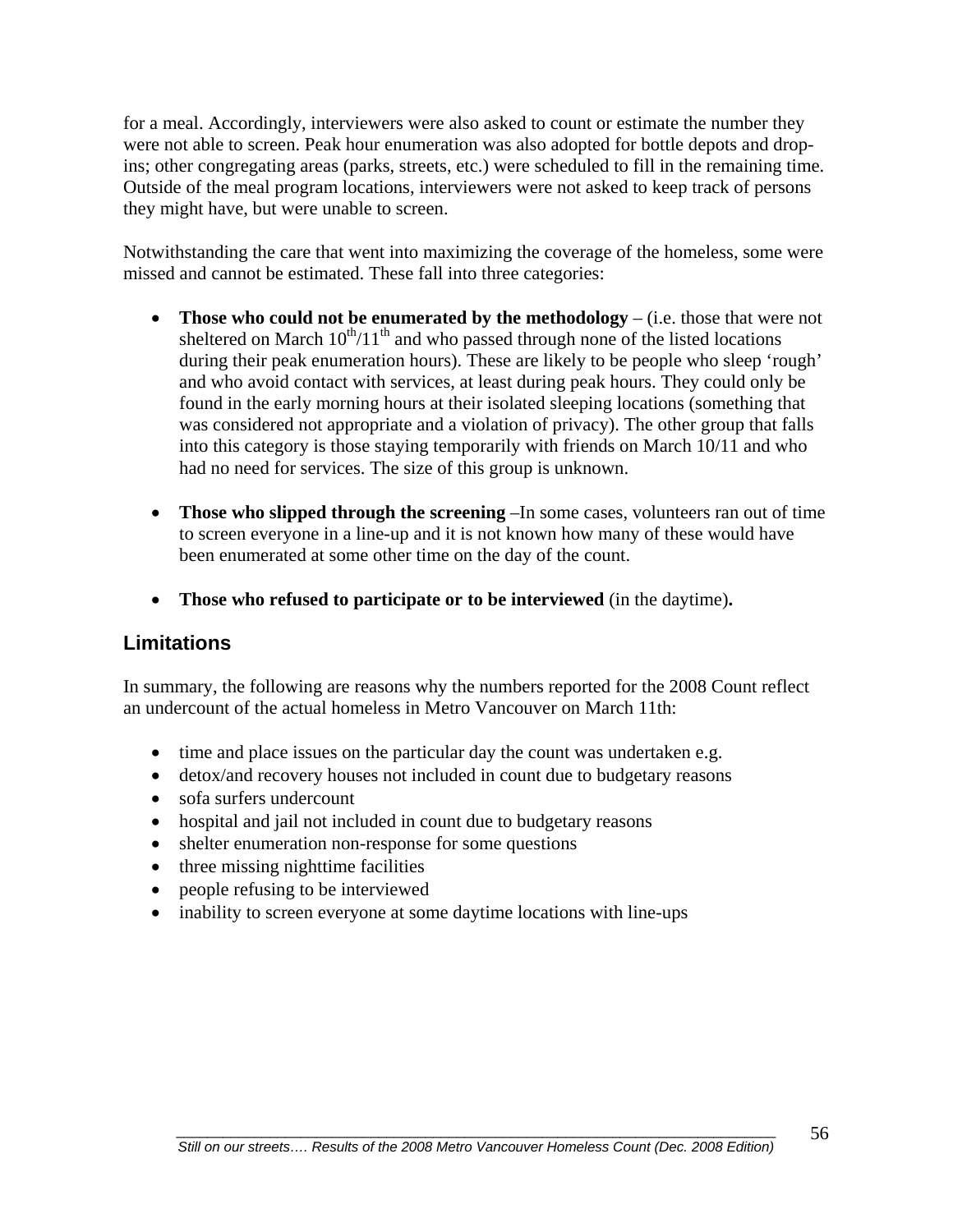# Appendix C – Homeless People who Stayed in Hospitals and Detox Facilities, Reported as Part of MCFD Caseloads, and Homeless Students in North Shore Public Schools

In an attempt to understand the number of homeless people who may have stayed in facilities not included in the count due to budgetary reasons, the Homeless Count Coordinating Committee asked Vancouver Coastal Health and Fraser Health Regions to provide information on the number of homeless people (people with no fixed address) staying in their hospitals and detox facilities overnight on the night of the count (March  $10/11^{th}$ ).

On the night of March 10/11, 2008, Fraser Health reported that they had 12 people without a fixed address admitted to their hospitals and 2 people staying in one of their detox facilities. Vancouver Coastal Health reported that they had 37 people admitted to their hospitals without a fixed address and 47 people staying in their detox facilities on the night of the count. This represents a total of 98 homeless individuals.

| <b>Location</b> | <b>Fraser Health</b> | <b>Vancouver</b>      | <b>Total</b> |
|-----------------|----------------------|-----------------------|--------------|
|                 |                      | <b>Coastal Health</b> |              |
| Hospital        |                      | 27                    |              |
| Detox           |                      | רי                    |              |
| Total           | 14                   | 84                    |              |

Table C1 – Homeless People in Vancouver Coastal Health and Fraser Health Hospitals and Detox Facilities on the night of March 10, 2008

These numbers cannot be included in the overall number of homeless people enumerated on count day, as it is not known whether the people identified by the health authorities were also enumerated by volunteers during count day in another location. Some homeless individuals that were enumerated did indeed indicate that they stayed in a detox or recovery facility the night before.

These numbers are simply meant to show that these facilities do indeed accommodate homeless people and to give a sense of the order of magnitude. In future, it would be worthwhile adding these facilities to the nighttime component of the count. It also further demonstrates that many homeless people may not be counted.

As previously mentioned, homeless youth are very difficult to find during a point-in-time count, mostly because youth tend to be part of the hidden homeless. The Greater Vancouver Regional Steering Committee on Homelessness consulted with the Ministry of Children and Family Development (MCFD) to determine the number of homeless youth that were part of the MCFD caseloads in the region. Again, this number cannot be included in the total homeless count numbers, as it is possible that some of these youth were enumerated in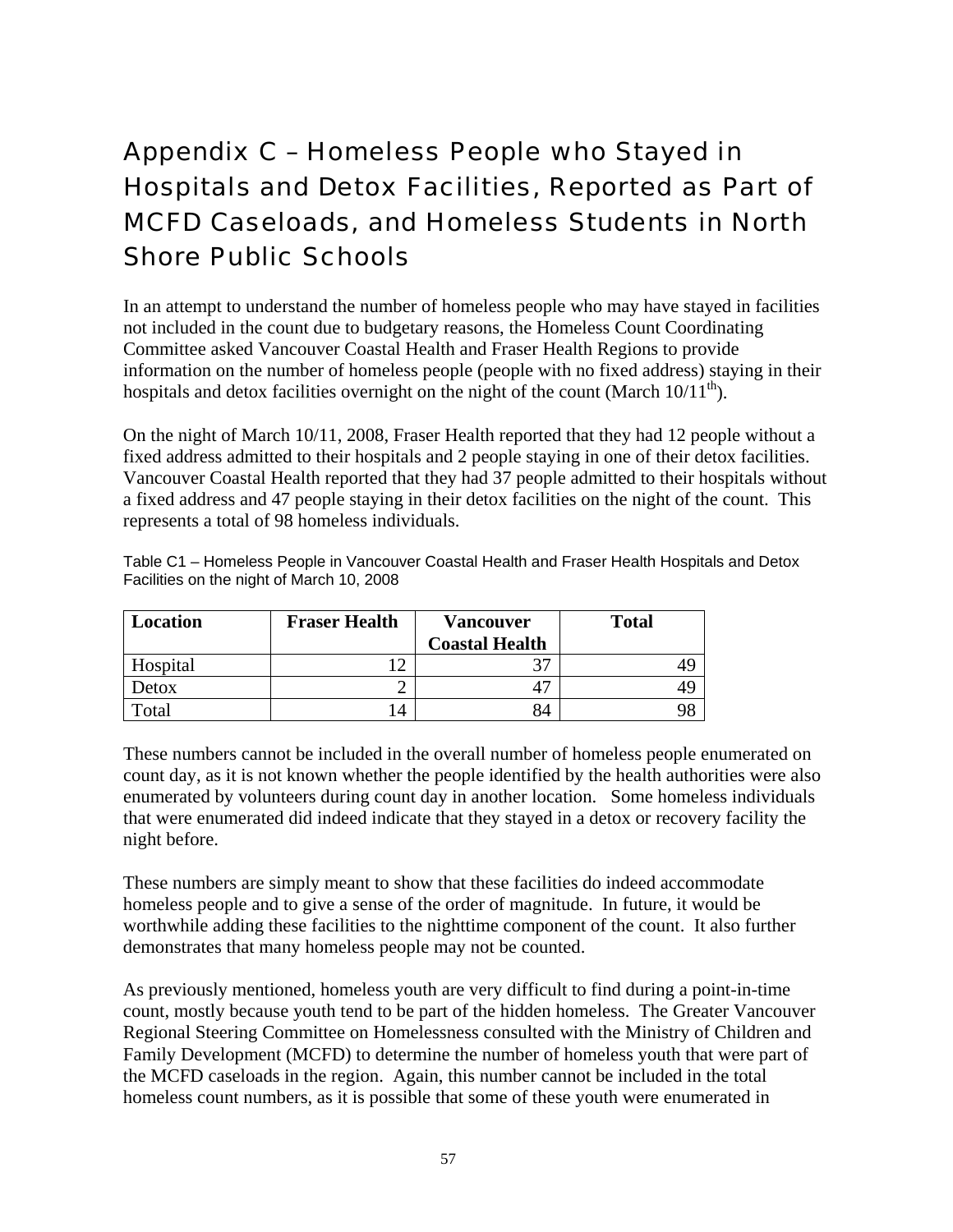another location on the day of the count. MCFD reported that they had 51 homeless youth on their caseload in the Vancouver Coastal Health Region and 16 homeless youth in the Fraser Health Region on the day of March 11, 2008.

A volunteer also went around to the North Shore public schools on the day of the count and asked the school administrators to fill in the survey questions on behalf of their homeless students. Again, the information collected through this effort cannot be included in the total number of homeless people enumerated on count day because we have no way to ensure that the students counted through this effort were not also enumerated in another location during the 24 hour period. North Shore public schools reported a total of 37 homeless students.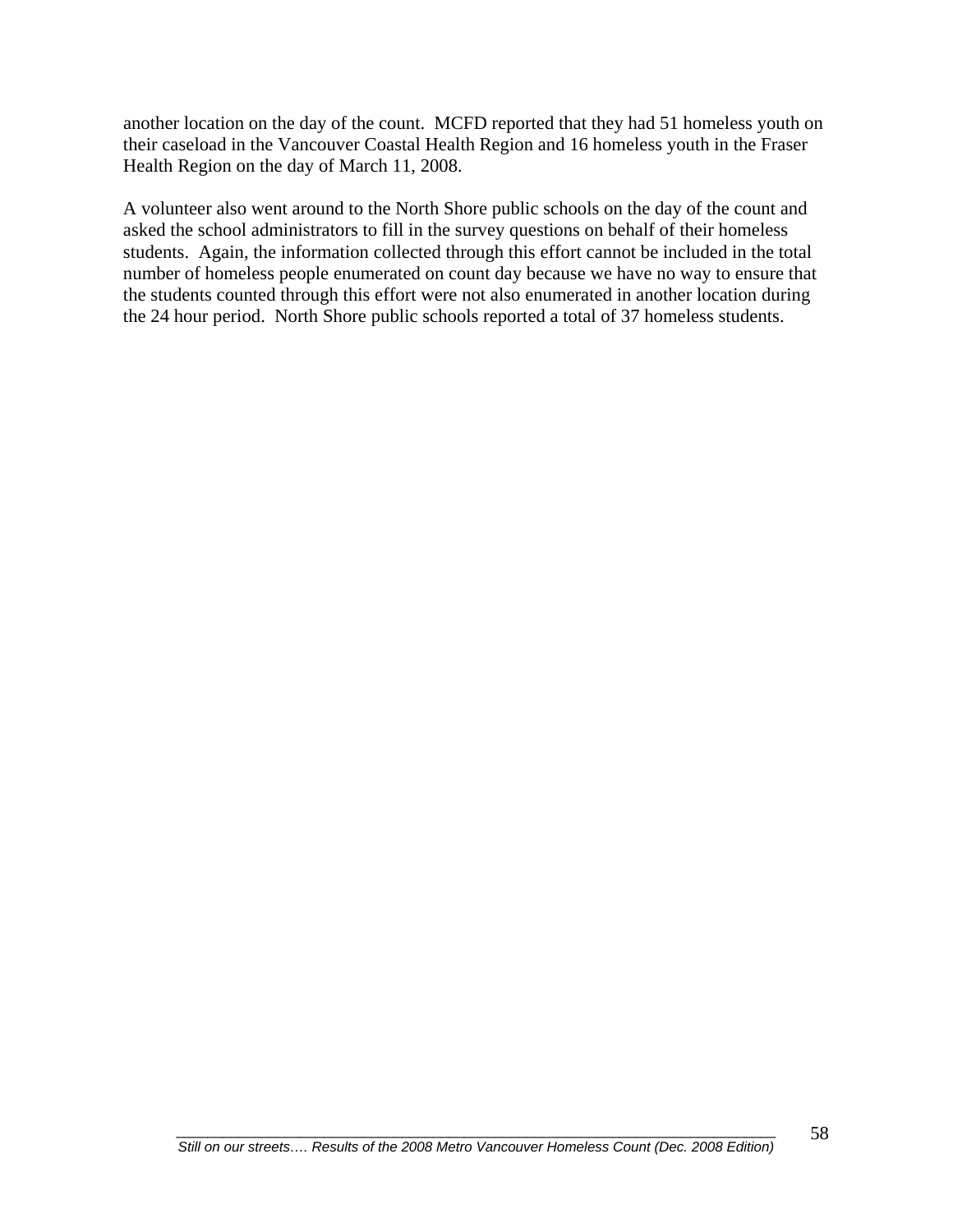# Appendix D – Local Context

One of the factors that can impact the results of a homeless count is the number of volunteers, which influences the extent of coverage. Volunteer recruitment for the 2008 Count was extremely successful; over 800 volunteers participated, in comparison to 300 volunteers in 2005, and volunteer recruitment targets were met or exceeded in all of the sub-regions. The large numbers, while demonstrating keen interest in the homeless and the count, proved difficult to coordinate.

Even with the large numbers of volunteers and partially due to some coordination challenges, it was impossible to cover the entire geography of the Metro Vancouver area completely. In areas like Vancouver's Downtown East Side, volunteers were assigned to individual streets and blocks, ensuring full coverage of those areas. However, even in Vancouver, volunteers were concentrated in neighbourhoods where homeless people were more likely to be found. For example, while the banks of the Fraser River were covered, many areas of South Vancouver were not. In more sparsely populated municipalities, volunteers were assigned to areas where the homeless were more likely to congregate, including identified campsites, service sites, meal programs, etc. Shift times were set to correspond to the times where the homeless were likely to be found in particular areas. For example, volunteers were posted at the "exits" to Stanley Park at dawn to intercept the park campers as they emerged from the park. In order to provide the best possible coverage, the Count coordinators worked with local police, RCMP, service providers, outreach workers, municipal parks and bylaws staff to identify locations where the homeless might be found. These service providers were also asked to refrain from moving the homeless on in the days prior to the Count. Despite this work, it is impossible to identify all the locations where homeless people might hide, and in fact, there were several instances where homeless people had been located in the weeks prior to the Count, but they could not be found on the day of the Count.

Volunteer recruitment targets were set based on population, and number of count sites identified. Targets for recruitment were met or exceeded in all count sub-regions.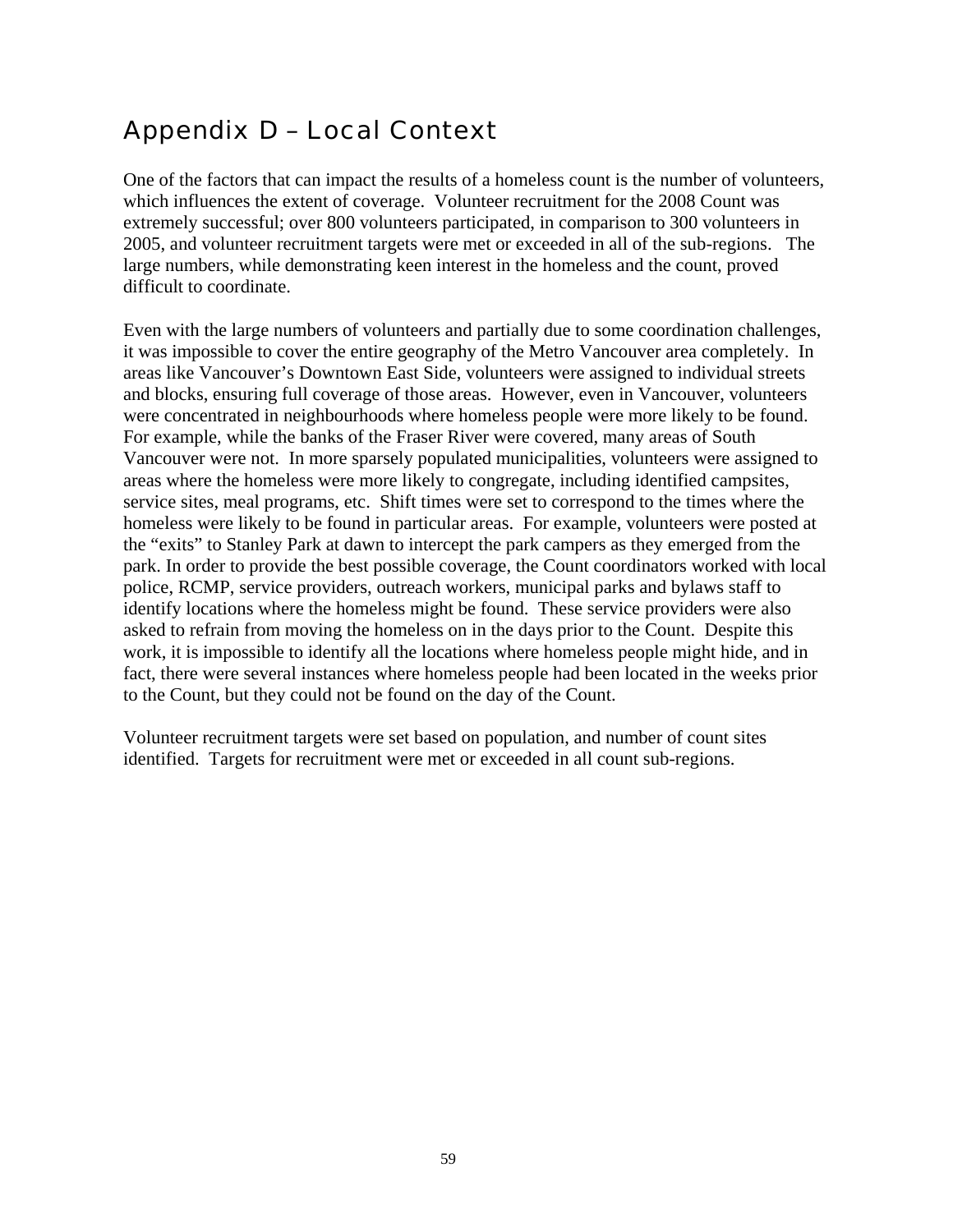| <b>Municipality</b>     | 2006<br><b>Population</b> | % of Metro<br><b>Vancouver</b><br><b>Population</b><br>(2006) | <b>Volunteer</b><br><b>Recruitment</b><br><b>Target</b> | <b>Actual No.</b><br>οf<br><b>Volunteers</b><br>2008 | No. Street or<br><b>Service</b><br><b>Homeless</b><br><b>Found</b> |
|-------------------------|---------------------------|---------------------------------------------------------------|---------------------------------------------------------|------------------------------------------------------|--------------------------------------------------------------------|
| <b>Burnaby</b>          | 202,799                   | 9.6%                                                          | 29                                                      | 58                                                   | 77                                                                 |
| <b>New Westminster</b>  | 58,549                    | 2.8%                                                          | 20                                                      | 48                                                   | 72                                                                 |
| <b>Tri-Cities</b>       | 194,764                   | 9.2%                                                          | 28                                                      | 45                                                   | 77                                                                 |
| Langleys                | 117,332                   | 5.5%                                                          | 17                                                      | 42                                                   | 74                                                                 |
| Ridge Meadows           | 84,572                    | 4.0%                                                          | $12 \overline{ }$                                       | 18                                                   | 40                                                                 |
| North Shore             | 169,858                   | 8.0%                                                          | 24                                                      | 60                                                   | 67                                                                 |
| Richmond                | 174,461                   | 8.2%                                                          | 25                                                      | 51                                                   | 35                                                                 |
| Surrey/Delta/White Rock | 344,319                   | 16.3%                                                         | 72                                                      | 125                                                  | 308                                                                |
| Aboriginal, Surrey      |                           |                                                               | 35                                                      | 35                                                   |                                                                    |
| Vancouver               | 578,041                   | 27.3%                                                         | 82                                                      | 250                                                  | 786                                                                |
| <b>UBC, Spirit Park</b> | 11,050                    | 0.5%                                                          | $\overline{2}$                                          | 2                                                    | incl. above                                                        |
| Aboriginal, Vancouver   |                           |                                                               | 35                                                      | 36                                                   |                                                                    |
| Other $3\overline{7}$   |                           | 8.6%                                                          | 0                                                       | $\Omega$                                             |                                                                    |
| <b>TOTAL</b>            | 2,116,581                 | 100.0%                                                        | 381                                                     | 770                                                  | 1547                                                               |
| Shelter volunteers      |                           |                                                               | 36                                                      | 36                                                   |                                                                    |
| <b>Grand Total</b>      |                           |                                                               | 417                                                     | 806                                                  |                                                                    |

Table D1 – Volunteers by Area

Area coordinators provided their impressions on how the count proceeded in their area, as well as any limitations or problems that occurred. These can be used by readers to better understand the municipal and sub-regional level figures, as well as overall figures. They can also be used to inform future count planning. It appears there were no serious issues in any of the local areas that would have affected the count figures.

#### **Vancouver**

 $\overline{a}$ 

Vancouver is relatively compact, and there are more services for the homeless here, making them relatively easy to find. Volunteers at several sites reported being unable to locate homeless people in their "regular" spots, or noticed fewer on certain streets on count day. At three of the count sites (First United at 320 E Hastings, Sisters of the Atonement, Cordova and Dunlevy, the Dugout, Alexander and Carrall), volunteers reported being unable to interview everyone in the line ups because of large numbers, or they reported that there were still people who had not been interviewed when the last shift of the evening came to an end at 11 p.m. Other areas that could have used more coverage include bottle depots and the Kerrisdale area. Given the large volume of locations and volunteers in this city, it is suggested that Vancouver be divided into sub-areas with separate area coordinators for the next count.

Interviewers at UBC reported fewer homeless people than last count due to large volumes of construction disturbing sleeping sites and some instances where known homeless persons have been moved off campus for a variety of reasons.

<span id="page-69-0"></span><sup>&</sup>lt;sup>37</sup> Includes Lions Bay, Bowen Island, Anmore, and Belcarra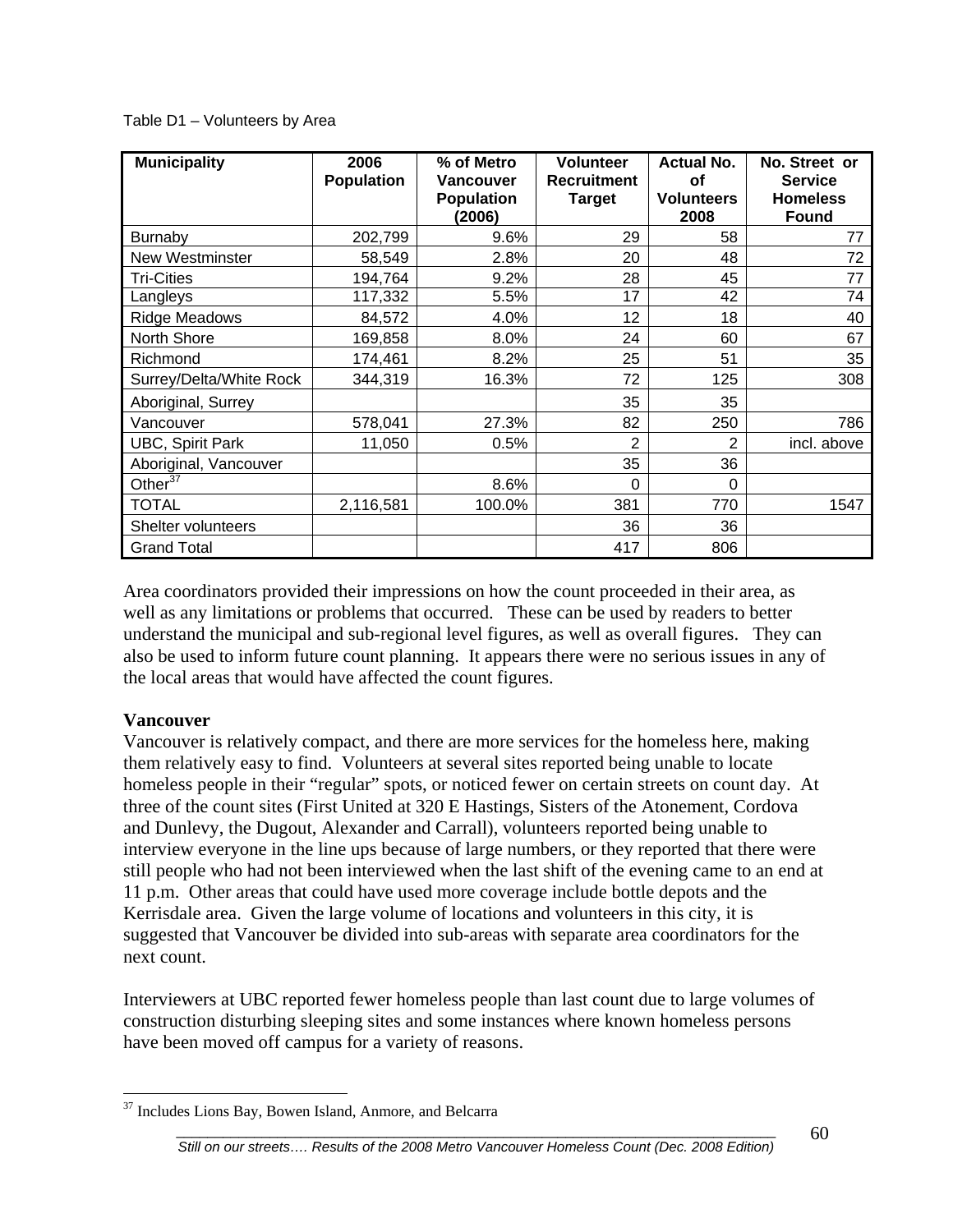#### **Ridge/Meadows**

The areas where the homeless congregate were relatively compact and the outreach workers had excellent intelligence on the homeless population. The local coordinator had a suspicion on count day that several of the homeless camps had been rousted in the day or two before the count, but was unable to confirm. However, since the outreach workers know most of the homeless they were able to find them for interviews at other locations.

#### **Langley**

Langley had a larger number of volunteers than in 2005 which proved important in covering such a large area, as well as the involvement of the outreach workers.

### **Tri-Cities**

The Tri-Cites benefited from having a very active homeless task force with a large membership and a chairperson who agreed to be the local coordinator and did a terrific job from beginning to end. The sub-region also benefited in that the organization that employs the homeless outreach workers had recently completed a six month outreach project that identified approximately 140 homeless people in the Tri-Cities and had developed relationships with many.

#### **Burnaby**

The Burnaby homeless task force has been active since the last count in 2005 and this was an advantage in organizing the 2008 count. The Burnaby coordinator was able to recruit more than enough volunteers.

#### **New Westminster**

The local coordinator decided to use a centralized organizing model whereby all volunteers began and ended their shifts at the coordinating centre. This appears to have worked very well. The shelter in New Westminster neglected to interview the homeless on the night of March  $10<sup>th</sup>$ , but interviewed the clients who were still in the shelter the next day.

#### **North Shore**

Involvement of the homeless outreach workers was valuable in locating the homeless on count day. The Salvation Army hosted a meal for the homeless, as they had done on count day in 2005, and this helped to draw people to that Count site. This year, the Salvation Army also hosted a foot care clinic for the homeless on the day of the count. Bottle depots proved to be good places to locate homeless people, and some of the volunteers from the Salvation Army site were reassigned to the bottle depots to ensure full coverage. Given the geography of the North Shore, there were particular difficulties with counting individuals who are camping or otherwise hidden. A few recently-vacated camps were found on count day. Information was collected on homeless youth through the school counselors in North and West Vancouver, but these numbers were not included in the overall Count numbers, as there was no way to ensure that youth were not double counted. The total number was provided in Appendix C for context purposes only.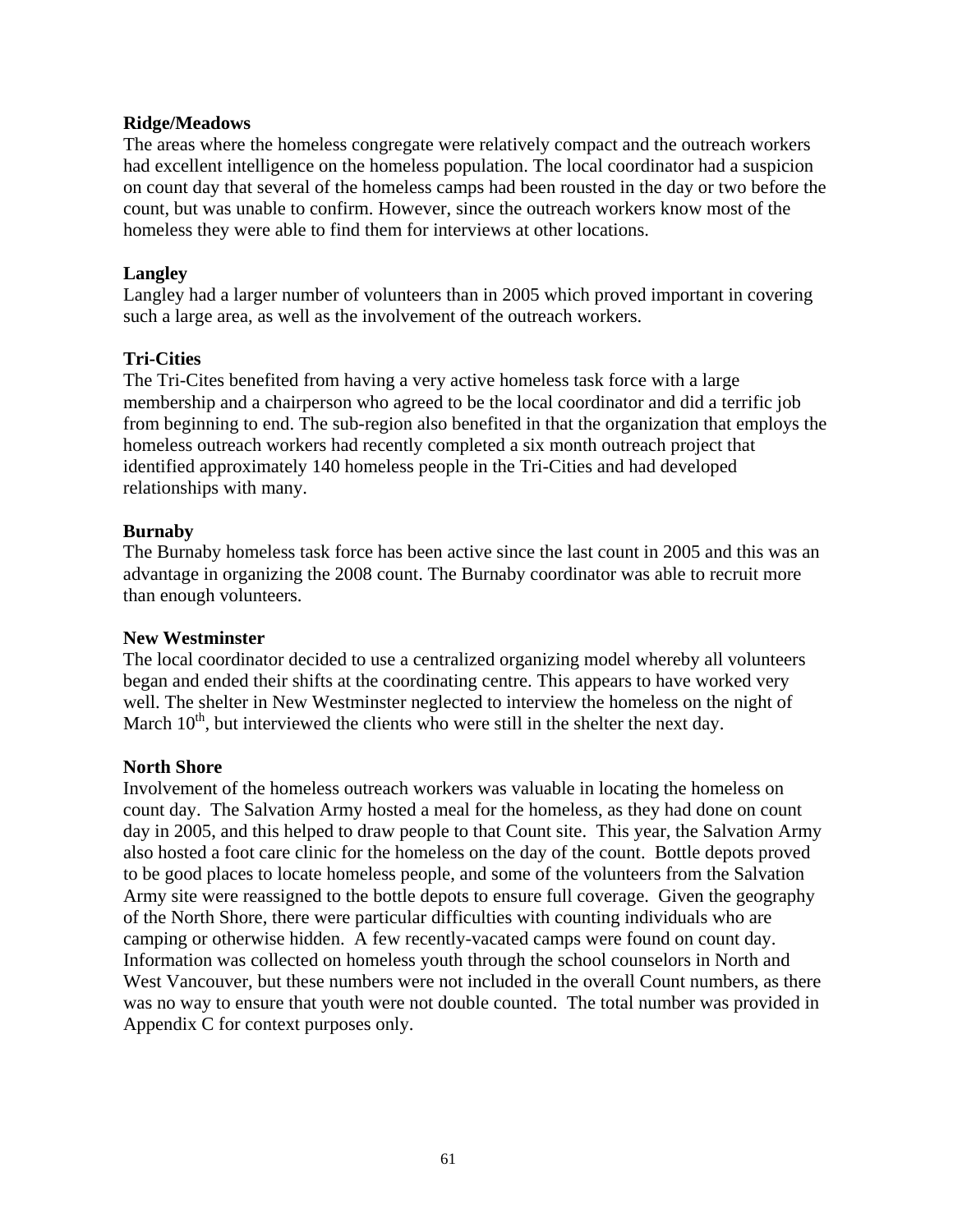### **Richmond**

A mobile sandwich van delivering sandwiches to the homeless proved to be a positive draw and helped the volunteers to find homeless people on the day of the Count. While night shift staff at the airport noted that homeless people did stay at the airport overnight on a regular basis, none were found and interviewed for the Count.

### **Surrey/Delta/White Rock**

A number of special meal programs were offered on count day to encourage the homeless to attend at count sites. For the purposes of the Count, Surrey was divided into four sub-areas, with local coordinators in each area that were familiar with the area and the homeless population in their particular areas. This ensured good coverage. Surrey coordinators also used a centralized organizing model whereby all volunteers began and ended their shifts at a coordinating centre, which worked well.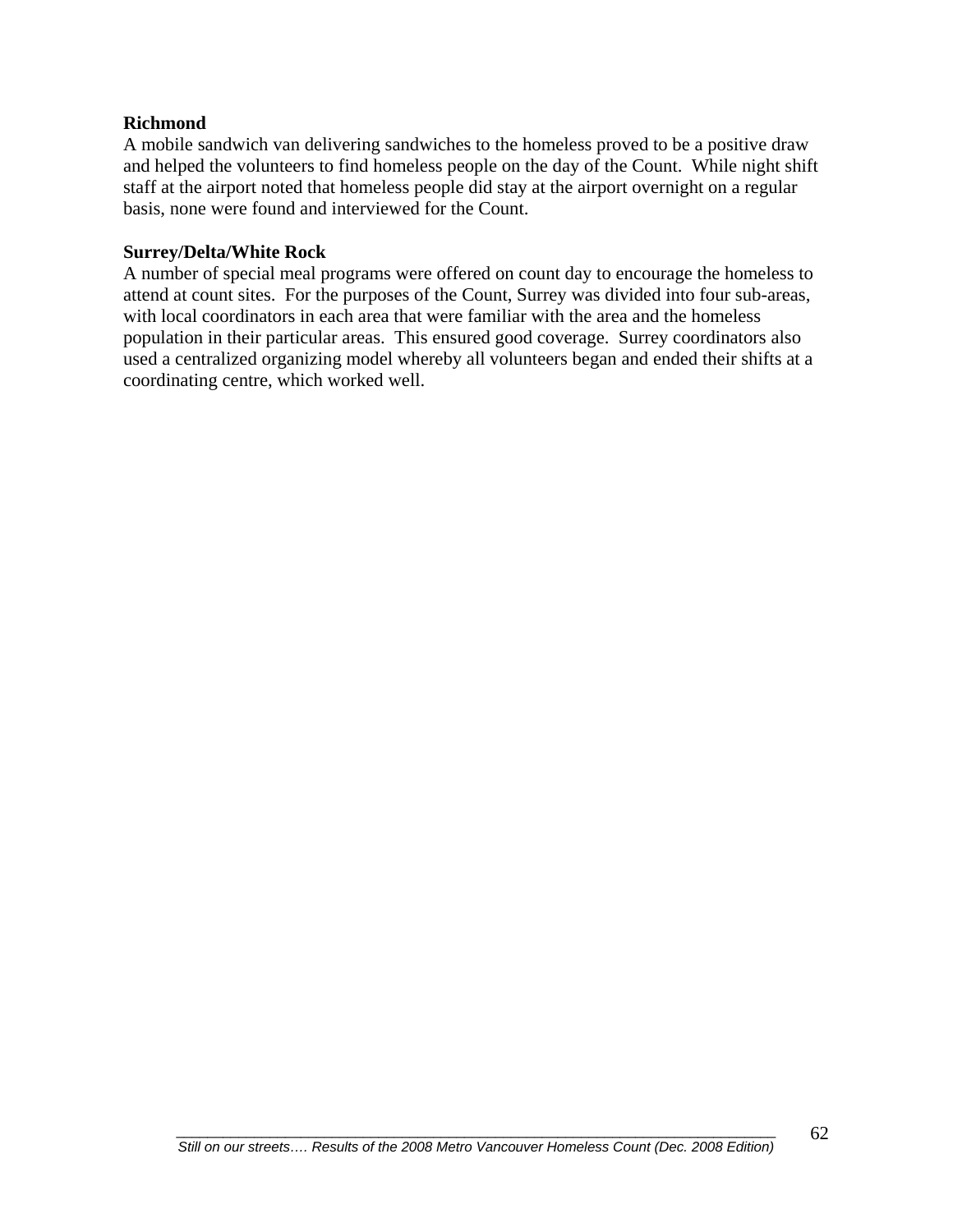## **Appendix E - Daytime Questionnaire**



## **DAYTIME QUESTIONNAIRE**

PEOPLE OBSERVED TO BE HOMELESS BUT NOT INTERVIEWED

Perc'd Age:\_\_\_\_\_\_\_ Perc'd Gender:\_\_\_\_\_\_Nearest Intersection or Facility to where found: \_\_\_\_\_\_\_\_\_

| Interview Location (Nearest Intersection or Facility)                 |                                                                                                                          |  |
|-----------------------------------------------------------------------|--------------------------------------------------------------------------------------------------------------------------|--|
| 1. Have you already answered this survey?<br>$\Box$ yes<br><b>END</b> | 3. Where did you stay last night?<br>$\Box$ Outside<br>GO TO 4                                                           |  |
| $\Box$ no<br>GO TO 2                                                  | □ Someone else's place<br>GO TO 4                                                                                        |  |
| $\Box$ no answer<br>END                                               | $\Box$ Car/garage/public building<br>GO TO 4                                                                             |  |
| Where?                                                                | Recovery house<br>GO TO 4                                                                                                |  |
|                                                                       | $\Box$ Safe house<br><b>END</b>                                                                                          |  |
|                                                                       | $\Box$ Detox<br>GO TO 4                                                                                                  |  |
| 2. Do you have a place you pay rent for?                              | $\Box$ Transition house<br><b>END</b>                                                                                    |  |
| $\square$ yes<br><b>END</b>                                           | $\Box$ Shelter<br><b>END</b>                                                                                             |  |
| $\Box$ no<br>GO TO 3                                                  | END                                                                                                                      |  |
| GO TO 3<br>$\Box$ no answer                                           | 1 GO TO 4                                                                                                                |  |
|                                                                       | $\Box$ No answer<br><b>END</b>                                                                                           |  |
|                                                                       |                                                                                                                          |  |
| <b>START SURVEY</b>                                                   |                                                                                                                          |  |
| 4. How long have you been without a place of your<br>own?             | 13. Do you consider yourself to be an Aboriginal<br>person? $\Box$ yes $\Box$ no $\Box$ no answer                        |  |
| _____months ______years<br>_days<br>_weeks                            |                                                                                                                          |  |
| 5. How long have you lived in this city?                              | 14. What ethnic or cultural groups do you identify yourself<br>with? (Canadian, French, English, Salish, Metis, Chinese, |  |
| _______days ______weeks ______months ______years                      | African, Mexican, etc.)                                                                                                  |  |
|                                                                       |                                                                                                                          |  |
|                                                                       | 15. Where do you get your money from?                                                                                    |  |
| 7. What are the main reasons you do not have your own                 | (Check all that apply) If more than one source-Ask                                                                       |  |
| place?                                                                | what is the major source of your income? (Place * by the<br>major source)                                                |  |
|                                                                       | □ Welfare/IA                                                                                                             |  |
|                                                                       | $\Box$ Disability benefit                                                                                                |  |
| 8. What is your age/year of birth? age____ yr of birth____            | □□□                                                                                                                      |  |
|                                                                       | $\Box$ OAS/GS                                                                                                            |  |
| 9. (Do not ask) Observed Gender                                       | $\Box$ No Income                                                                                                         |  |
| $\Box$ male $\Box$ female $\Box$ transgendered $\Box$ not seen        | $\Box$ Employment (FT)                                                                                                   |  |
|                                                                       | Employment (PT/Casual)                                                                                                   |  |
| 10. Why did you not stay in an emergency shelter,                     | $\Box$ Panhandling                                                                                                       |  |
| safe house or transition house last night?                            | Binning/Bottle collecting                                                                                                |  |
|                                                                       | $\Box$ Financial support from family                                                                                     |  |
| $\Box$ Turned away - Full                                             |                                                                                                                          |  |
| $\Box$ Turned away - Inappropriate                                    |                                                                                                                          |  |
| $\Box$ Didn't know about them                                         | 16. Do you have the following health problems? (Read list)                                                               |  |
|                                                                       |                                                                                                                          |  |
| $\Box$ Couldn't get to it/ None in area                               | $\Box$ Yes $\Box$ No<br>п<br><b>Medical Condition</b>                                                                    |  |
| $\Box$ Able to stay with friend                                       | □ Yes □ No<br>Physical Disability                                                                                        |  |
|                                                                       | □ Yes □ No<br>Addiction                                                                                                  |  |
|                                                                       | Mental Illness<br>□ Yes □ No                                                                                             |  |
| 11. Have you stayed at a shelter in this past 12 months?              | 17. What health services have you used in the past                                                                       |  |
| $\Box$ yes $\Box$ no                                                  | 12 months? (Check all that apply)                                                                                        |  |
| If yes, how many different times in the 12 months have                |                                                                                                                          |  |
| you stayed at a shelter in Metro Vancouver?                           | Emergency department                                                                                                     |  |
|                                                                       | Ambulance                                                                                                                |  |
| 12. I'd like to ask you about who is with you today.                  | Hospita (non-emergency)                                                                                                  |  |
| Are you: (read list)                                                  | $\Box$ Health Clinic                                                                                                     |  |
| $\Box$ Alone                                                          | $\Box$ Dental clinic or dentist                                                                                          |  |
|                                                                       | $\Box$ Mental health services                                                                                            |  |
| $\Box$ With a partner/spouse                                          | $\Box$ Addiction services                                                                                                |  |
|                                                                       |                                                                                                                          |  |
| $\Box$ With a pet                                                     | $\Box$ None                                                                                                              |  |
|                                                                       | <b>END - THANK YOU</b>                                                                                                   |  |